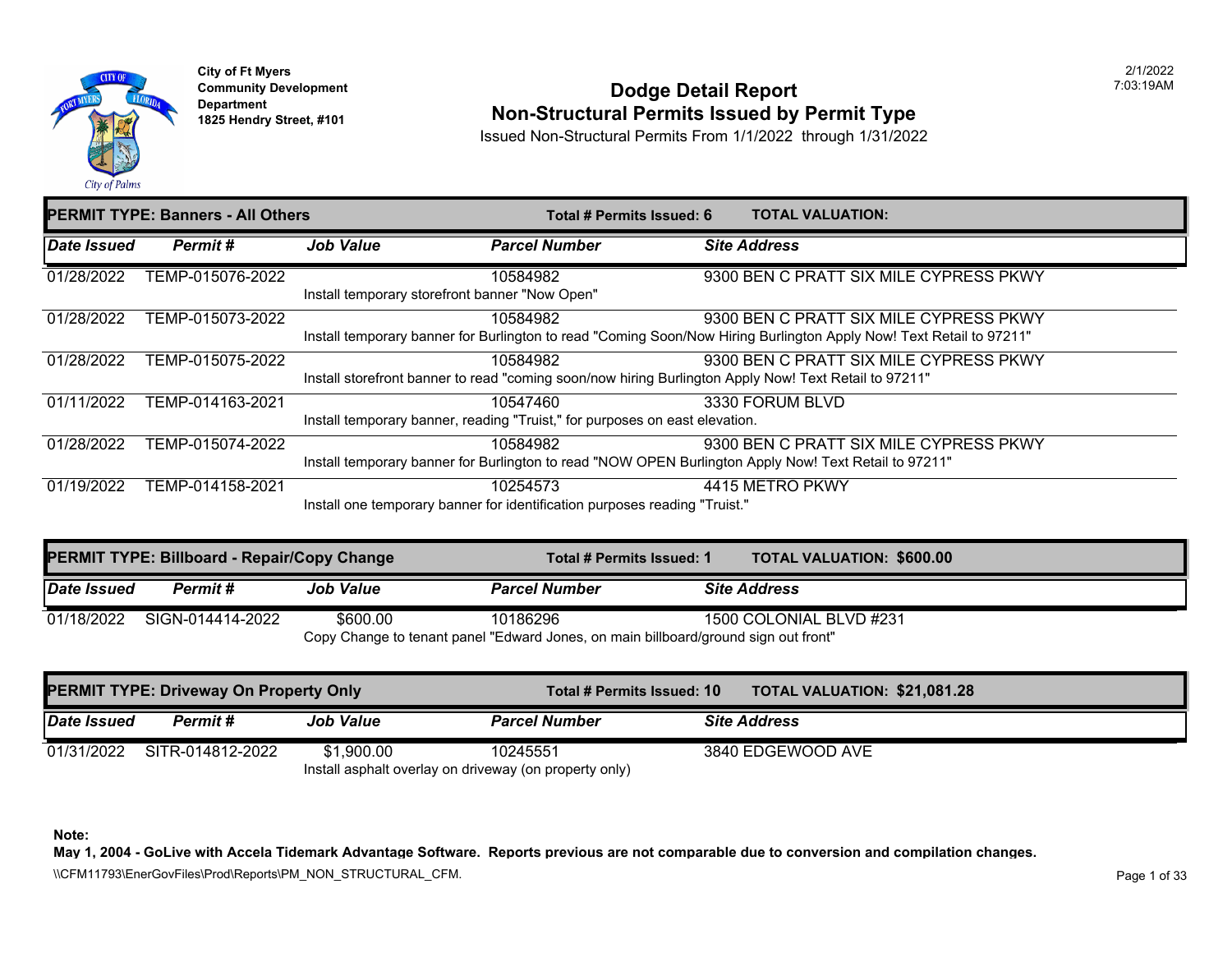

## **Community Development 1825 Community Development 1825 Hendry Street, #101** 203:24AM **Department Non-Structural Permits Issued by Permit Type** 1825 Hendry Street, #101

Issued Non-Structural Permits From 1/1/2022 through 1/31/2022

| 01/18/2022  | SITR-014409-2022                       | \$1,600.00                                          | 10571042                                              | 10237 VIA COLOMBA CIR                                                                                                                    |
|-------------|----------------------------------------|-----------------------------------------------------|-------------------------------------------------------|------------------------------------------------------------------------------------------------------------------------------------------|
|             |                                        |                                                     | INSTALL BRICK PAVERS ON BACK YARD ON TOP PF THE SAND. |                                                                                                                                          |
| 01/21/2022  | SITR-003956-2021                       | \$2,196.48                                          | 10252208                                              | 2757 HENDERSON AVE                                                                                                                       |
|             |                                        | ADDING A SLAB TO THE DRIVEWAY                       |                                                       |                                                                                                                                          |
| 01/03/2022  | SITR-013830-2021                       | \$650.00                                            | 10175447                                              | 42 BROADWAY CIR                                                                                                                          |
|             |                                        | <b>DRIVEWAY</b>                                     |                                                       |                                                                                                                                          |
| 01/13/2022  | SITR-014099-2021                       | \$4,000.00                                          | 10174389                                              | 2835 JACKSON ST                                                                                                                          |
|             |                                        |                                                     |                                                       | Remove existing concrete driveway and then install a brick paver driveway. Only install pavers between the fence and the car port. Leave |
|             |                                        | the apron and car port areas as is.                 |                                                       |                                                                                                                                          |
| 01/20/2022  | SITR-004211-2021                       | \$800.00                                            | 10550027                                              | 4777 MAJORCA PALMS DR                                                                                                                    |
|             |                                        | EXTENDING DRIVEWAY- NO RIGHT OF WAY                 |                                                       |                                                                                                                                          |
| 01/26/2022  | SITR-014105-2021                       | \$2,764.80                                          | 10176219                                              | 1812 CORONADO RD                                                                                                                         |
|             |                                        | Concrete slab- Driveway extension on property only. |                                                       |                                                                                                                                          |
| 01/19/2022  | SITR-014618-2022                       | \$3,000.00                                          | 10581241                                              | 4153 BLOOMFIELD ST                                                                                                                       |
|             |                                        |                                                     | INSTALLING FOOTINGS UNDER CURRENT PAVERS              |                                                                                                                                          |
| 01/19/2022  | SIT2020-00253                          | \$3,890.00                                          | 10251221                                              | 1653 PAWNEE ST                                                                                                                           |
|             |                                        | Remove driveway and install paver driveway          |                                                       |                                                                                                                                          |
| 01/10/2022  | SITR-011707-2021                       | \$280.00                                            | 10246525                                              | 3614 BELL ST                                                                                                                             |
|             |                                        | spread 3 yards shell on driveway                    |                                                       |                                                                                                                                          |
|             |                                        |                                                     |                                                       |                                                                                                                                          |
|             | PERMIT TYPE: Driveway/Sidewalk and ROW |                                                     | Total # Permits Issued: 3                             | TOTAL VALUATION: \$64,020.00                                                                                                             |
|             |                                        |                                                     |                                                       |                                                                                                                                          |
| Date Issued | Permit#                                | <b>Job Value</b>                                    | <b>Parcel Number</b>                                  | <b>Site Address</b>                                                                                                                      |
| 01/18/2022  | SITR-014098-2021                       | \$6,000.00                                          | 10557653                                              | 8318 ADELIO LN                                                                                                                           |
|             |                                        |                                                     |                                                       | Remove the existing pavers on driveway and walkway, then install a new brick paver driveway and walkway.                                 |
| 01/14/2022  | SIT2020-00277                          | \$3,500.00                                          | 10247504                                              | 4761 HUNTERS GREEN DR                                                                                                                    |
|             |                                        | ADDING NEW RIGHT OF WAY                             |                                                       |                                                                                                                                          |

**Note:** 

**May 1, 2004 - GoLive with Accela Tidemark Advantage Software. Reports previous are not comparable due to conversion and compilation changes.** 

\\CFM11793\EnerGovFiles\Prod\Reports\PM\_NON\_STRUCTURAL\_CFM.<br>Page 2 of 33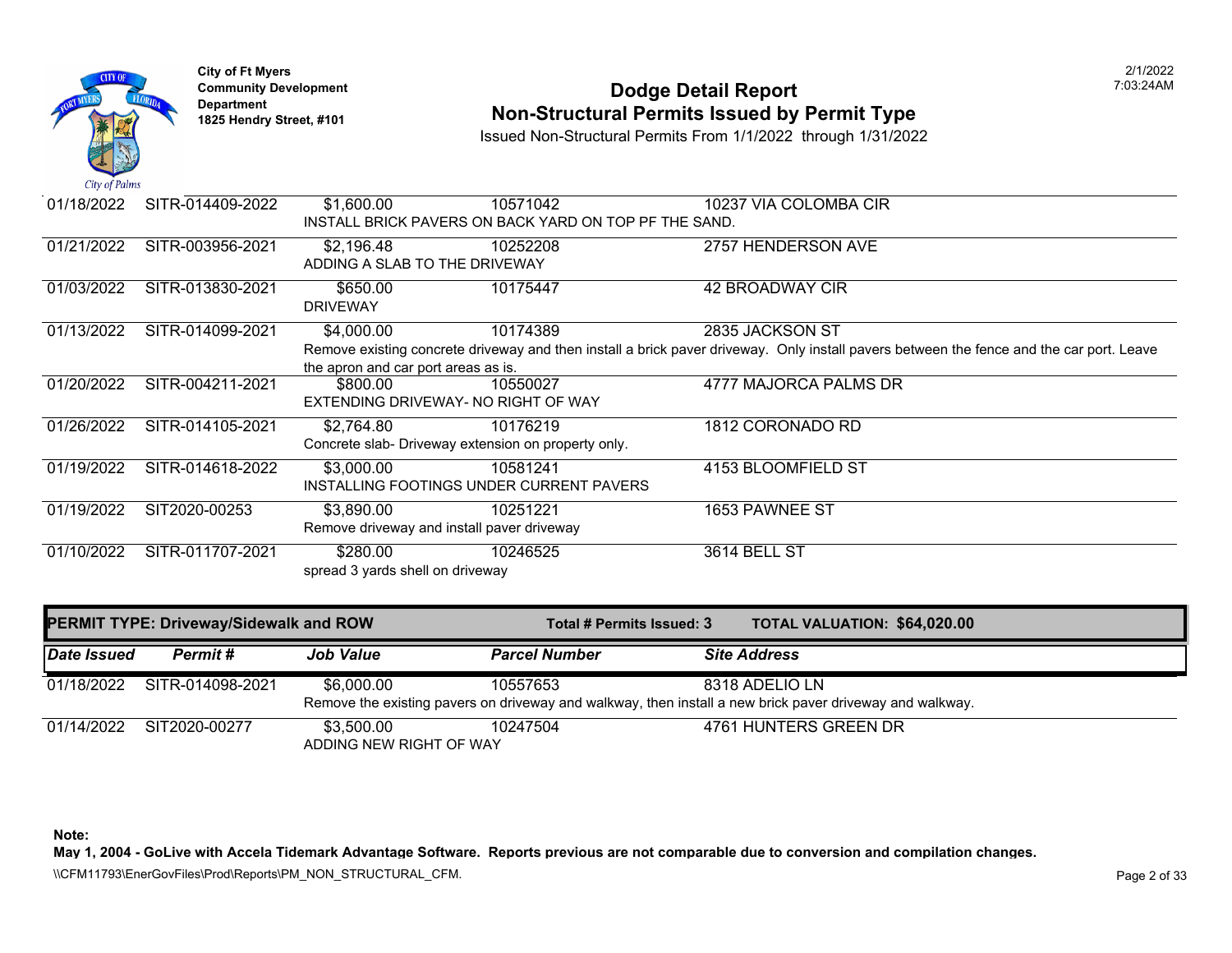

# **Community Development 1825 Hendright Community Development Department Department Department Am Dodge Detail Report Department Type 1825 Hendry Street, #101 <b>Non-Structural Permits Issued by Permit Type**

Issued Non-Structural Permits From 1/1/2022 through 1/31/2022

01/11/2022 SITC-006979-2021 \$54,520.00 10254570 3190 WINKLER AVE Construction of an asphalt paved access drive along Ford Street, a 5-ft sidewalk along the property fronta Avenue, a sanitary connection in Ford Street and landscaping as part of the proposed Florida Power & Li (CU#20C02).

|             | <b>PERMIT TYPE: Driveway/Sidewalk On Property Only</b> |                  | Total # Permits Issued: 1 | <b>TOTAL VALUATION: \$1,900.0</b>                                                                               |
|-------------|--------------------------------------------------------|------------------|---------------------------|-----------------------------------------------------------------------------------------------------------------|
| Date Issued | <b>Permit</b> #                                        | <b>Job Value</b> | <b>Parcel Number</b>      | <b>Site Address</b>                                                                                             |
| 01/18/2022  | SITC-014119-2021                                       | \$1.900.00       | 10250555                  | 3920 MICHIGAN AVE                                                                                               |
|             |                                                        |                  |                           | Paving an area about 2,000 sf; it is currently grass. Will not be used for parking - it will be a multi-use are |

|             | PERMIT TYPE: Existing/Replace/Repair: 1&2 Family |                                                                 | Total # Permits Issued: 88                                                      | <b>TOTAL VALUATION: \$529,32</b> |
|-------------|--------------------------------------------------|-----------------------------------------------------------------|---------------------------------------------------------------------------------|----------------------------------|
| Date Issued | Permit#                                          | <b>Job Value</b>                                                | <b>Parcel Number</b>                                                            | <b>Site Address</b>              |
| 01/13/2022  | TRD-014482-2022                                  | \$5,000.00<br>change out existing air conditioner same for same | 10495587                                                                        | 9927 HORSE CREEK RD              |
| 01/20/2022  | TRD-014298-2021                                  | \$6,000,00<br>INSTALL 4TON 16SR SPLT SYSTEM LIKE FOR LIKE       | 10188141                                                                        | 14 WINEWOOD CT                   |
| 01/21/2022  | TRD-014795-2022                                  | \$4,952.00<br>replace 1 ton 19 seer split system                | 10561532                                                                        | 10610 CARENA CIR                 |
| 01/11/2022  | TRD-014436-2022                                  | \$5,535.00<br>After The Fact A/C Change Out Replacement         | 10496626                                                                        | 8138 SILVER BIRCH WAY            |
| 01/05/2022  | TRD-014322-2021                                  | \$5,883.00<br>HVAC change out split system.                     | 10483652                                                                        | 9379 TRIESTE DR                  |
| 01/31/2022  | TRD-015273-2022                                  | \$7,965.00                                                      | 10513855<br>Change out like for like split system HVAC 16 Seer, 3.0 Ton, 10 K/w | 3965 CHERRYBROOK LOOP            |
| 01/31/2022  | TRD-015170-2022                                  | \$7,240.00<br>AC Change Out Like for Like                       | 10175483                                                                        | 1330 BRAMAN AVE                  |

**Note:**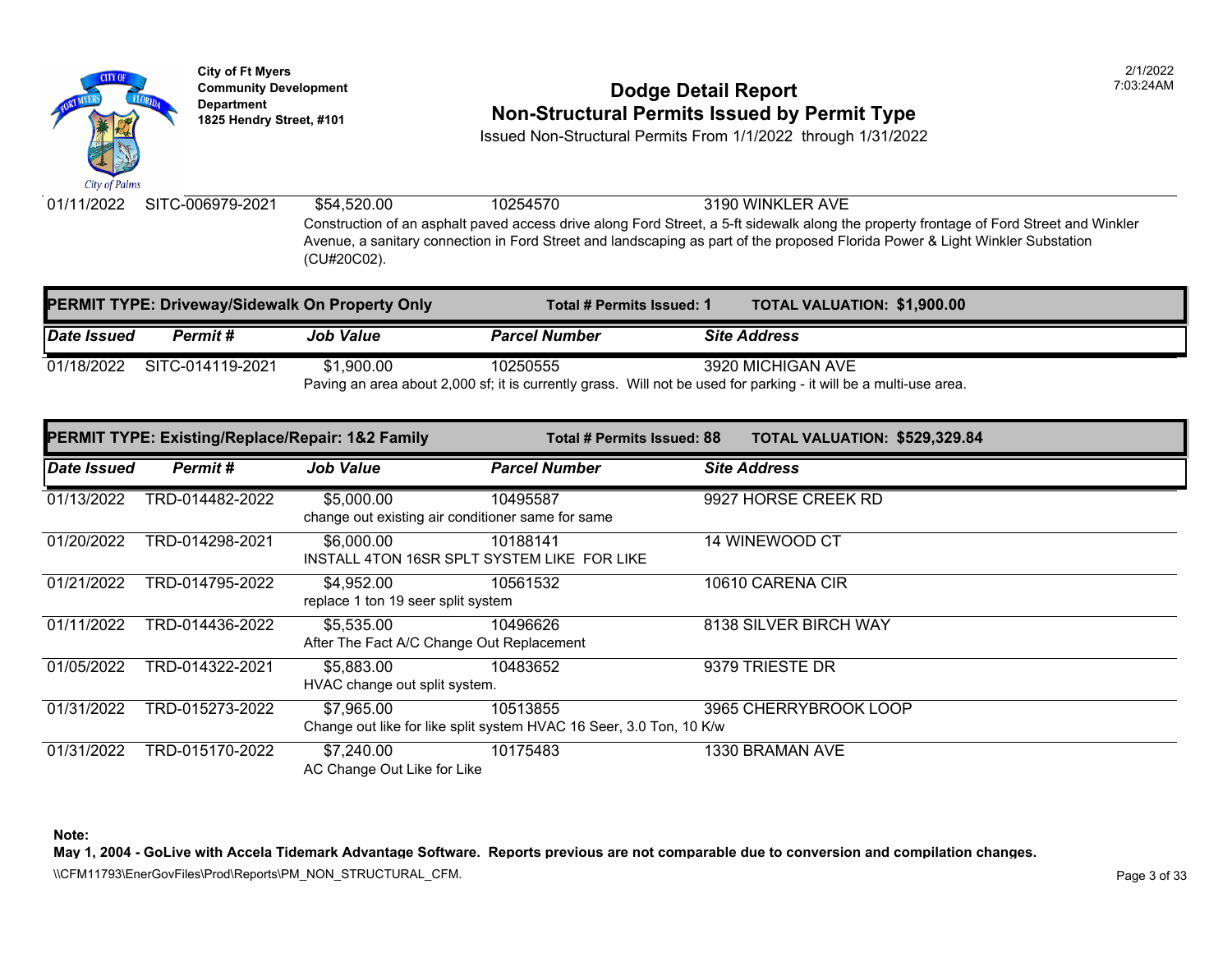

### **Community Development Community Development Community Development Community Dodge Detail Report 1825 Non-Structural Permits Issued by Permit Type**

Issued Non-Structural Permits From 1/1/2022 through 1/31/2022

| City of Fullities |                 |                                                        |                                                                                 |                            |
|-------------------|-----------------|--------------------------------------------------------|---------------------------------------------------------------------------------|----------------------------|
| 01/05/2022        | TRD-014422-2022 | \$7,883.00                                             | 10506651                                                                        | 3028 VIA SAN MARCO CT      |
|                   |                 | replace 5 ton 15 seer 10 kw split system like for like |                                                                                 |                            |
| 01/20/2022        | TRD-014746-2022 | \$6,623.00                                             | 10524858                                                                        | 10647 CAMARELLE CIR        |
|                   |                 | REPLACE HVAC SPLIT SYSTEM                              |                                                                                 |                            |
|                   |                 | 3 TON 14 SEER 7.5 KW                                   |                                                                                 |                            |
|                   |                 | <b>LIKE FOR LIKE</b>                                   |                                                                                 |                            |
| 01/20/2022        | TRD-014725-2022 | \$6,000.00                                             | 10173308                                                                        | 2717 BLAKE ST              |
|                   |                 |                                                        | Replace existing system with a Tempstar 2 ton 14 seer.                          |                            |
| 01/21/2022        | TRD-014824-2022 | \$5,282.00                                             | 10245517                                                                        | 3667 SEMINOLE AVE          |
|                   |                 | Replace Package Unit                                   |                                                                                 |                            |
| 01/07/2022        | TRD-014595-2022 | \$4,800.00                                             | 10173999                                                                        | 2615 BROADWAY #A           |
|                   |                 | Change A/C system outside work.                        |                                                                                 |                            |
| 01/05/2022        | TRD-014362-2021 | \$5,715.00                                             | 10495587                                                                        | 9927 HORSE CREEK RD        |
|                   |                 |                                                        | 3 TON 16 SEER 9 KW - SPLIT SYSTEM REPLACEMENT - LIKE FOR LIKE                   |                            |
| 01/18/2022        | TRD-014764-2022 | \$3,800.00                                             | 10506972                                                                        | 11751 EROS RD              |
|                   |                 | A/C Change Out.                                        |                                                                                 |                            |
| 01/11/2022        | TRD-014495-2022 | \$5,900.00                                             | 10172765                                                                        | 2704 SHRIVER DR            |
|                   |                 |                                                        | Remove existing 2 Ton Split-system, and install new 2 Ton to existing ductwork. |                            |
|                   |                 | Like for Like.                                         |                                                                                 |                            |
| 01/14/2022        | TRD-014440-2022 | \$9,853.00                                             | 10501956                                                                        | 9364 AVIANO DR #101        |
|                   |                 | HVAC change out like for like 3 ton 17 seer 10 kw      |                                                                                 |                            |
| 01/05/2022        | TRD-014452-2022 | \$10,939.00                                            | 10524794                                                                        | 10865 TIBERIO DR           |
|                   |                 | HVAC change out like for like 4 ton, 17 seer, 10 kw    |                                                                                 |                            |
| 01/31/2022        | TRD-015193-2022 | \$5,866.00                                             | 10558237                                                                        | 10361 GLASTONBURY CIR #202 |
|                   |                 |                                                        | 3 TON 16 SEER 9 KW - SPLIT SYSTEM REPLACEMENT - LIKE FOR LIKE                   |                            |
| 01/04/2022        | TRD-014066-2021 | \$7,402.00                                             | 10483011                                                                        | 8145 PACIFIC BEACH DR      |
|                   |                 |                                                        | Change out like for like split system HVAC 14 Seer, 2.50 Ton, 5 K/w             |                            |
| 01/24/2022        | TRD-015097-2022 | \$6,690.00                                             | 10172698                                                                        | 1665 MENLO RD              |
|                   |                 |                                                        | HVAC SPLIT SYSTEM REPLACEMENT - VERTICAL IN CLOSET.                             |                            |

**Note:**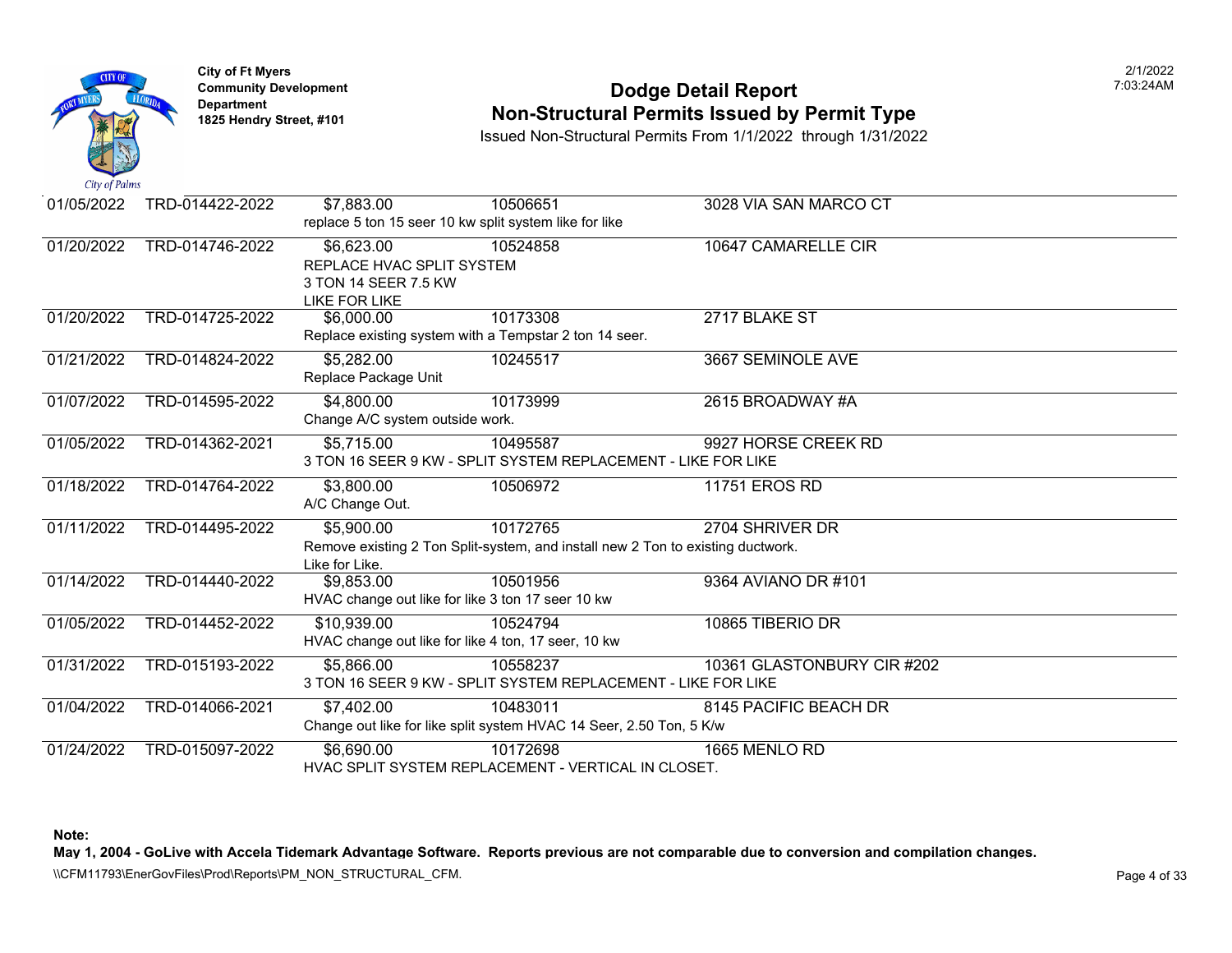

#### **Community Development Dodge Detail Report** 7:03:24AM **Non-Structural Permits Issued by Permit Type**

Issued Non-Structural Permits From 1/1/2022 through 1/31/2022

| 01/20/2022 | TRD-014808-2022 | \$7,497.25                                             | 10528901                                                                          | 11268 RED BLUFF LN         |
|------------|-----------------|--------------------------------------------------------|-----------------------------------------------------------------------------------|----------------------------|
|            |                 | REPLACE AC SYSTEM LIKE FOR LIKE                        |                                                                                   |                            |
| 01/10/2022 | TRD-014554-2022 | \$5,959.40                                             | 10572451                                                                          | 11883 WHITE STONE DR       |
|            |                 | Install new mini split in garage for dehumidification. |                                                                                   |                            |
| 01/20/2022 | TRD-014793-2022 | \$9,979.00                                             | 10252481                                                                          | 3321 DORA ST               |
|            |                 |                                                        | 3.5 TON 15 SEER 10 KW - SPLIT SYSTEM REPLACEMENT - LIKE FOR LIKE                  |                            |
| 01/26/2022 | TRD-015182-2022 | \$3,915.00                                             | 10250895                                                                          | 1230 ALLEN ST              |
|            |                 |                                                        | Replace existing A/S system with new 3 ton Rheem, 16 Seer split with 8 KW heater. |                            |
| 01/12/2022 | TRD-014486-2022 | \$7,320.00                                             | 10562340                                                                          | 10321 GLASTONBURY CIR #101 |
|            |                 | HVAC Change Out Split System                           |                                                                                   |                            |
| 01/12/2022 | TRD-014679-2022 | \$3,500.00                                             | 10186653                                                                          | 1635 LOWELL CT             |
|            |                 | AC CHANGE OUT                                          |                                                                                   |                            |
| 01/24/2022 | TRD-014742-2022 | \$5,909.00                                             | 10524854                                                                          | 10639 CAMARELLE CIR        |
|            |                 | REPLACE HVAC SPLIT SYSTEM                              |                                                                                   |                            |
|            |                 | 3 TON 14 SEER 10 KW                                    |                                                                                   |                            |
|            |                 | <b>LIKE FOR LIKE</b>                                   |                                                                                   |                            |
| 01/24/2022 | TRD-013644-2021 | \$11,550.00                                            | 10496687                                                                          | 11014 RIVER TRENT CT       |
|            |                 | REPLACE (2) HVAC SPLIT SYSTEMS                         |                                                                                   |                            |
|            |                 | 3 TON - 16 SEER - 7.2 KW                               |                                                                                   |                            |
|            |                 | <b>LIKE FOR LIKE</b>                                   |                                                                                   |                            |
| 01/13/2022 | TRD-014727-2022 | \$10,158.00                                            | 10161961                                                                          | 2605 GUAVA ST              |
|            |                 | Replace AC system + duct work                          |                                                                                   |                            |
| 01/05/2022 | TRD-014324-2021 | $\sqrt{$7,400.00}$                                     | 10465823                                                                          | 10538 BELLA VISTA DR       |
|            |                 | HVAC change out split system.                          |                                                                                   |                            |
| 01/31/2022 | TRD-015199-2022 | \$7,421.95                                             | 10186737                                                                          | 4839 IPSWITCH CT           |
|            |                 | HVAC change out 2 ton 14 seer 5 kw                     |                                                                                   |                            |
| 01/26/2022 | TRD-015088-2022 | \$11,544.00                                            | 10532217                                                                          | 10488 CAROLINA WILLOW DR   |
|            |                 | 2 UNITS                                                |                                                                                   |                            |
|            |                 |                                                        | #1= 4 TON 16 SEER 9 KW - SPLIT SYSTEM REPLACEMENT - LIKE FOR LIKE                 |                            |
|            |                 |                                                        | #2= 2.5 TON 16 SEER 9 KW - SPLIT SYSTEM REPLACEMENT - LIKE FOR LIKE               |                            |
|            |                 |                                                        |                                                                                   |                            |

**Note:** 

**May 1, 2004 - GoLive with Accela Tidemark Advantage Software. Reports previous are not comparable due to conversion and compilation changes.** 

\\CFM11793\EnerGovFiles\Prod\Reports\PM\_NON\_STRUCTURAL\_CFM.<br>Page 5 of 33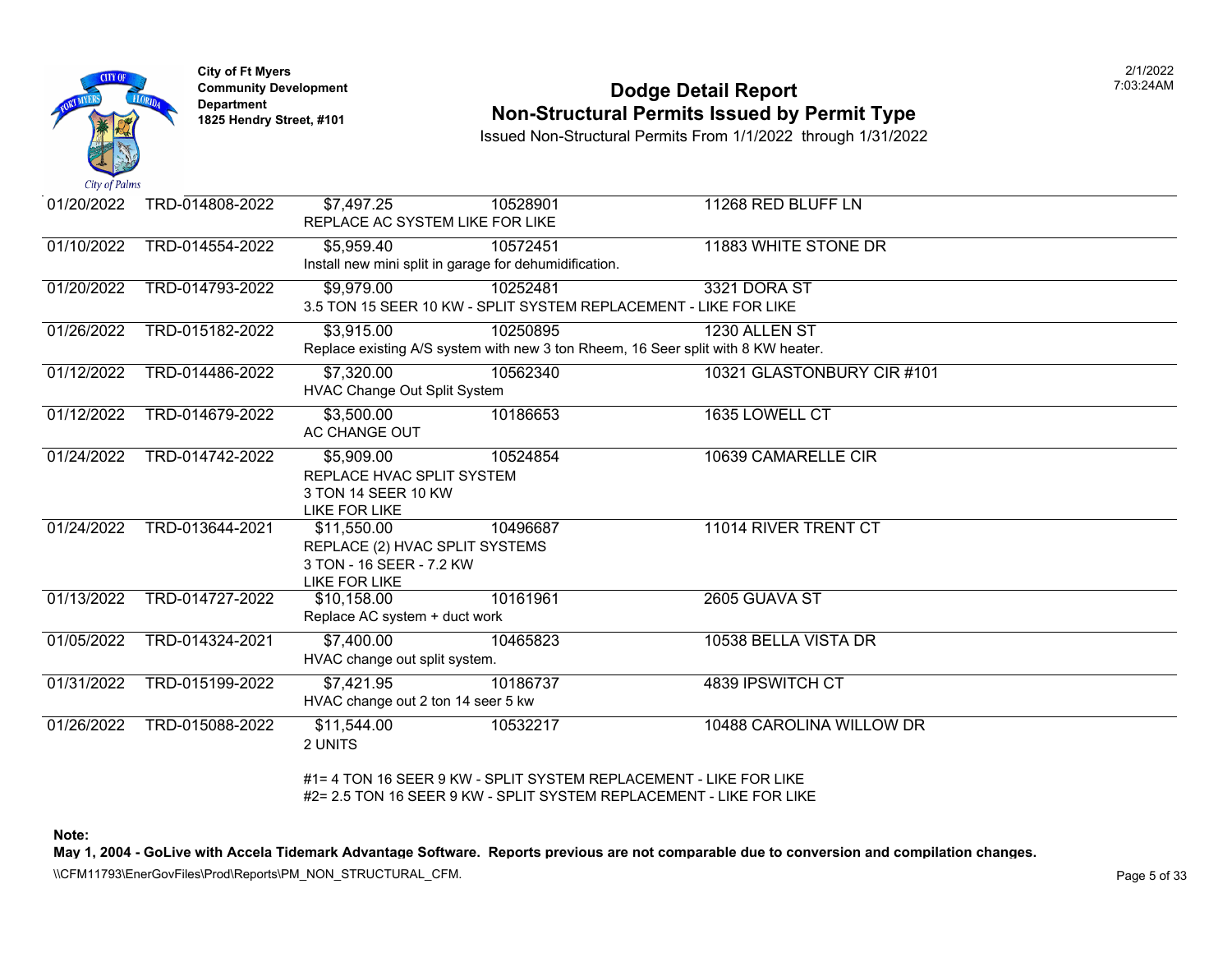

### **Community Development Community Development Community Development Community Dodge Detail Report 1825 Non-Structural Permits Issued by Permit Type**

Issued Non-Structural Permits From 1/1/2022 through 1/31/2022

| 01/12/2022 | TRD-013648-2021 | \$11,712.00                        | 10472898                                                                 | 9127 LINKS DR           |
|------------|-----------------|------------------------------------|--------------------------------------------------------------------------|-------------------------|
|            |                 |                                    | 5 TON SPLIT SYSTEM LIKE FOR LIKE                                         |                         |
| 01/21/2022 | TRD-014811-2022 | \$5,100.00                         | 10173629                                                                 | 2428 STELLA ST          |
|            |                 |                                    | A/C CHANGE OUT RHEEM PACKAGE UNIT, 2.5 TON, 14 SEER, 8 KW                |                         |
| 01/24/2022 | TRD-014829-2022 | \$6,250.00                         | 10496738                                                                 | 8249 SILVER BIRCH WAY   |
|            |                 | Replace Split System AC            |                                                                          |                         |
| 01/14/2022 | TRD-014784-2022 | \$1,800.00                         | 10532024                                                                 | 3647 EDGEWOOD AVE       |
|            |                 |                                    | INSTAL A MINISPLIT TO ADD ADDITIONAL COOLING.                            |                         |
| 01/21/2022 | TRD-014788-2022 | \$6,523.00                         | 10554989                                                                 | 12849 NEW MARKET ST     |
|            |                 |                                    | 3.5 TON 16 SEER 9 KW - SPLIT SYSTEM REPLACEMENT - LIKE FOR LIKE          |                         |
| 01/18/2022 | TRD-014651-2022 | \$4,950.00                         | 10436706                                                                 | 3559 EDGEWOOD AVE       |
|            |                 |                                    | Installing a new mitsubishi ductrless mini split system with new lineset |                         |
| 01/27/2022 | TRD-015217-2022 | \$5,650.00                         | 10175548                                                                 | 1481 CORDOVA AVE        |
|            |                 | 3 ton split system replacement.    |                                                                          |                         |
| 01/06/2022 | TRD-014342-2021 | \$5,995.00                         | 10499626                                                                 | 4327 BELLASOL CIR #2721 |
|            |                 |                                    | A/C CHANGEOUT - LIKE FOR LIKE EQUIPMENT                                  |                         |
| 01/20/2022 | TRD-014686-2022 | \$10,007.00                        | 10524775                                                                 | 10834 TIBERIO DR        |
|            |                 |                                    | AC CHANGEOUT 4 TON SPLIT SYSTEM LIKE FOR LIKE                            |                         |
| 01/13/2022 | TRD-014432-2022 | \$6,900.00                         | 10172857                                                                 | 2765 MCGREGOR BLVD      |
|            |                 | C/O A/C                            |                                                                          |                         |
| 01/20/2022 | TRD-014681-2022 | \$6,200.00                         | 10483571                                                                 | 9219 AVIANO DR          |
|            |                 |                                    | Ac change out like for like, duct change out like for like               |                         |
| 01/21/2022 | TRD-015053-2022 | \$6,500.00                         | 10557768                                                                 | 11089 ESTEBAN DR        |
|            |                 |                                    | Air Conditioning split system change out                                 |                         |
| 01/03/2022 | TRD-014156-2021 | \$6,848.00                         | 10246000                                                                 | 651 PINE ST             |
|            |                 |                                    | Change out like for like split system HVAC 16 Seer, 2.0 Ton 5 k/w        |                         |
| 01/26/2022 | TRD-015115-2022 | \$7,400.00                         | 10563442                                                                 | 3562 BRIDGEWELL CT      |
|            |                 | HVAC change out split system. 4Ton |                                                                          |                         |

**Note:**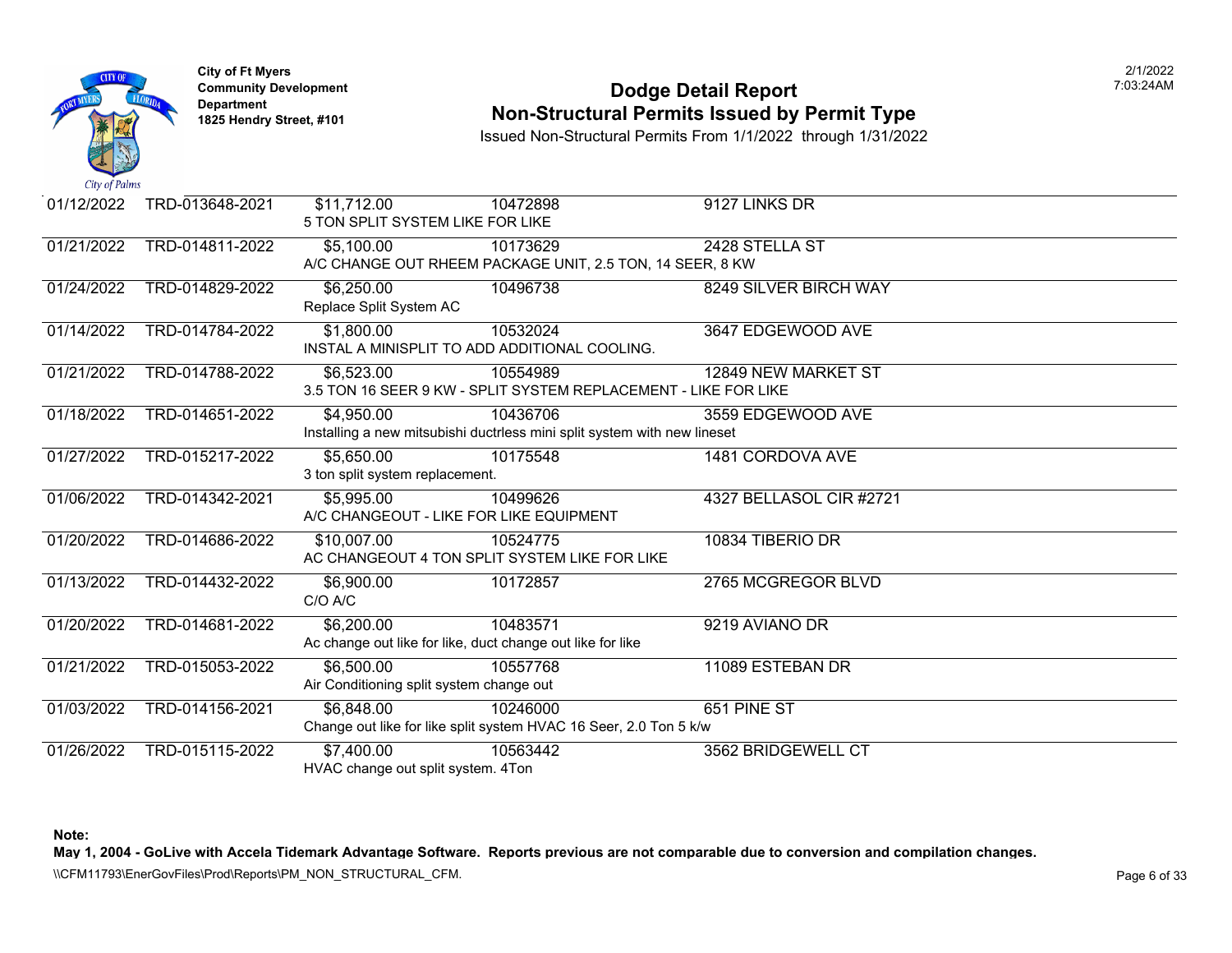

**City of Ft Myers** 2/1/2022 Department<br>1825 Hendry Street, #101

#### **Community Development Dodge Detail Report** 7:03:24AM **1825 Non-Structural Permits Issued by Permit Type**

Issued Non-Structural Permits From 1/1/2022 through 1/31/2022

| 01/31/2022 | TRD-014815-2022 | \$6,900.00<br>REPLACE HVAC 4 TON<br><b>LIKE FOR LIKE</b> | 10538232                                                                 | 11031 CASTLEREAGH ST                                                                                                       |
|------------|-----------------|----------------------------------------------------------|--------------------------------------------------------------------------|----------------------------------------------------------------------------------------------------------------------------|
| 01/20/2022 |                 |                                                          |                                                                          |                                                                                                                            |
|            | TRD-014763-2022 | \$7,100.00<br><b>HVAC CHANGE OUT</b>                     | 10460444                                                                 | 7413 HERITAGE PALMS ESTATES DR                                                                                             |
| 01/24/2022 | TRD-014907-2022 | \$6,000.00                                               | 10532140                                                                 | 10117 SUGAR MAPLE LN                                                                                                       |
|            |                 | A/C Change-Out                                           |                                                                          |                                                                                                                            |
| 01/13/2022 | TRD-014644-2022 | \$11,908.00                                              | 10531166                                                                 | 13050 SIMSBURY TER                                                                                                         |
|            |                 |                                                          | AC CHANGE OUT 3.5 TON SPLIT SYSTEM LIKE FOR LIKE.                        |                                                                                                                            |
| 01/06/2022 | TRD-014255-2021 | \$11,615.00                                              | 10183492                                                                 | 1225 WALES DR                                                                                                              |
|            |                 | HVAC split system replacement-vertical on platform.      |                                                                          |                                                                                                                            |
| 01/20/2022 | TRD-003999-2021 | \$5,585.00                                               | 10558429                                                                 | 10350 GLASTONBURY CIR #201                                                                                                 |
|            |                 | <b>HVAC Change Out Split System</b>                      |                                                                          |                                                                                                                            |
| 01/05/2022 | TRD-014394-2021 | \$7,465.00                                               | 10176801                                                                 | 1574 GRACE AVE                                                                                                             |
|            |                 | A/C change out; like for like; 3 ton package unit        |                                                                          |                                                                                                                            |
| 01/12/2022 | TRD-014630-2022 | \$6,445.00                                               | 10558060                                                                 | 12430 CHRASFIELD CHASE                                                                                                     |
|            |                 |                                                          |                                                                          | HVAC change out like for like to a 3 ton 14 seer Ruud straight cool split system with 5 KW and NO DUCT WORK                |
| 01/25/2022 | TRD-014800-2022 | \$6,318.00                                               | 10557914                                                                 | 12405 CHRASFIELD CHASE                                                                                                     |
|            |                 | replace 3ton 18 seer split system                        |                                                                          |                                                                                                                            |
| 01/20/2022 | TRD-014685-2022 | \$5,500.00                                               | 10503497                                                                 | 1295 WALES DR                                                                                                              |
|            |                 | Ac change out like for like                              |                                                                          |                                                                                                                            |
| 01/11/2022 | TRD-014611-2022 | \$6,186.00                                               | 10533037                                                                 | 10500 CARENA CIR                                                                                                           |
|            |                 |                                                          | HVAC Full System Chnage out no duct work size for size                   |                                                                                                                            |
| 01/21/2022 | TRD-014649-2022 | \$5,246.00                                               | 10522060                                                                 | 2825 PALM BEACH BLVD #504                                                                                                  |
|            |                 | Ac change out like for like                              |                                                                          |                                                                                                                            |
| 01/24/2022 | TRD-014817-2022 | \$4,050.00                                               | 10248122                                                                 | 1102 NUNA AVE                                                                                                              |
|            |                 |                                                          | PARTIAL DUCT REPLACEMENT, 3 TON WITH NEW PLENUM, LEAVING CAMS AND GRILLS |                                                                                                                            |
| 01/24/2022 | TRD-014599-2022 | \$11,946.00                                              | 10173098                                                                 | 2201 JACKSON ST                                                                                                            |
|            |                 |                                                          |                                                                          | Complete 200 amp service replacement including meter and main panel, repl (2) 100 amp sub panels LIKE FOR LIKE, and update |
|            |                 | grounding.                                               |                                                                          |                                                                                                                            |

**Note:** 

**May 1, 2004 - GoLive with Accela Tidemark Advantage Software. Reports previous are not comparable due to conversion and compilation changes.** 

\\CFM11793\EnerGovFiles\Prod\Reports\PM\_NON\_STRUCTURAL\_CFM.<br>Page 7 of 33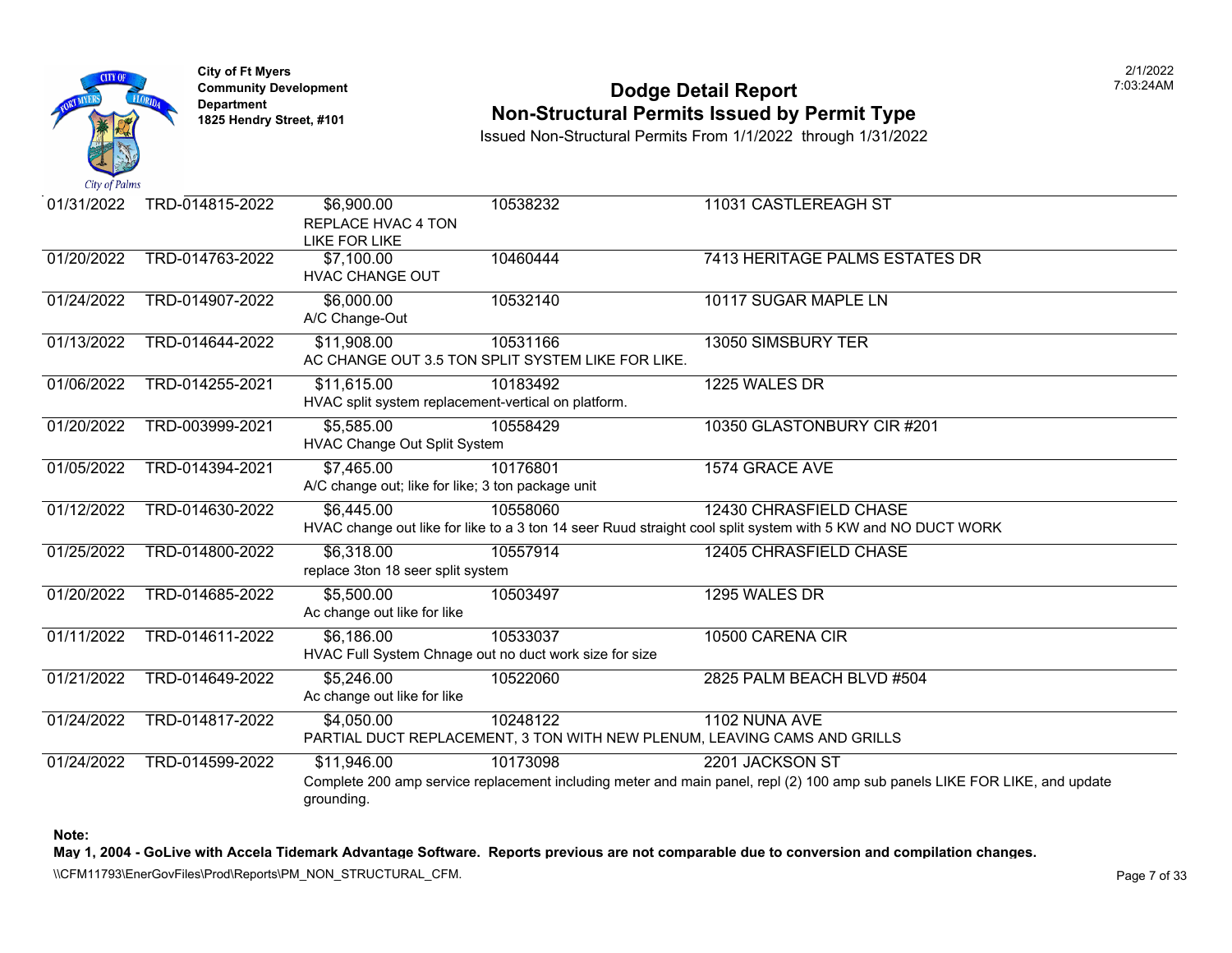

#### **Community Development Community Development Community Development Community Dodge Detail Report 1825 Non-Structural Permits Issued by Permit Type**

Issued Non-Structural Permits From 1/1/2022 through 1/31/2022

| 01/28/2022 | TRD-015142-2022 | \$1,395.00                                    | 10246594                                                                                    | 3768 DESOTO AVE             |
|------------|-----------------|-----------------------------------------------|---------------------------------------------------------------------------------------------|-----------------------------|
|            |                 |                                               | Replace damaged 200AMP meter can that has been damaged. Requires FP&L transformer pull.     |                             |
| 01/27/2022 | TRD-015052-2022 | \$1,300.00                                    | 10245618                                                                                    | 3918 SEMINOLE AVE           |
|            |                 | Change electrical panel                       |                                                                                             |                             |
| 01/05/2022 | TRD-014507-2022 | \$642.00                                      | 10250612                                                                                    | 1770 N MARKLEY CT           |
|            |                 | ADD TO EXISTING PANEL IN LAUNDRY ROOM         |                                                                                             |                             |
| 01/25/2022 | TRD-015160-2022 | \$300.00                                      | 10249445                                                                                    | <b>35 KINGSMAN CIR</b>      |
|            |                 | Replace cable to electric panel.              |                                                                                             |                             |
| 01/27/2022 | TRD-015086-2022 | \$2,357.00                                    | 10183795                                                                                    | 1320 RIO VISTA              |
|            |                 |                                               | replace 200 amp meter base and update main grounding system                                 |                             |
| 01/03/2022 | TRD-014353-2021 | \$3,808.00                                    | 10574740                                                                                    | 10366 FONTANELLA DR         |
|            |                 | replace 200 amp panel like for like           |                                                                                             |                             |
| 01/25/2022 | TRD-015136-2022 | \$800.00                                      | 10251019                                                                                    | 1532 VERONICA S SHOEMAKER B |
|            |                 | Replace main electrical panel                 |                                                                                             |                             |
| 01/13/2022 | TRD-014771-2022 | \$16,000.00                                   | 10176833                                                                                    | 1420 PASSAIC AVE            |
|            |                 | Replace electrical paneland rewiring kitchen. |                                                                                             |                             |
| 01/25/2022 | TRD-015028-2022 | \$13,289.00                                   | 10249762                                                                                    | <b>268 POINSETTIA DR</b>    |
|            |                 |                                               | Whole home redevice to replace outlets and switches in home                                 |                             |
|            |                 | Replace 200amp inside panel                   |                                                                                             |                             |
|            |                 | Replace 200 amp outdoor main disconnect       |                                                                                             |                             |
|            |                 | Install new sub feed pipe and wiring          |                                                                                             |                             |
| 01/03/2022 | TRD-014357-2021 | \$2,000.00                                    | 10184053                                                                                    | 1426 ARTHUR AVE             |
|            |                 |                                               | Overhead to underground conversion with new grounding system                                |                             |
| 01/04/2022 | TRD-014153-2021 | \$2,000.00                                    | 10188088                                                                                    | 1465 ARGYLE DR              |
|            |                 | 200 amp panel change out.                     |                                                                                             |                             |
| 01/10/2022 | TRD-014636-2022 | \$2,444.00                                    | 10176247                                                                                    | 1827 MORENO AVE             |
|            |                 | Replace existing 200 amp panel with new.      |                                                                                             |                             |
| 01/14/2022 | TRD-014652-2022 | \$1,000.00                                    | 10436706                                                                                    | 3559 EDGEWOOD AVE           |
|            |                 |                                               | Installing a 240 v, 15 amp dedicated circuit from existing main panel to new a/c disconnect |                             |

**Note:**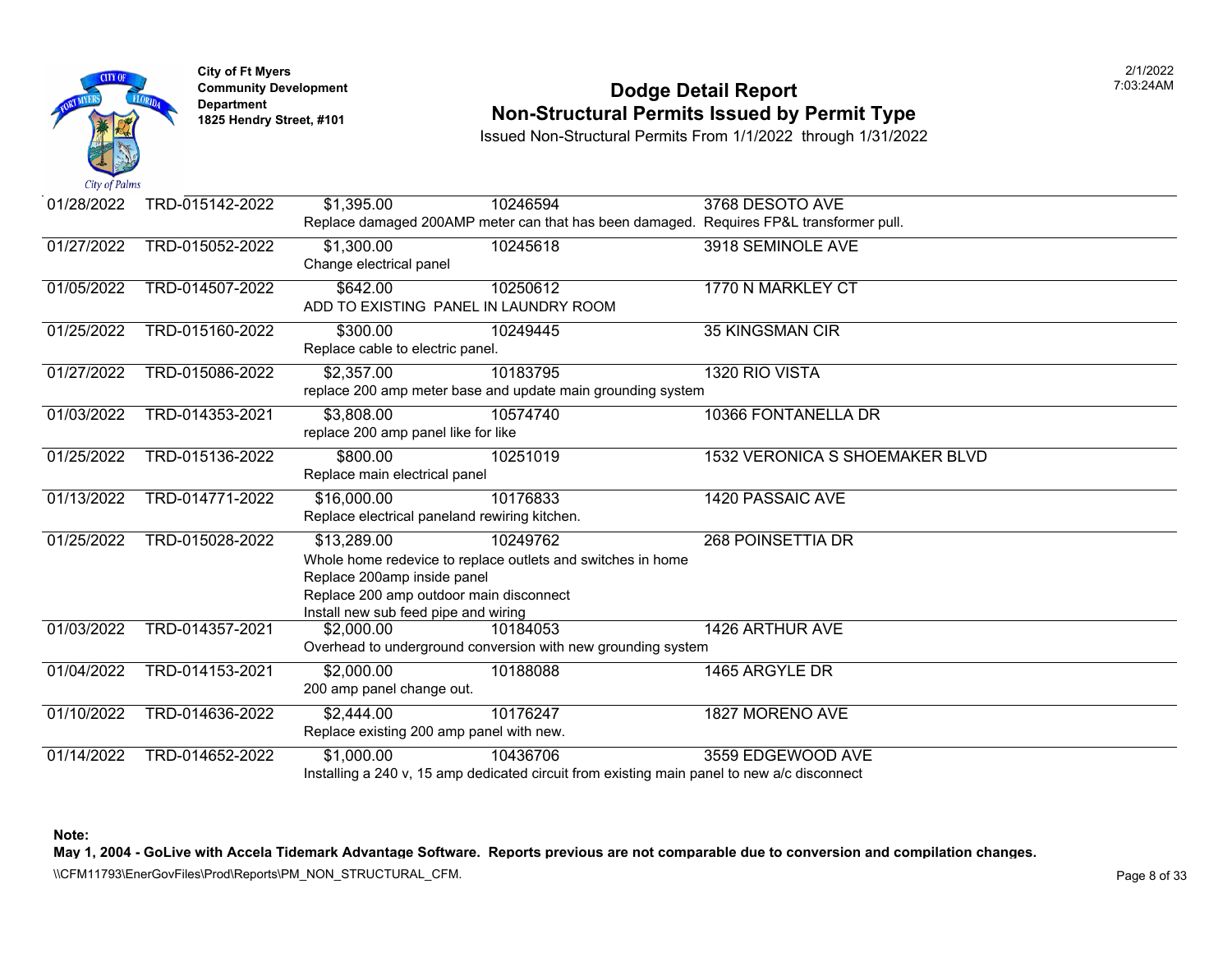

#### **Community Development Community Development Community Development Community Dodge Detail Report 1825 Non-Structural Permits Issued by Permit Type**

Issued Non-Structural Permits From 1/1/2022 through 1/31/2022

| 01/20/2022 | TRD-014596-2022 | \$775.00<br>INSTALL 20AMP CIRCUIT FOR MINI SPLIT                   | 10558076                                                                                      | 11207 SURREY PL                                                                                                              |
|------------|-----------------|--------------------------------------------------------------------|-----------------------------------------------------------------------------------------------|------------------------------------------------------------------------------------------------------------------------------|
| 01/21/2022 | TRD-014918-2022 | \$2,000.00<br>SEWER INSTALLATION                                   | 10176157                                                                                      | 1906 HANSON ST                                                                                                               |
| 01/21/2022 | TRD-014920-2022 | \$2,000.00<br>SEWER INSTALLATION                                   | 10175905                                                                                      | 2905 MAGNOLIA ST                                                                                                             |
| 01/04/2022 | TRD-014454-2022 | \$16,555.00                                                        | 10173723                                                                                      | 2123 DORA ST<br>Repipe domestic water throughout home. Re-drain all drains, install new PVC sewer system throughout h        |
| 01/19/2022 | TRD-014908-2022 | \$2,480.00                                                         | 10248102<br>Replace existing waterlines interior pressure with PEX and CPVC.                  | <b>32 CASTLEBAR CIR</b>                                                                                                      |
| 01/06/2022 | TRD-014539-2022 | \$6,500.00                                                         | 10175837<br>Re-pipe inside house and outside service from meter to house.                     | 1552 RANSOM ST                                                                                                               |
| 01/28/2022 | TRD-015066-2022 | $\overline{$6,879.00}$                                             | 10185127<br>WHOLE HOME REPIPE REPLACE POLY WITH PEX 12 FIXTURE LIKE FOR LIKE                  | 4768 SANTA DEL RAE AVE                                                                                                       |
| 01/25/2022 | TRD-015155-2022 | \$2,500.00<br>Removing cast iron pipe and replacing with PVC pipe. | 10246713                                                                                      | 3942 DESOTO AVE                                                                                                              |
| 01/06/2022 | TRD-014527-2022 | \$4,250.00<br>Repipe interior potable water.                       | 10188063                                                                                      | 1454 ARGYLE DR                                                                                                               |
| 01/24/2022 | TRD-014878-2022 | \$2,434.24                                                         | 10161961<br>Remove and replace all existing pressure pipe from main through to every fixture. | 2605 GUAVA ST                                                                                                                |
| 01/10/2022 | TRD-014379-2021 | \$10,041.00<br>waterheaters (BOTH SIDES OF DUPLEX)                 | 10174826                                                                                      | 2919 COCOS AVE<br>whole home repipe replace poly with pex 18 fixtures like for like. remove 2 tankless water heater and repl |
| 01/24/2022 | TRD-015038-2022 | \$2,500.00                                                         | 10176909                                                                                      | 3530 STUART CT<br>Whole house repipe excluding existing ice maker line which is not being replaced per homeowner's instru    |
| 01/21/2022 | TRD-014760-2022 | \$3,500.00<br>Repipe interior potable water                        | 10251059                                                                                      | 1402 GARDENIA AVE                                                                                                            |
| 01/06/2022 | TRD-014323-2021 | \$2,000.00<br>Water Heater Replacement                             | 10465025                                                                                      | 11066 SEMINOLE PALM WAY                                                                                                      |

**Note:**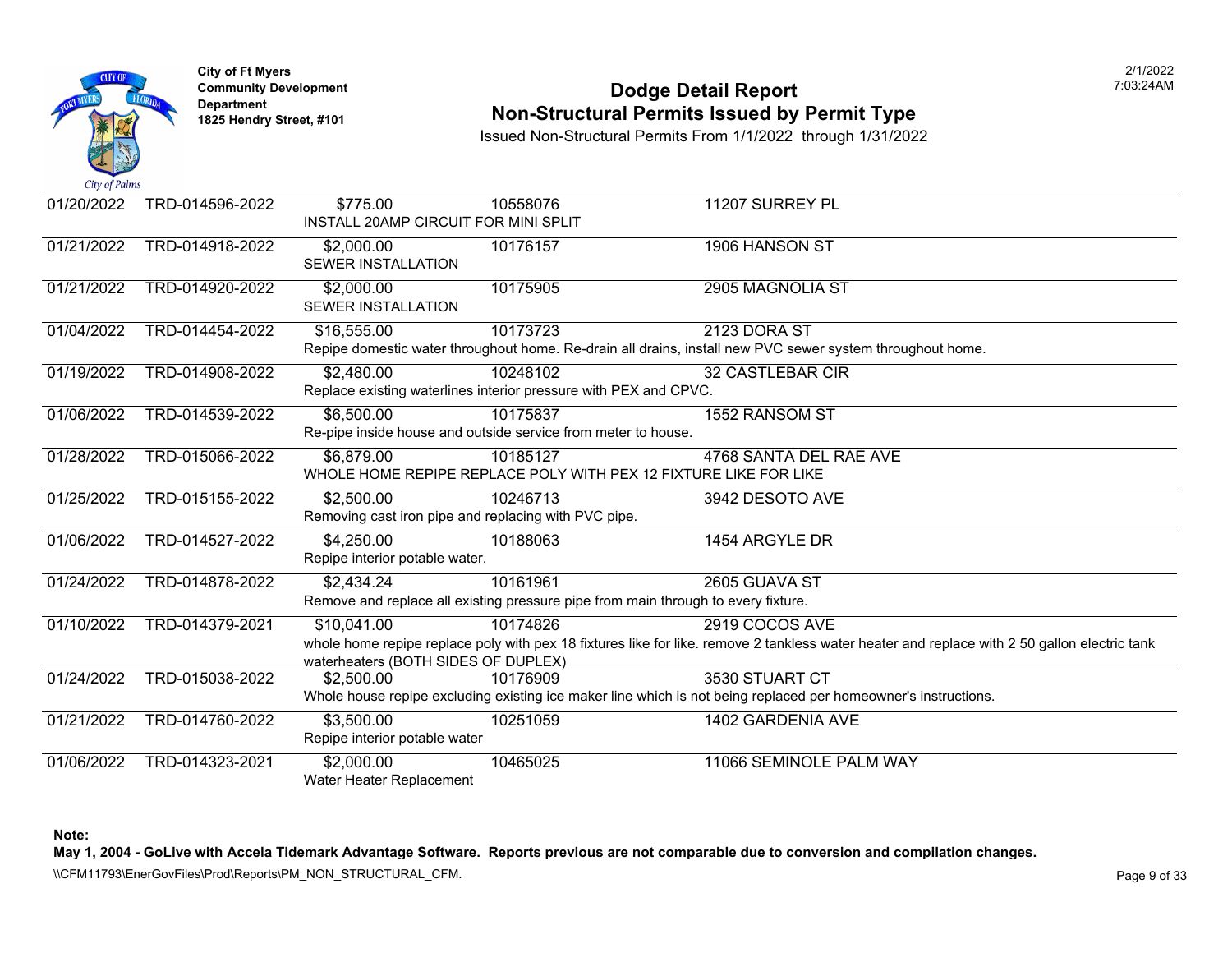

# **Community Development 1825 Hendright Community Development Department Department Department Am Dodge Detail Report Department Type 1825 Hendry Street, #101 <b>Non-Structural Permits Issued by Permit Type**

Issued Non-Structural Permits From 1/1/2022 through 1/31/2022

SEWER INSTALLATION

01/21/2022 TRD-014921-2022 \$2,000.00 10175913 2947 MAGNOLIA ST

|             |                 | PERMIT TYPE: Existing/Replace/Repair: Commercial | Total # Permits Issued: 23                                                            | <b>TOTAL VALUATION: \$260,66</b>                                                                                         |
|-------------|-----------------|--------------------------------------------------|---------------------------------------------------------------------------------------|--------------------------------------------------------------------------------------------------------------------------|
| Date Issued | Permit#         | <b>Job Value</b>                                 | <b>Parcel Number</b>                                                                  | <b>Site Address</b>                                                                                                      |
| 01/14/2022  | TRD-014439-2022 | \$3,950.00                                       | 10162330<br>HVAC CHANGE OUT - 1ST HALLWAY AT THE ELEVATOR                             | 2077 FIRST ST                                                                                                            |
| 01/31/2022  | TRD-010491-2021 | \$4,890.00                                       | 10245191                                                                              | 3512 PALM BEACH BLVD<br>REMOVE AND REPLACE 3 TON 14 SEER WITH A 10 KW HEATER ROOF TOP PACKAGE UNIT                       |
| 01/06/2022  | TRD-014282-2021 | \$16,317.00<br>Replacements of 2 a/c systems     | 10591109                                                                              | 3450 ORTIZ AVE                                                                                                           |
| 01/18/2022  | TRD-014700-2022 | \$5,250.00<br>Replace Air Conditioning system    | 10187904                                                                              | 1380 ROYAL PALM SQUARE BLVI                                                                                              |
| 01/20/2022  | TRD-015012-2022 | \$47,652.00                                      | 10162481<br>Replace three (3) A/C units. 1 split system and 2 Roof top package units. | 1527 HENDRY ST                                                                                                           |
| 01/14/2022  | TRD-014586-2022 | \$5,000.00<br>5 ton change out like for like     | 10542371                                                                              | 1684 TARGET CT #6                                                                                                        |
| 01/27/2022  | TRD-014733-2022 | \$14,285.00                                      | 10185884<br>Furnish and installation of one Trane 7.5-ton RTU AC system like for like | 4125 CLEVELAND AVE                                                                                                       |
| 01/31/2022  | TRD-015309-2022 | \$2,500.00<br>HVAC REPLACEMENT LIKE FOR LIKE     | 10186390                                                                              | 4662 DELEON ST #N279                                                                                                     |
| 01/31/2022  | TRD-015311-2022 | \$2,500.00<br>HVAC REPLACEMENT LIKE FOR LIKE     | 10186388                                                                              | 4715 DELEON ST #D227                                                                                                     |
| 01/24/2022  | TRD-014861-2022 | \$6,932.00                                       | 10250712                                                                              | 2824 PALM BEACH BLVD<br>REMOVE EXISTING 5 TON SPLIT SYSTEM/ INSTALL 5 TON SPLIT SYSTEM/ LIKE FOR LIKE                    |
| 01/05/2022  | TRD-014366-2021 | \$5,564.00                                       | 10470282                                                                              | 5290 SUMMERLIN COMMONS WA<br>Changing out the existing 3 ton split system with a new 3 ton split system in suite 1003/3B |

**Note:**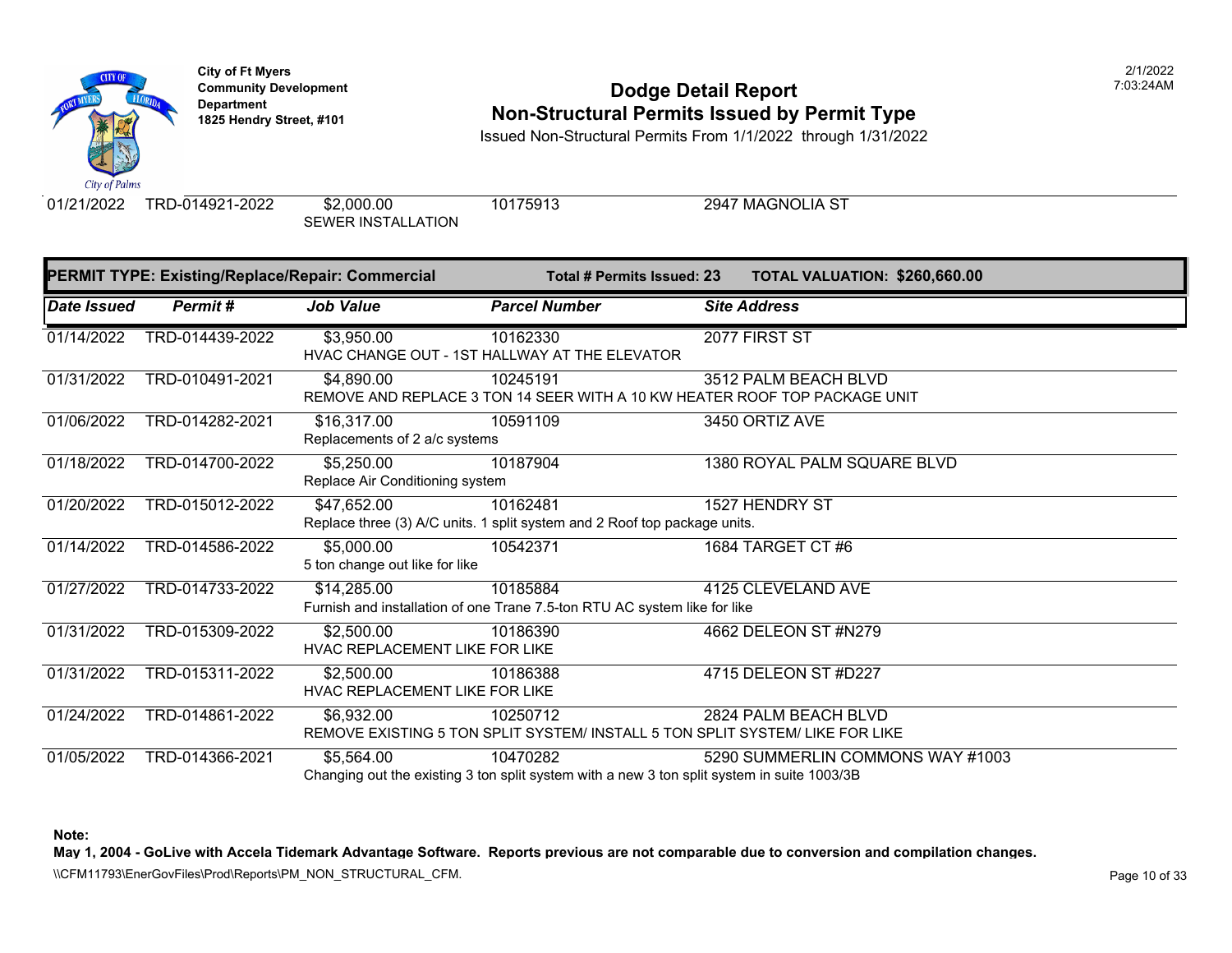

#### **Community Development Dodge Detail Report** 7:03:24AM **Non-Structural Permits Issued by Permit Type**

Issued Non-Structural Permits From 1/1/2022 through 1/31/2022

| 01/31/2022 | TRD-015310-2022 | \$2,500.00                                             | 10186390                                                                                   | 4620 DELEON ST #A201                                                        |
|------------|-----------------|--------------------------------------------------------|--------------------------------------------------------------------------------------------|-----------------------------------------------------------------------------|
|            |                 | HVAC REPLACEMENT LIKE FOR LIKE                         |                                                                                            |                                                                             |
| 01/05/2022 | TRD-014437-2022 | \$8,800.00                                             | 10162409                                                                                   | 1601 JACKSON ST #200                                                        |
|            |                 |                                                        | Mechanical Replacement; Remove the existing A/C unit. Install new A/C unit. Like for like. |                                                                             |
| 01/25/2022 | TRD-008121-2021 | \$5,870.00                                             | 10184682                                                                                   | 1938 HILL AVE                                                               |
|            |                 | CHANGE OUT A/C LIKE FOR LIKE                           |                                                                                            |                                                                             |
| 01/04/2022 | TRD-013381-2021 | \$500.00                                               | 10591109                                                                                   | 3450 ORTIZ AVE                                                              |
|            |                 | Change out breaker box 60 amp                          |                                                                                            |                                                                             |
| 01/10/2022 | TRD-013987-2021 | \$250.00                                               | 10186769                                                                                   | 1750 MATTHEW DR                                                             |
|            |                 | install electrical breakers and hardware in MDP panel  |                                                                                            |                                                                             |
| 01/11/2022 | TRD-014662-2022 | \$10,000.00                                            | 10442036                                                                                   | 3626 COLONIAL CT                                                            |
|            |                 |                                                        | Add 2 20amp, 3 phase circuits for 2 10amp to pump motors with safety switches.             |                                                                             |
| 01/31/2022 | TRD-015301-2022 | \$2,500.00                                             | 10522431                                                                                   | 3261 CARGO ST                                                               |
|            |                 | Temporary service ((FLOOD))                            |                                                                                            |                                                                             |
| 01/18/2022 | TRD-014683-2022 | \$49,000.00                                            | 10172610                                                                                   | 2776 CLEVELAND AVE                                                          |
|            |                 | 1. Demolish exiting motor starters and extend conduits |                                                                                            |                                                                             |
|            |                 | 2. Provide 2 new 50 HP motors                          |                                                                                            |                                                                             |
|            |                 | 3. Provide 2 new ABB VFD's for new motors              |                                                                                            |                                                                             |
|            |                 | 4. Controls for 2 new motors and CEP programming       |                                                                                            |                                                                             |
| 01/05/2022 | TRD-014471-2022 | \$1,200,00                                             | 10186770                                                                                   | 1601-1779 RED CEDAR DR                                                      |
|            |                 |                                                        |                                                                                            | REPAIR ON WATER LINES. ADD THE METER ON THE BUILDING. DONE ON BUILDING 1605 |
| 01/04/2022 | TRD-014438-2022 | \$59,800.00                                            | 10547191                                                                                   | 3050 CHAMPION RING RD                                                       |
|            |                 |                                                        | REPLACE LIKE FOR LIKE 100 GALLON GAS FIRED HOT WATER HEATER. QYT 2                         |                                                                             |
| 01/18/2022 | TRD-014660-2022 | \$900.00                                               | 10480209                                                                                   | 10109 COLONIAL COUNTRY CLUB BLVD #2403                                      |
|            |                 | Remove old shower valve & install new shower valve.    |                                                                                            |                                                                             |
|            |                 | Remove old shower pan and install new shower pan.      |                                                                                            |                                                                             |
| 01/27/2022 | TRD-015042-2022 | \$4,500.00                                             | 10253616                                                                                   | 2224 FLINT DR                                                               |
|            |                 | Repipe interior potable water                          |                                                                                            |                                                                             |

**Note:** 

**May 1, 2004 - GoLive with Accela Tidemark Advantage Software. Reports previous are not comparable due to conversion and compilation changes.**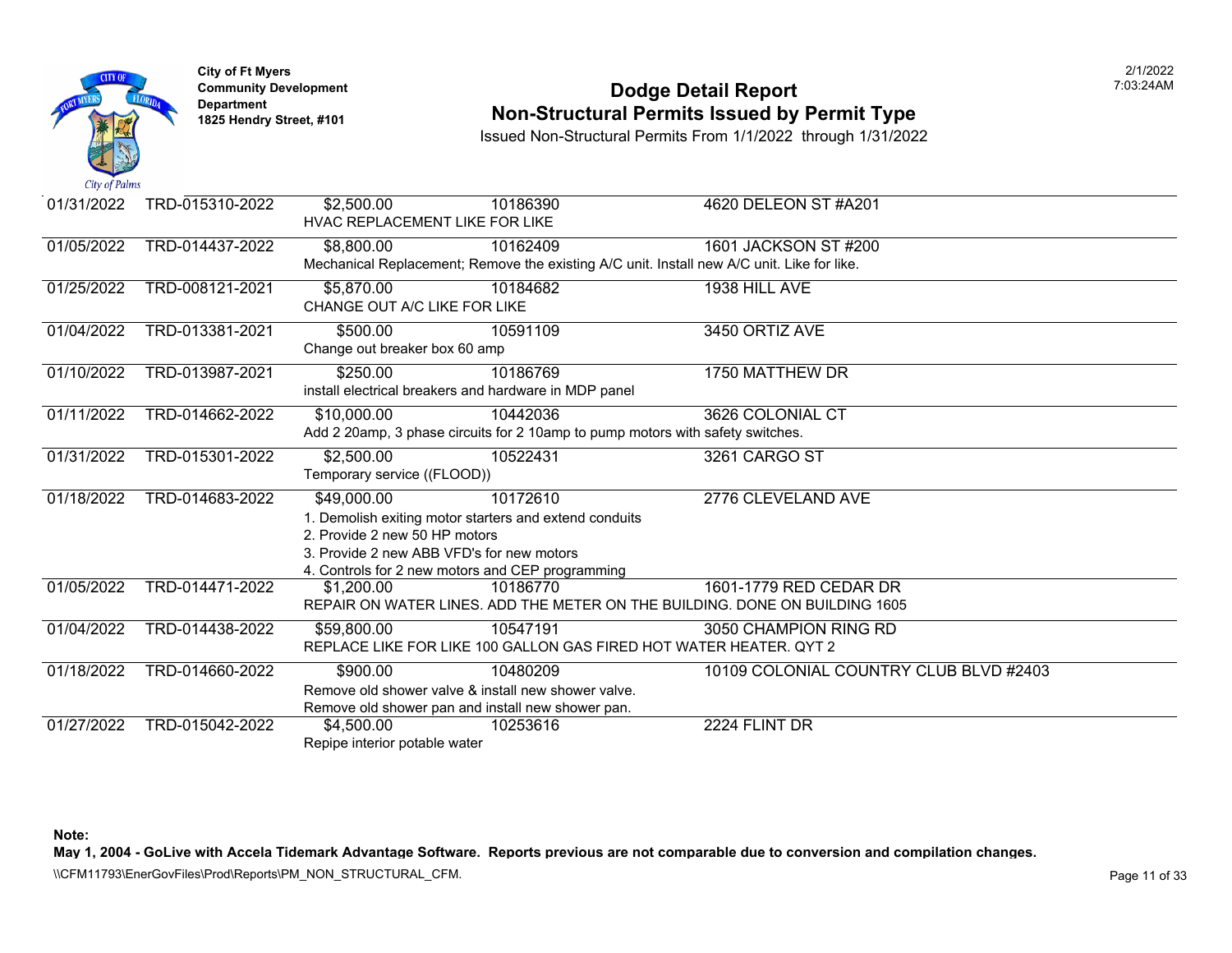

**City of Ft Myers Community Development Department 1825 Hendry Street, #101** 

#### **Dodge Detail Report Non-Structural Permits Issued by Permit Type**

2/1/2022 7:03:24AM

Issued Non-Structural Permits From 1/1/2022 through 1/31/2022

|                    |                 | <b>PERMIT TYPE: Existing/Replace/Repair: Commercial &gt; 15 Tons</b> | Total # Permits Issued: 3                                                                      | TOTAL VALUATION: \$802,420.00                                                                                                   |  |
|--------------------|-----------------|----------------------------------------------------------------------|------------------------------------------------------------------------------------------------|---------------------------------------------------------------------------------------------------------------------------------|--|
| <b>Date Issued</b> | Permit#         | <b>Job Value</b>                                                     | <b>Parcel Number</b>                                                                           | <b>Site Address</b>                                                                                                             |  |
| 01/20/2022         | TRD-006259-2021 | \$298,109.00                                                         | 10175884                                                                                       | 2826 CLEVELAND AVE<br>Like for Like MAU 1,2,4,7 & 8 (2) 20 Tons Mau, (2) 15Ton Mau, 10 Ton Mau also like for like EF-1,2,3,5 &7 |  |
| 01/03/2022         | TRD-013557-2021 | \$28,623.00<br>REPLACE 17.5 TON ROOF TOP PACKAGE UNIT                | 10185884                                                                                       | 4125 CLEVELAND AVE                                                                                                              |  |
| 01/18/2022         | TRD-013057-2021 | \$475,688.00<br><b>REPLACE RTU H-1</b>                               | 10554202                                                                                       | 2501 ORTIZ AVE #2                                                                                                               |  |
|                    |                 | PERMIT TYPE: Existing/Replace/Repair: Multi-Family                   | Total # Permits Issued: 45                                                                     | TOTAL VALUATION: \$209,639.00                                                                                                   |  |
| Date Issued        | Permit#         | <b>Job Value</b>                                                     | <b>Parcel Number</b>                                                                           | <b>Site Address</b>                                                                                                             |  |
| 01/21/2022         | TRD-014810-2022 | \$6,577.00<br>REPLACE 2.5 TON 14.25 SEER SPLIT SYSTEM                | 10498654                                                                                       | 10497 WASHINGTONIA PALM WAY #3711                                                                                               |  |
| 01/31/2022         | TRD-015043-2022 | \$7,729.00                                                           | 10533192<br>2 TON 16 SEER 5 KW - SPLIT SYSTEM REPLACEMENT - LIKE FOR LIKE                      | 9654 HEMINGWAY LN #4503                                                                                                         |  |
| 01/05/2022         | TRD-014376-2021 | \$3,600.00<br>ac change out same location same elevation             | 10254611                                                                                       | 3737 WINKLER AVE #1113                                                                                                          |  |
| 01/24/2022         | TRD-014944-2022 | \$6,475.00<br>AC change out like for like                            | 10450146                                                                                       | 8059 QUEEN PALM LN #713                                                                                                         |  |
| 01/06/2022         | TRD-014535-2022 | \$5,085.00                                                           | 10510280<br>Condenser on ground A/H in closet. Remove and replace A/C equipment like for like. | 4240 LIRON AVE #102                                                                                                             |  |
| 01/04/2022         | TRD-013634-2021 | \$5,025.00<br>Change out like for like                               | 10162406                                                                                       | 2310 FIRST ST #301                                                                                                              |  |
| 01/28/2022         | TRD-014972-2022 | \$6,351.00                                                           | 10503979<br>REPLACE LIKE FOR LIKE 3.5 TON 16 SEER SPLIT SYSTEM                                 | 11016 MILL CREEK WAY #2401                                                                                                      |  |

**Note:** 

**May 1, 2004 - GoLive with Accela Tidemark Advantage Software. Reports previous are not comparable due to conversion and compilation changes.**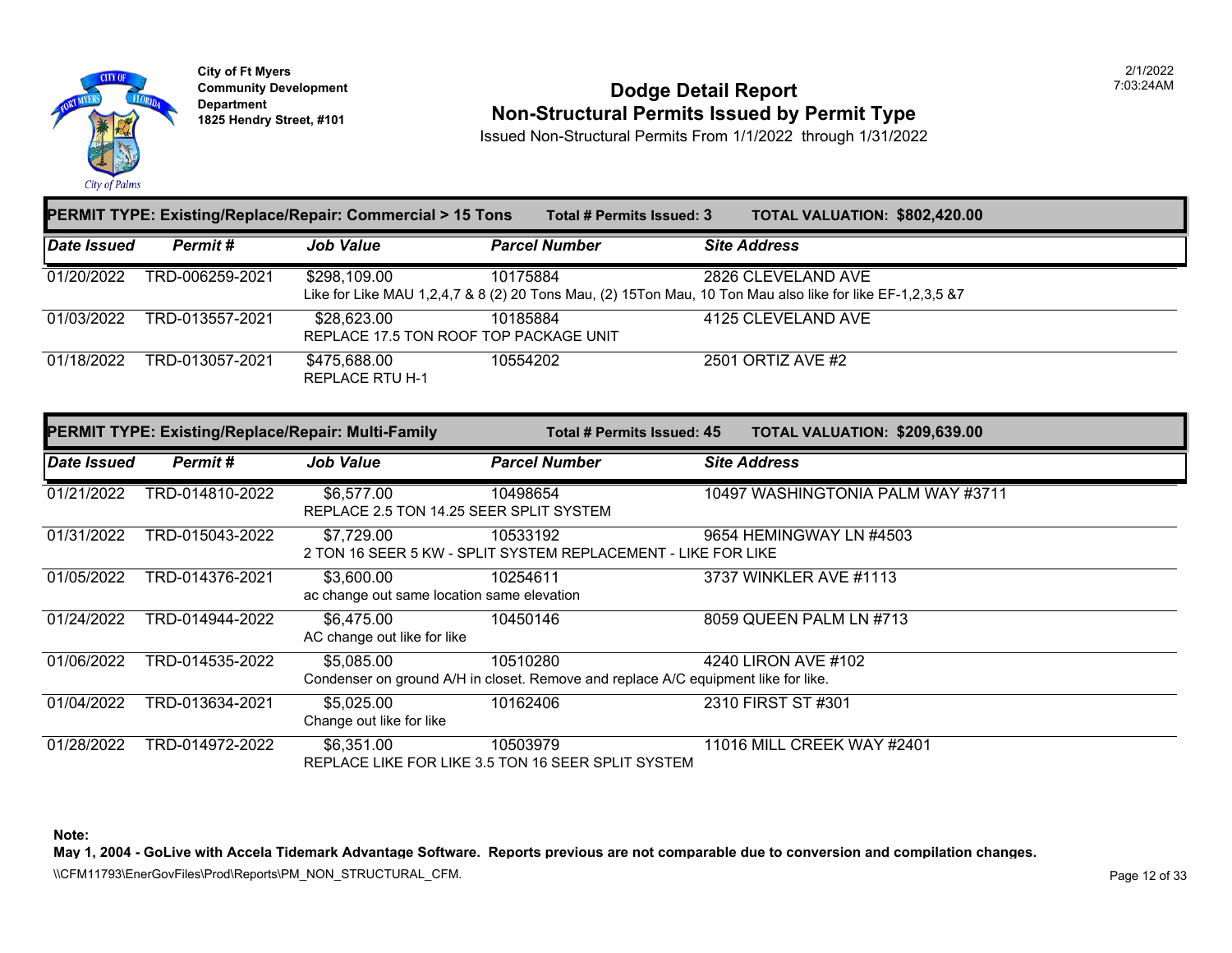

#### **Community Development Community Development Community Development Community Dodge Detail Report 1825 Non-Structural Permits Issued by Permit Type**

Issued Non-Structural Permits From 1/1/2022 through 1/31/2022

| $\mathcal{L}u \mathcal{L}v$ is a set of $\mathcal{L}u$ |                 |                                        |                                                                  |                                                                          |
|--------------------------------------------------------|-----------------|----------------------------------------|------------------------------------------------------------------|--------------------------------------------------------------------------|
| 01/06/2022                                             | TRD-014345-2021 | \$4,190.00                             | 10498660                                                         | 10497 WASHINGTONIA PALM WAJ                                              |
|                                                        |                 |                                        | change out 2.5 ton 16 seer 8 kw split system/like for like       |                                                                          |
| 01/20/2022                                             | TRD-014791-2022 | \$10,425.00                            | 10508539                                                         | 11012 MILL CREEK WAY #2208                                               |
|                                                        |                 |                                        | 3.5 TON 16 SEER 10 KW - SPLIT SYSTEM REPLACEMENT - LIKE FOR LIKE |                                                                          |
| 01/24/2022                                             | TRD-014961-2022 | \$5,300.00                             | 10499946                                                         | 10130 COLONIAL COUNTRY CLUE                                              |
|                                                        |                 |                                        | 2.5 TON 16 SEER 8 KW - SPLIT SYTEM REPLACEMENT - LIKE FOR LIKE   |                                                                          |
| 01/06/2022                                             | TRD-014090-2021 | \$5,405.00                             | 10518088                                                         | 9589 HEMINGWAY LN #4201                                                  |
|                                                        |                 |                                        | 2.5 TON 16 SEER 8 KW - SPLIT SYSTEM REPLACMENT - LIKE FOR LIKE   |                                                                          |
| 01/26/2022                                             | TRD-015174-2022 | \$6,750.00                             | 10484312                                                         | 3631 EDGEWOOD AVE                                                        |
|                                                        |                 |                                        |                                                                  | REPLACE 4 TON SPLIT W/ NEW COMFORTMAKER 4 TON 14 SEER SPLIT 10 KW HEATER |
| 01/28/2022                                             | TRD-015145-2022 | \$5,500.00                             | 10528663                                                         | 9062 WATER TUPELO RD                                                     |
|                                                        |                 | A/C CHANGE OUT                         |                                                                  |                                                                          |
| 01/31/2022                                             | TRD-015307-2022 | \$2,500.00                             | 10186390                                                         | 4648 DELEON ST #J154                                                     |
|                                                        |                 | HVAC REPLACEMENT LIKE FOR LIKE         |                                                                  |                                                                          |
| 01/13/2022                                             | TRD-014343-2021 | \$12,325.00                            | 10172450                                                         | 1920 VIRGINIA AVE #1002                                                  |
|                                                        |                 |                                        | REPLACE 3 TON 16 SEER 8 KW SPLIT SYSTEM LIKE FOR LIKE            |                                                                          |
| 01/24/2022                                             | TRD-014831-2022 | \$9,800.00                             | 10570919                                                         | 10026 VIA COLOMBA CIR                                                    |
|                                                        |                 |                                        | REPLACEMENT OF ONE 3 TON AC SPLIT SYSTEM. LIKE FOR LIKE          |                                                                          |
| 01/26/2022                                             | TRD-015087-2022 | \$3,600.00                             | 10254609                                                         | 3671 WINKLER AVE #1232                                                   |
|                                                        |                 |                                        | *** EMERGENCY*** AC CHANGE OUT SAME LOCATION SAME ELEVATION      |                                                                          |
| 01/12/2022                                             | TRD-014646-2022 | \$5,500.00                             | 10510047                                                         | 10139 COLONIAL COUNTRY CLUE                                              |
|                                                        |                 | AC Change out like for like            |                                                                  |                                                                          |
| 01/12/2022                                             | TRD-014548-2022 | \$4,400.00                             | 10186026                                                         | 2244 WINKLER AVE #213                                                    |
|                                                        |                 | Install 2 ton 14 seer 5kw split system |                                                                  |                                                                          |
| 01/31/2022                                             | TRD-015187-2022 | \$3,600.00                             | 10185772                                                         | 2690 PARK WINDSOR DR #604                                                |
|                                                        |                 | A/C CHANGE OUT                         |                                                                  |                                                                          |
| 01/12/2022                                             | TRD-014461-2022 | \$7,395.00                             | 10548405                                                         | 2090 W FIRST ST #1206                                                    |
|                                                        |                 |                                        | INSTALL 3.5 TON 8 KW 16 SEER MINI SPLIT REPLACEMENT              |                                                                          |

**Note:**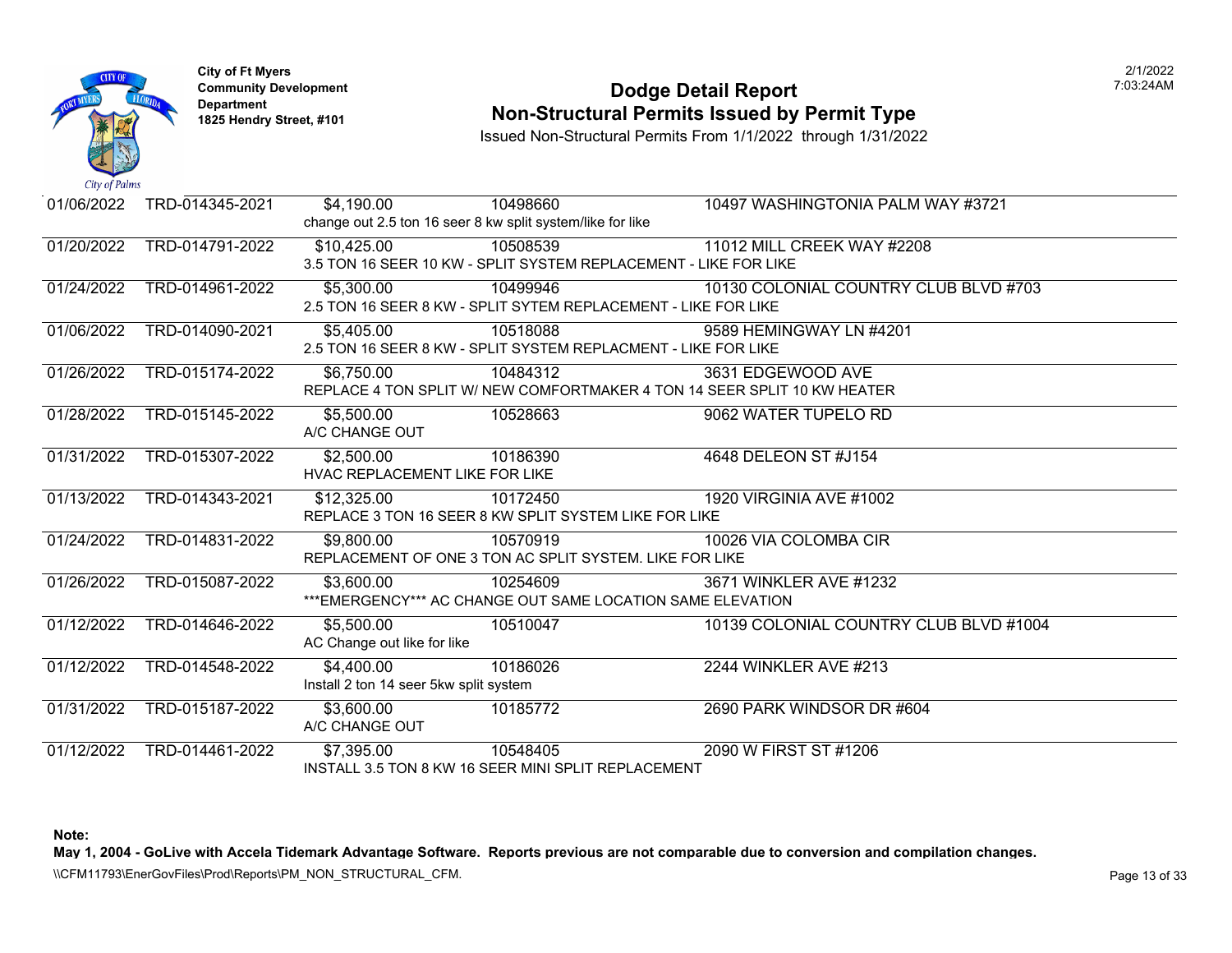

#### **Community Development Community Development Community Development Community Dodge Detail Report 1825 Non-Structural Permits Issued by Permit Type**

Issued Non-Structural Permits From 1/1/2022 through 1/31/2022

| 01/12/2022 | TRD-014629-2022 | \$3,300.00<br><b>HVAC CHANGE OUT #310</b>                        | 10172901                                                                    | 2140 COTTAGE ST #310                                                                                             |
|------------|-----------------|------------------------------------------------------------------|-----------------------------------------------------------------------------|------------------------------------------------------------------------------------------------------------------|
| 01/24/2022 | TRD-014801-2022 | \$6,680.00                                                       | 10499948                                                                    | 10130 COLONIAL COUNTRY CLUE<br>HVAC CHANGE OUT - PROVIDE AND INSTALL A NEW 2.5 TON, 17 SEER TRANE SPLIT SYSTEM U |
| 01/19/2022 | TRD-014849-2022 | \$4,600.00<br>Replacing Air Handler Only                         | 10496398                                                                    | 10391 BUTTERFLY PALM DR #103                                                                                     |
| 01/12/2022 | TRD-014638-2022 | \$4,100.00<br>Replace 2.5 tons 15 seer 5 kw split system         | 10505973                                                                    | 4225 BELLASOL CIR #1625                                                                                          |
| 01/18/2022 | TRD-014407-2022 | \$6,530.00<br>replace like for like 2.5 ton 16 seer split system | 10495470                                                                    | 10381 BUTTERFLY PALM DR #924                                                                                     |
| 01/28/2022 | TRD-015171-2022 | \$4,500.00<br><b>HVAC CHANGE OUT</b>                             | 10470660                                                                    | 10265 BISMARK PALM WAY #1224                                                                                     |
| 01/06/2022 | TRD-014091-2021 | \$5,112.00                                                       | 10510044<br>2.5 TON 16 SEER 8 KW - SPLIT SYSTEM REPLACEMENT - LIKE FOR LIKE | 10139 COLONIAL COUNTRY CLUE                                                                                      |
| 01/21/2022 | TRD-014792-2022 | \$7,741.00                                                       | 10502055<br>3 TON 16 SEER 10 KW - SPLIT SYSTEM REPLACEMENT - LIKE FOR LIKE  | 10020 SKY VIEW WAY #907                                                                                          |
| 01/28/2022 | TRD-015229-2022 | \$1,100.00<br>Replace main Electric panel                        | 10517856                                                                    | 2915 WINKLER AVE #817                                                                                            |
| 01/28/2022 | TRD-015245-2022 | $\overline{$1,100.00}$<br>Replace main Electrical panel          | 10517856                                                                    | 2915 WINKLER AVE #818                                                                                            |
| 01/28/2022 | TRD-015240-2022 | \$1,100.00<br>Replace main Electrical panel.                     | 10517811                                                                    | 2885 WINKLER AVE #610                                                                                            |
| 01/21/2022 | TRD-015047-2022 | \$1,700.00<br>Replace 125 amp panel                              | 10517847                                                                    | 2915 WINKLER AVE #806                                                                                            |
| 01/28/2022 | TRD-015243-2022 | \$1,100.00<br>Replace main Electrical panel                      | 10517828                                                                    | 2905 WINKLER AVE #718                                                                                            |
| 01/24/2022 | TRD-014696-2022 | \$2,926.00<br>repl 125 amp panel like for like                   | 10174552                                                                    | 2828 JACKSON ST #M5                                                                                              |

**Note:**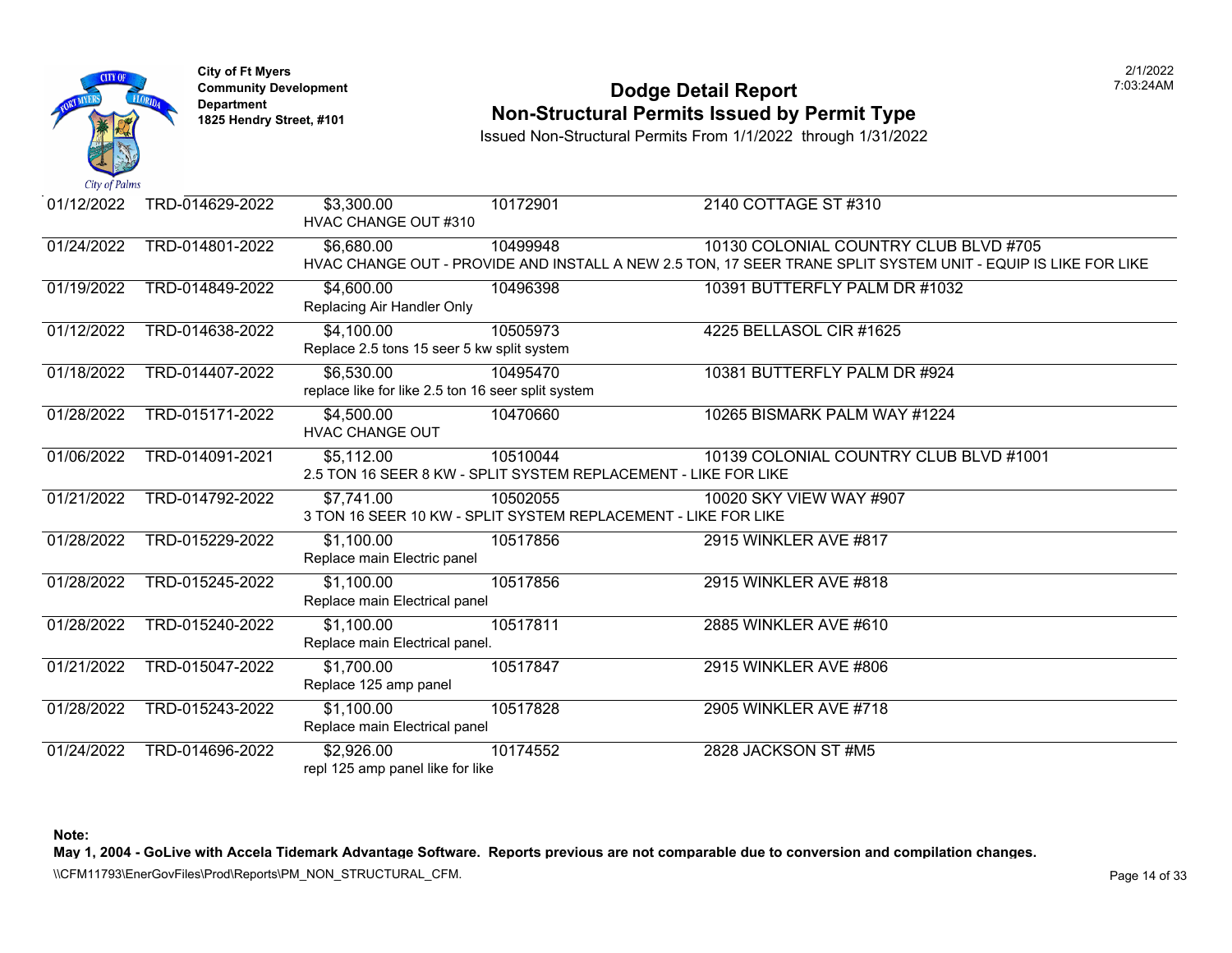

# **Community Development 1825 Hendright Community Development Department Department Department Am Dodge Detail Report Department Type 1825 Hendry Street, #101 <b>Non-Structural Permits Issued by Permit Type**

Issued Non-Structural Permits From 1/1/2022 through 1/31/2022

| 01/28/2022 | TRD-015244-2022 | \$1,100.00<br>Replace main Electrical Panel                               | 10517828 | 2905 WINKLER AVE #719                                                                                                                 |
|------------|-----------------|---------------------------------------------------------------------------|----------|---------------------------------------------------------------------------------------------------------------------------------------|
| 01/03/2022 | TRD-014326-2021 | \$2,000.00<br>Per FPL there is a bad neutral on all meters.               | 10519198 | 5305 SUMMERLIN RD #514                                                                                                                |
| 01/28/2022 | TRD-015233-2022 | \$1,100.00<br>Replace Main Electrical panel                               | 10517750 | 2845 WINKLER AVE #303                                                                                                                 |
| 01/28/2022 | TRD-015237-2022 | \$1,100.00<br>Replace main Electrical Panel                               | 10517760 | 2845 WINKLER AVE #323                                                                                                                 |
| 01/28/2022 | TRD-015153-2022 | \$2,400.00<br>Replace all of the hot and cold water supply lines          | 10517709 | 2855 WINKLER AVE #116                                                                                                                 |
| 01/18/2022 | TRD-014847-2022 | \$1,115.00<br>Change out "like for like" 38 gallon electric water heater. | 10172491 | 1910 VIRGINIA AVE #801                                                                                                                |
| 01/13/2022 | TRD-014616-2022 | \$1,528.00<br>38GAL ELECTRIC WATER HEATER REPLACEMENT                     | 10497738 | 10469 WASHINGTONIA PALM WAY                                                                                                           |
| 01/13/2022 | TRD-014615-2022 | \$1,575.00<br>40GAL ELECTRIC WATER HEATER REPLACEMENT                     | 10503985 | 11016 MILL CREEK WAY #2407                                                                                                            |
| 01/18/2022 | TRD-014852-2022 | \$13,600.00<br>Redrain of home                                            | 10251592 | 3041 SECOND ST                                                                                                                        |
| 01/28/2022 | TRD-015000-2022 | \$5,000.00<br>is to be disconnected and reconnected                       | 10245223 | 3225 E RIVERSIDE DR #34C<br>Guest Bathroom going from tub to shower. Drain is to remain on same place. Lavatory sink and toilet is to |

| <b>PERMIT TYPE: Fuel Gas: 1&amp;2 Family</b> |                 |                                                                | Total # Permits Issued: 3                                                                                 | <b>TOTAL VALUATION: \$5,901.2</b> |
|----------------------------------------------|-----------------|----------------------------------------------------------------|-----------------------------------------------------------------------------------------------------------|-----------------------------------|
| Date Issued                                  | Permit #        | <b>Job Value</b>                                               | <b>Parcel Number</b>                                                                                      | <b>Site Address</b>               |
| 01/07/2022                                   | TRD-014578-2022 | \$2,051.24                                                     | 10477768<br>Install approx. 200' ug poly from existing gas system to new pool heater (exit.) and connect. | 1210 GASPARILLA DR                |
| 01/31/2022                                   | TRD-015246-2022 | \$2,000.00<br>Run gas underground gas line to a new generator. | 10531109                                                                                                  | 10107 SALISBURY CT                |

**Note:**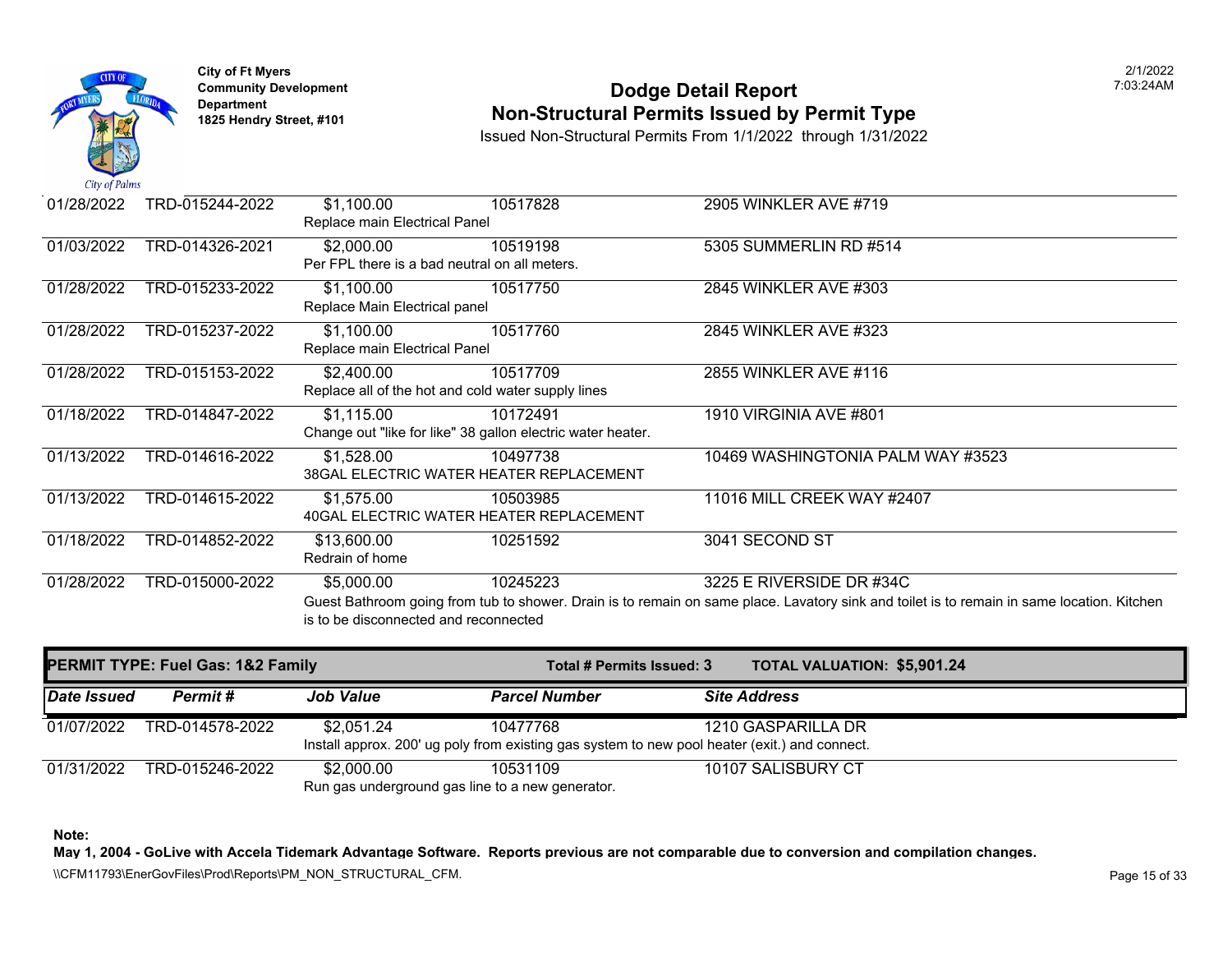

### **Community Development Community Development Community Development Non-Structural Permits Issued by Permit Type**

Issued Non-Structural Permits From 1/1/2022 through 1/31/2022

01/31/2022 TRD-015249-2022 \$1,850.00 Install gas piping to (2) fireplaces, (1) grill, (1) pool heater, (1) fire pit and (1) generator. 10176743 1364 GASPARILLA DR

|             | <b>PERMIT TYPE: Ground Sign - Erect</b> |                                                         | Total # Permits Issued: 2 | <b>TOTAL VALUATION: \$4,625.0</b> |
|-------------|-----------------------------------------|---------------------------------------------------------|---------------------------|-----------------------------------|
| Date Issued | Permit#                                 | <b>Job Value</b>                                        | <b>Parcel Number</b>      | <b>Site Address</b>               |
| 01/06/2022  | SIGN-013415-2021                        | \$2,200.00<br>Install non iluminated ground sign        | 10254474                  | 3135 HANSON ST                    |
| 01/31/2022  | SIGN-010600-2021                        | \$2,425.00<br>Install 84" x 120" Non-Lit Monument Sign. | 10185390                  | 3726 CENTRAL AVE                  |

| PERMIT TYPE: Ground Sign - Repair/Copy Change |                  |                                                                                                                        | Total # Permits Issued: 2 |  | <b>TOTAL VALUATION: \$9,205.9</b> |  |
|-----------------------------------------------|------------------|------------------------------------------------------------------------------------------------------------------------|---------------------------|--|-----------------------------------|--|
| Date Issued                                   | Permit #         | <b>Job Value</b>                                                                                                       | <b>Parcel Number</b>      |  | <b>Site Address</b>               |  |
| 01/10/2022                                    | SIGN-012838-2021 | \$5.120.00<br>(90062)Refurbish existing ground sign                                                                    | 10254595                  |  | 4210 METRO PKWY                   |  |
| 01/27/2022                                    | SIGN-014308-2021 | \$4.085.90<br>Replace rotten wood trim, Paint, Repair or patch holes, Remove old sign and replace with new laser cut a | 10254868                  |  | 3840 COLONIAL BLVD                |  |

| <b>PERMIT TYPE: Minor Site Clearing/Tree Removal</b> |                                         |                               |                           | Total # Permits Issued: 1 |                                  | <b>TOTAL VALUATION: \$12,703</b> |
|------------------------------------------------------|-----------------------------------------|-------------------------------|---------------------------|---------------------------|----------------------------------|----------------------------------|
| <b>Date Issued</b>                                   | Permit#                                 | <b>Job Value</b>              | <b>Parcel Number</b>      |                           | <b>Site Address</b>              |                                  |
| 01/31/2022                                           | SITC-012105-2021                        | \$12,703.19<br>Clear property | 10589764                  |                           | 3960 HANSON ST                   |                                  |
|                                                      | <b>PERMIT TYPE: New: 1&amp;2 Family</b> |                               | Total # Permits Issued: 6 |                           | <b>TOTAL VALUATION: \$10,765</b> |                                  |
| Date Issued                                          | <b>Permit #</b>                         | <b>Job Value</b>              | <b>Parcel Number</b>      |                           | <b>Site Address</b>              |                                  |

**Note:**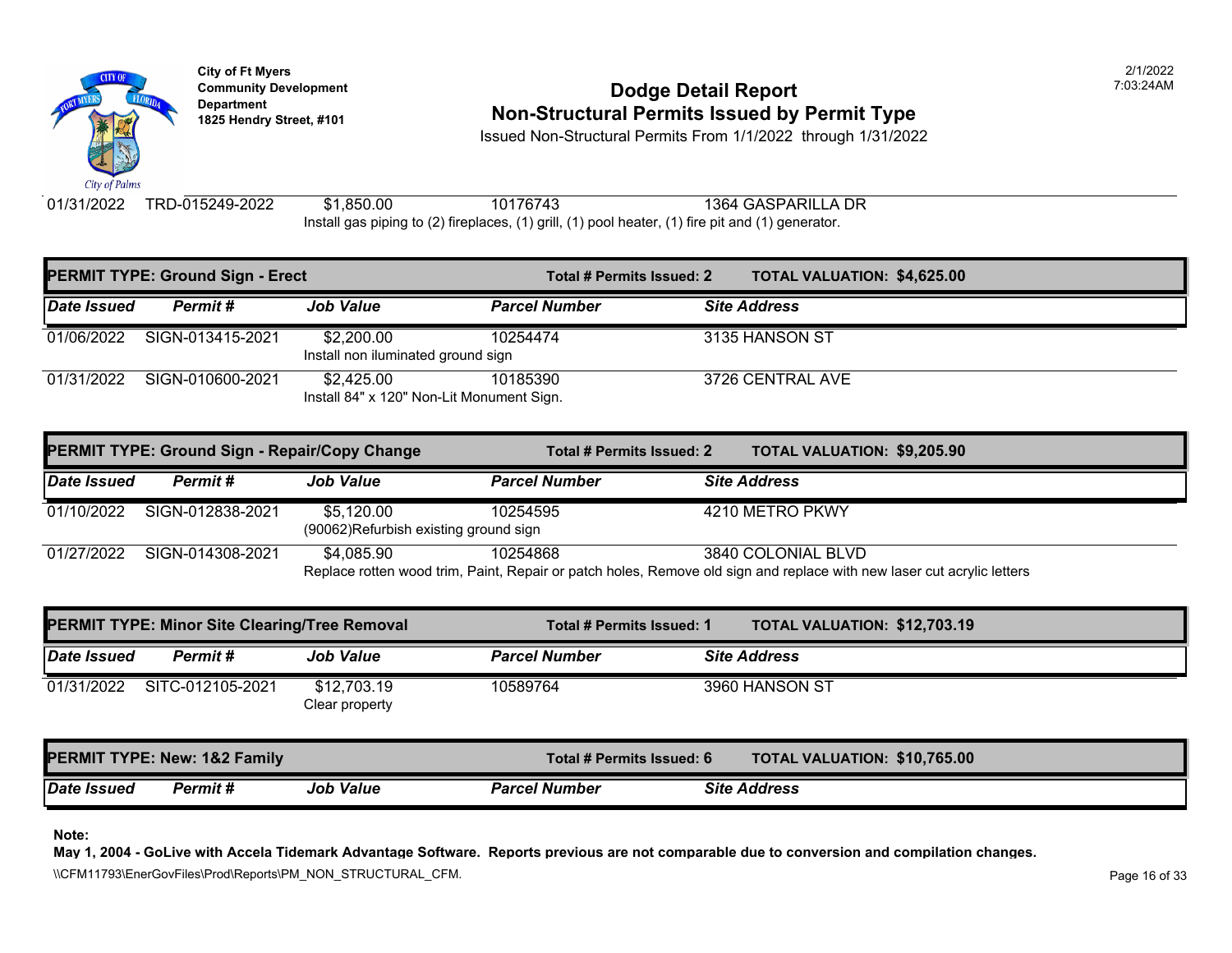

## **Community Development 1825 Community Development 1825 Hendry Street, #101** 203:24AM **Department Non-Structural Permits Issued by Permit Type** 1825 Hendry Street, #101

Issued Non-Structural Permits From 1/1/2022 through 1/31/2022

| 01/27/2022                                                                                            | TRD-015011-2022 | \$1,500.00                                                                      | 10176671                                       | 1236 OSCEOLA DR        |  |  |  |  |
|-------------------------------------------------------------------------------------------------------|-----------------|---------------------------------------------------------------------------------|------------------------------------------------|------------------------|--|--|--|--|
|                                                                                                       |                 | Install 20amp circuit and disconnect to serve A/C system in family room/office. |                                                |                        |  |  |  |  |
| 01/27/2022                                                                                            | TRD-015101-2022 | \$795.00                                                                        | 10563365                                       | 3852 DUNNSTER CT       |  |  |  |  |
|                                                                                                       |                 | 240 VOLT 50 AMP CIRCUIT FOR PORTABLE SPA                                        |                                                |                        |  |  |  |  |
| 01/24/2022                                                                                            | TRD-014947-2022 | \$795.00                                                                        | 10581154                                       | 2940 ROYAL GARDENS AVE |  |  |  |  |
|                                                                                                       |                 | 240 VOLT 50 AMP CIRCUIT FOR PORTABLE SPA                                        |                                                |                        |  |  |  |  |
| 01/24/2022                                                                                            | TRD-015081-2022 | \$500.00                                                                        | 10184970                                       | 4360 HILL DR           |  |  |  |  |
|                                                                                                       |                 |                                                                                 | INSTALL BACKFLOW PREVENTER ON IRRIGATION METER |                        |  |  |  |  |
| 01/18/2022                                                                                            | TRD-014837-2022 | \$950.00                                                                        | 10605124                                       | 12016 HAWTHORN LAKE DR |  |  |  |  |
|                                                                                                       |                 | <b>IRRIGATION/LAWN SPRINKLERS</b>                                               |                                                |                        |  |  |  |  |
| 01/12/2022                                                                                            | TRD-014537-2022 | \$6,225.00                                                                      | 10172296                                       | 2281 CLIFFORD ST #A    |  |  |  |  |
| Whole home repipe repl poly w pex 7 fixtures like for like and repl 38 gal water heater like for like |                 |                                                                                 |                                                |                        |  |  |  |  |
|                                                                                                       |                 |                                                                                 |                                                |                        |  |  |  |  |

| <b>PERMIT TYPE: New: Commercial</b> |                 |                                   | Total # Permits Issued: 6                                                                              | TOTAL VALUATION: \$106,800.00                                                                                                                  |
|-------------------------------------|-----------------|-----------------------------------|--------------------------------------------------------------------------------------------------------|------------------------------------------------------------------------------------------------------------------------------------------------|
| Date Issued                         | Permit#         | <b>Job Value</b>                  | <b>Parcel Number</b>                                                                                   | <b>Site Address</b>                                                                                                                            |
| 01/18/2022                          | TRD-014399-2022 | \$1,800.00                        | 10609870<br>Installing 60 amp electrical service for lake aerator (direct wired by others).            | 10483 BRADMORE RD                                                                                                                              |
| 01/28/2022                          | TRD-014819-2022 | \$1,000.00                        | 10256220<br>Temporary Electric for the North campus for the Town Plantation Project.                   | 12024 GRAND JARDIN DR                                                                                                                          |
| 01/06/2022                          | TRD-013975-2021 | \$1,800.00                        | 10610020<br>Install 60 amp service for irrigation control (direct wired by others).                    | 9300 CADENCE CT                                                                                                                                |
| 01/20/2022                          | TRD-014695-2022 | \$18,700.00<br>Irrigation Install | 10256012                                                                                               | 11000 BEN C PRATT SIX MILE CYPRESS PKWY                                                                                                        |
| 01/21/2022                          | TRD-014663-2022 | \$8,500.00                        | 10588264<br>Install (1) 12 ft kitchen hood, (1) exhaust fan, (1) supply fan and connection of ductwork | 2160 VERONICA S SHOEMAKER BLVD                                                                                                                 |
| 01/06/2022                          | TRD-013807-2021 | \$75,000.00                       | 10186387                                                                                               | 4606 S CLEVELAND AVE<br>$\Lambda$ ddition of $+/-100$ ' of new U/C domestic water line from ex. 8" diam, main line to exterior of tenant space |

Addition of +/- 100' of new U/G domestic water line from ex. 8" diam. main line to exterior of tenant space

**Note:** 

**May 1, 2004 - GoLive with Accela Tidemark Advantage Software. Reports previous are not comparable due to conversion and compilation changes.**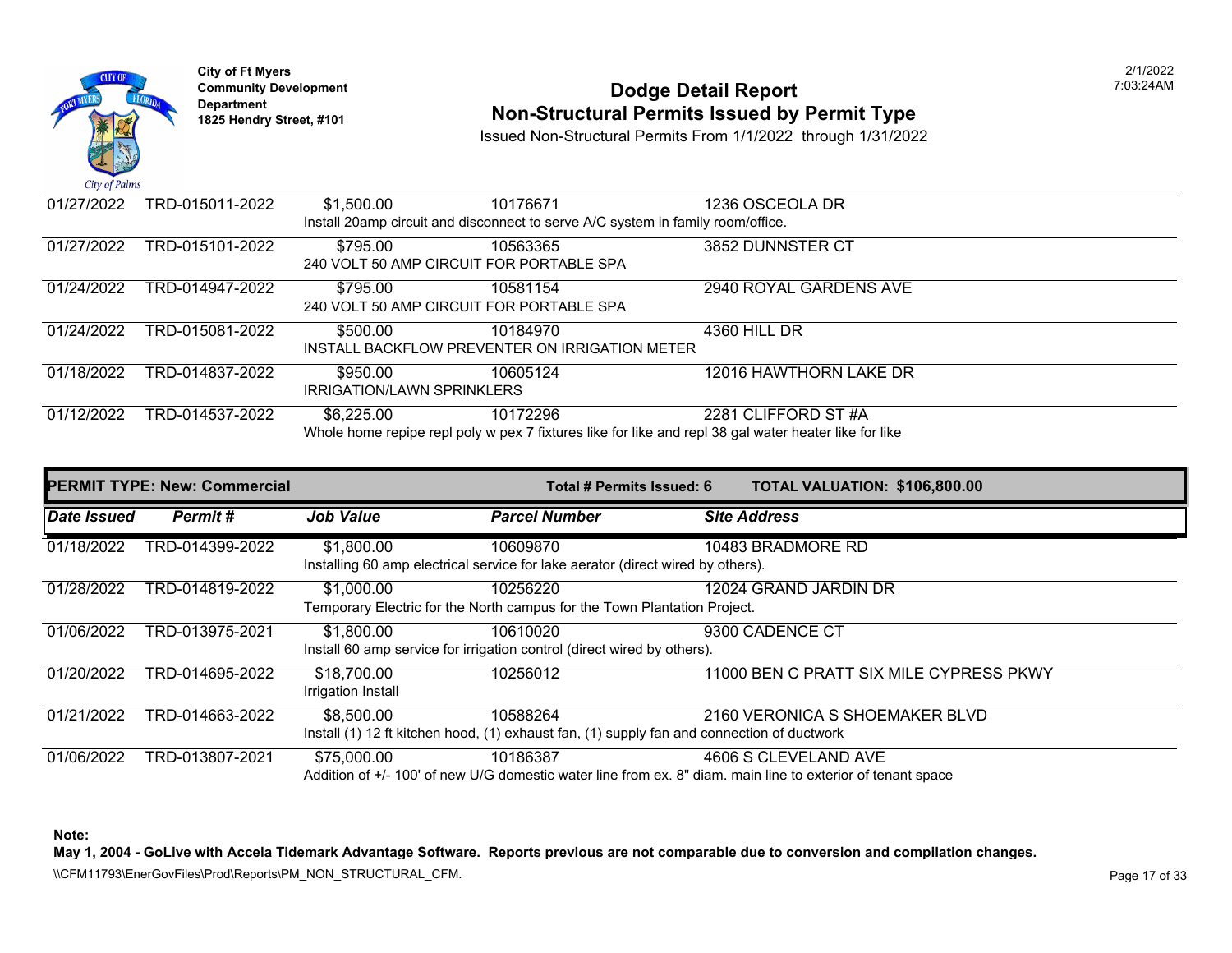

#### **Community Development Community Development Community Development Community Dodge Detail Report 1825 Non-Structural Permits Issued by Permit Type**

Issued Non-Structural Permits From 1/1/2022 through 1/31/2022

|                    | <b>PERMIT TYPE: Other Sign</b>                           |                                                              | Total # Permits Issued: 2        | <b>TOTAL VALUATION: \$16,847</b> |  |
|--------------------|----------------------------------------------------------|--------------------------------------------------------------|----------------------------------|----------------------------------|--|
| Date Issued        | Permit#                                                  | <b>Job Value</b>                                             | <b>Parcel Number</b>             | <b>Site Address</b>              |  |
| 01/10/2022         | SIGN-006655-2021                                         | \$2,847.00<br>monument sign                                  | 10256213                         | 12101 GRAND JARDIN DR            |  |
| 01/11/2022         | SIGN-013888-2021                                         | \$14,000.00<br>repair and reinstall pylon sign               | 10254575                         | 4455 METRO PKWY                  |  |
|                    | <b>PERMIT TYPE: Outdoor Activities - with Vendors</b>    |                                                              | <b>Total # Permits Issued: 2</b> | <b>TOTAL VALUATION:</b>          |  |
| <b>Date Issued</b> | Permit#                                                  | <b>Job Value</b>                                             | <b>Parcel Number</b>             | <b>Site Address</b>              |  |
| 01/11/2022         | TEMP-014365-2021                                         | Latin Music Festival                                         | 10245826                         | 4191 PALM BEACH BLVD             |  |
| 01/26/2022         | TEMP-014661-2022                                         | <b>BACON JAM</b>                                             | 10162528                         | 2000 W FIRST ST                  |  |
|                    | <b>PERMIT TYPE: Outdoor Activities - without Vendors</b> |                                                              | Total # Permits Issued: 1        | <b>TOTAL VALUATION:</b>          |  |
| Date Issued        | Permit#                                                  | <b>Job Value</b>                                             | <b>Parcel Number</b>             | <b>Site Address</b>              |  |
| 01/13/2022         | TEMP-014467-2022                                         | Wedding                                                      | 10171959                         | 2350 MCGREGOR BLVD               |  |
|                    | PERMIT TYPE: Pool & Spa: 1&2 Family                      |                                                              | Total # Permits Issued: 8        | <b>TOTAL VALUATION: \$469,34</b> |  |
| Date Issued        | Permit#                                                  | <b>Job Value</b>                                             | <b>Parcel Number</b>             | <b>Site Address</b>              |  |
| 01/11/2022         | POOL-012975-2021                                         | \$76,745.00<br>Residential Pool with Spa, Paver deck- Alarms | 10245530                         | <b>3939 E RIVER DR</b>           |  |

**Note:**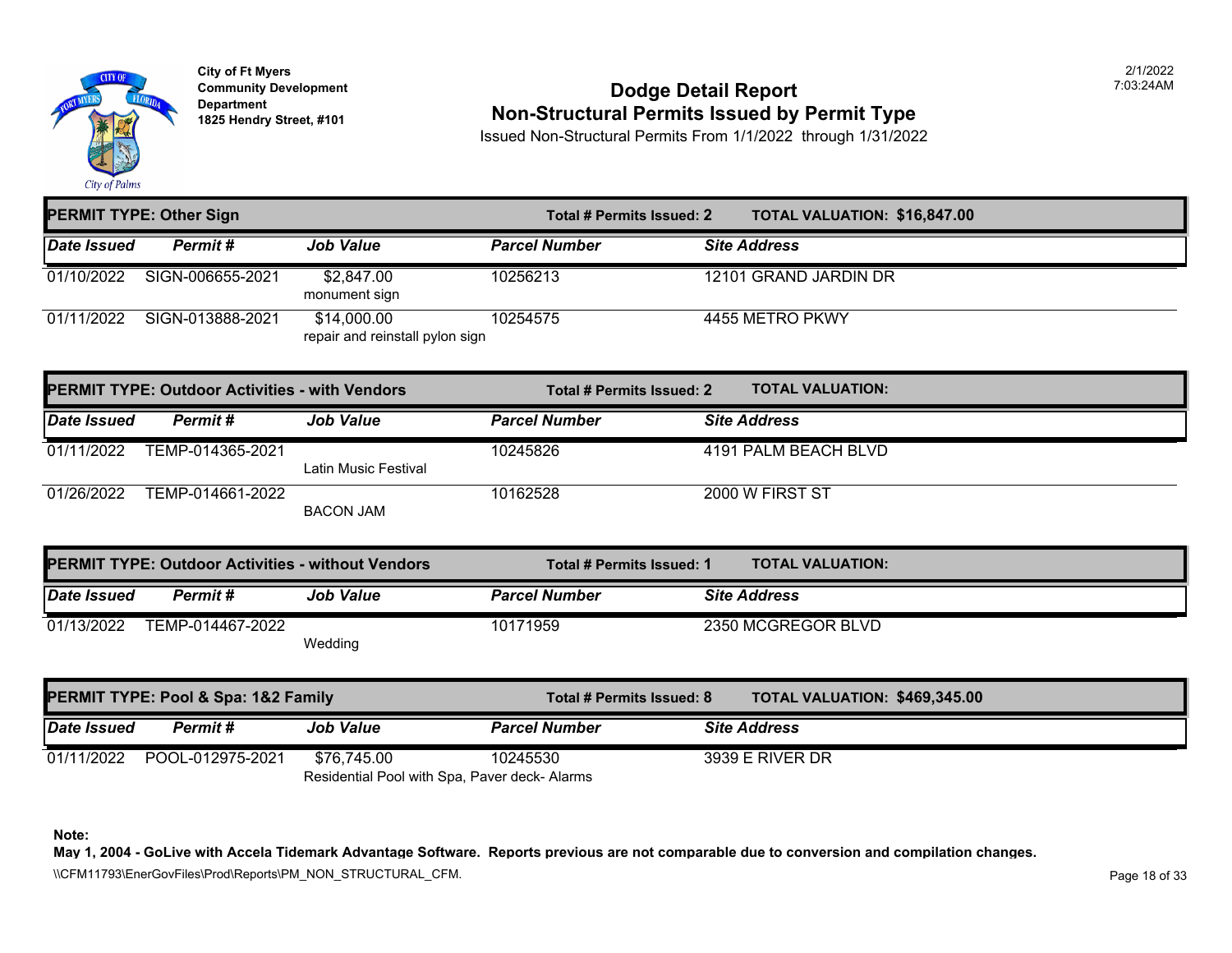

# **Community Development** 7:03:24AM **Dodge Detail Report Department Non-Structural Permits Issued by Permit Type 1825 Hendry Street, #101**

Issued Non-Structural Permits From 1/1/2022 through 1/31/2022

| $\sim \cdots$ $\sim$ $\sim$ $\sim$ $\sim$ $\sim$ |                  |                                          |                                                                      |                        |
|--------------------------------------------------|------------------|------------------------------------------|----------------------------------------------------------------------|------------------------|
| 01/24/2022                                       | POOL-014074-2021 | \$35,750.00                              | 10561529                                                             | 10616 CARENA CIR       |
|                                                  |                  |                                          | Inground concrete swimming pool, spa, paver deck and safety alarms   |                        |
| 01/10/2022                                       | POOL-014260-2021 | \$35,000.00                              | 10576461                                                             | 3152 ROYAL GARDENS AVE |
|                                                  |                  | Building a pool, Spa and paver deck      |                                                                      |                        |
| 01/24/2022                                       | POOL-014614-2022 | \$78,000.00                              | 10581250                                                             | 3170 BIRCHIN LN        |
|                                                  |                  |                                          | Concrete pool and spa, concrete paver subdeck, and screen enclosure. |                        |
| 01/24/2022                                       | POOL-012110-2021 | \$45,000.00                              | 10590032                                                             | 3944 BLACK EAGLE LN    |
|                                                  |                  | In ground pool, deck,                    |                                                                      |                        |
| 01/04/2022                                       | POOL-012236-2021 | \$95,000.00                              | 10172225                                                             | 1848 LAFAYETTE ST      |
|                                                  |                  | NEW POOL SPA PAVER DECK                  |                                                                      |                        |
| 01/04/2022                                       | POOL-012237-2021 | \$68,000.00                              | 10188118                                                             | 1575 ARGYLE DR         |
|                                                  |                  | New pool and spa with powered pool cover |                                                                      |                        |
| 01/05/2022                                       | POOL-014073-2021 | \$35,850.00                              | 10564440                                                             | 10475 SOLARO ST        |
|                                                  |                  |                                          | Inground concrete swimming pool, spa, paver deck and safety alarms   |                        |

|             | <b>PERMIT TYPE: Pool &amp; Spa: Commercial</b> |                                                          | Total # Permits Issued: 1 | <b>TOTAL VALUATION: \$175,00</b> |
|-------------|------------------------------------------------|----------------------------------------------------------|---------------------------|----------------------------------|
| Date Issued | Permit #                                       | <b>Job Value</b>                                         | <b>Parcel Number</b>      | <b>Site Address</b>              |
| 01/04/2022  | POOL-013370-2021                               | \$175.000.00<br>Construction of commercial pool and spa. | 10254809                  | 4116 SUNNY ASPEN CIR             |

|             | <b>PERMIT TYPE: Pool: 1&amp;2 Family</b> |                                                                  | Total # Permits Issued: 8                                                           | <b>TOTAL VALUATION: \$421,90</b> |
|-------------|------------------------------------------|------------------------------------------------------------------|-------------------------------------------------------------------------------------|----------------------------------|
| Date Issued | Permit#                                  | <b>Job Value</b>                                                 | <b>Parcel Number</b>                                                                | <b>Site Address</b>              |
| 01/04/2022  | POOL-013734-2021                         | \$69,844.00<br>concrete swimming pool, concrete pavered subdeck, | 10581159                                                                            | 2920 ROYAL GARDENS AVE           |
| 01/19/2022  | POOL-013483-2021                         | \$55,000.00                                                      | 10176616<br>New construction pool, paver deck, fill on site, existing fence, alarms | 1317 CALOOSA DR                  |

**Note:**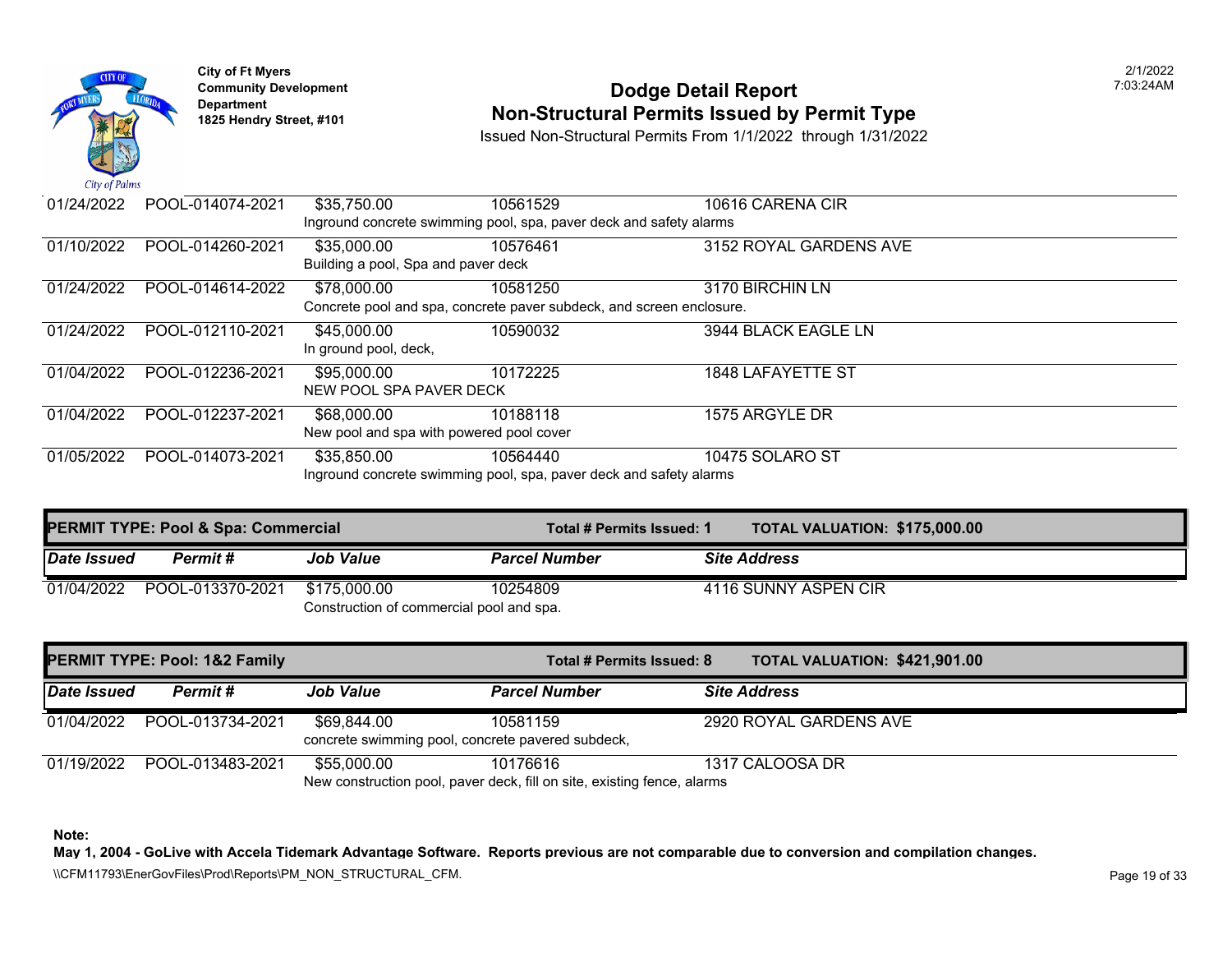

### **Community Development 1825 Community Development 1825 Hendry Street, #101** 203:24AM **Department Non-Structural Permits Issued by Permit Type** 1825 Hendry Street, #101

Issued Non-Structural Permits From 1/1/2022 through 1/31/2022

| 01/14/2022 | POOL-009793-2021 | \$89,000.00                | 10586682                                                                    | 11897 ARBOR TRACE DR |
|------------|------------------|----------------------------|-----------------------------------------------------------------------------|----------------------|
|            |                  | Construct pool, paver deck |                                                                             |                      |
| 01/13/2022 | POOL-013735-2021 | \$50,000.00                | 10538502                                                                    | 11830 BOURKE PL      |
|            |                  | Build below ground pool    |                                                                             |                      |
| 01/21/2022 | POOL-011724-2021 | \$35,000.00                | 10176700                                                                    | 1383 PLUMOSA DR      |
|            |                  |                            | Add a pool with small deck and electrical connections to new pool eqipment. |                      |
| 01/04/2022 | POOL-012283-2021 | \$65,000.00                | 10176705                                                                    | 3472 MCGREGOR BLVD   |
|            |                  |                            | REPLACE EXISTING POOL WITH NEW, NEW POOL AND PAVER DECK                     |                      |
| 01/18/2022 | POOL-012050-2021 | \$300.00                   | 10449965                                                                    | 3723 SUNTRUST DR     |
|            |                  |                            | ABOVE GROUND POOL INSTALLED (COD-011238-2021)                               |                      |
| 01/06/2022 | POOL-013341-2021 | \$57,757.00                | 10566304                                                                    | 10837 GLENHURST ST   |
|            |                  | pool/deck                  |                                                                             |                      |
|            |                  |                            |                                                                             |                      |

|             | <b>PERMIT TYPE: Re-Roof: 1&amp;2 Family</b> |                                | Total # Permits Issued: 81                                                                                     | <b>TOTAL VALUATION: \$2,175,500.59</b> |
|-------------|---------------------------------------------|--------------------------------|----------------------------------------------------------------------------------------------------------------|----------------------------------------|
| Date Issued | Permit#                                     | <b>Job Value</b>               | <b>Parcel Number</b>                                                                                           | <b>Site Address</b>                    |
| 01/26/2022  | TRD-015190-2022                             | \$16,804.93                    | 10188093<br>Remove exisiting shingles down to sheathing and install new shingle roof                           | 1447 ARGYLE DR                         |
| 01/20/2022  | TRD-015020-2022                             | \$7,700.00<br>SHINGLE RE-ROOF  | 10183877                                                                                                       | 1345 WALDEN DR                         |
| 01/24/2022  | TRD-014949-2022                             | \$27,000.00                    | 10183478<br>Tear off shingle & flat roof and replace with shingles - taper flat and install modified cap sheet | 1228 SHADOW LN                         |
| 01/18/2022  | TRD-014555-2022                             | \$13,066.00<br>Shingle re-roof | 10549925                                                                                                       | 4836 MAJORCA PALMS DR                  |
| 01/31/2022  | TRD-014659-2022                             | \$45,254.00<br>SHINGLE RE ROOF | 10186954                                                                                                       | 62 TIMBERLAND CIR S                    |

**Note:** 

**May 1, 2004 - GoLive with Accela Tidemark Advantage Software. Reports previous are not comparable due to conversion and compilation changes.**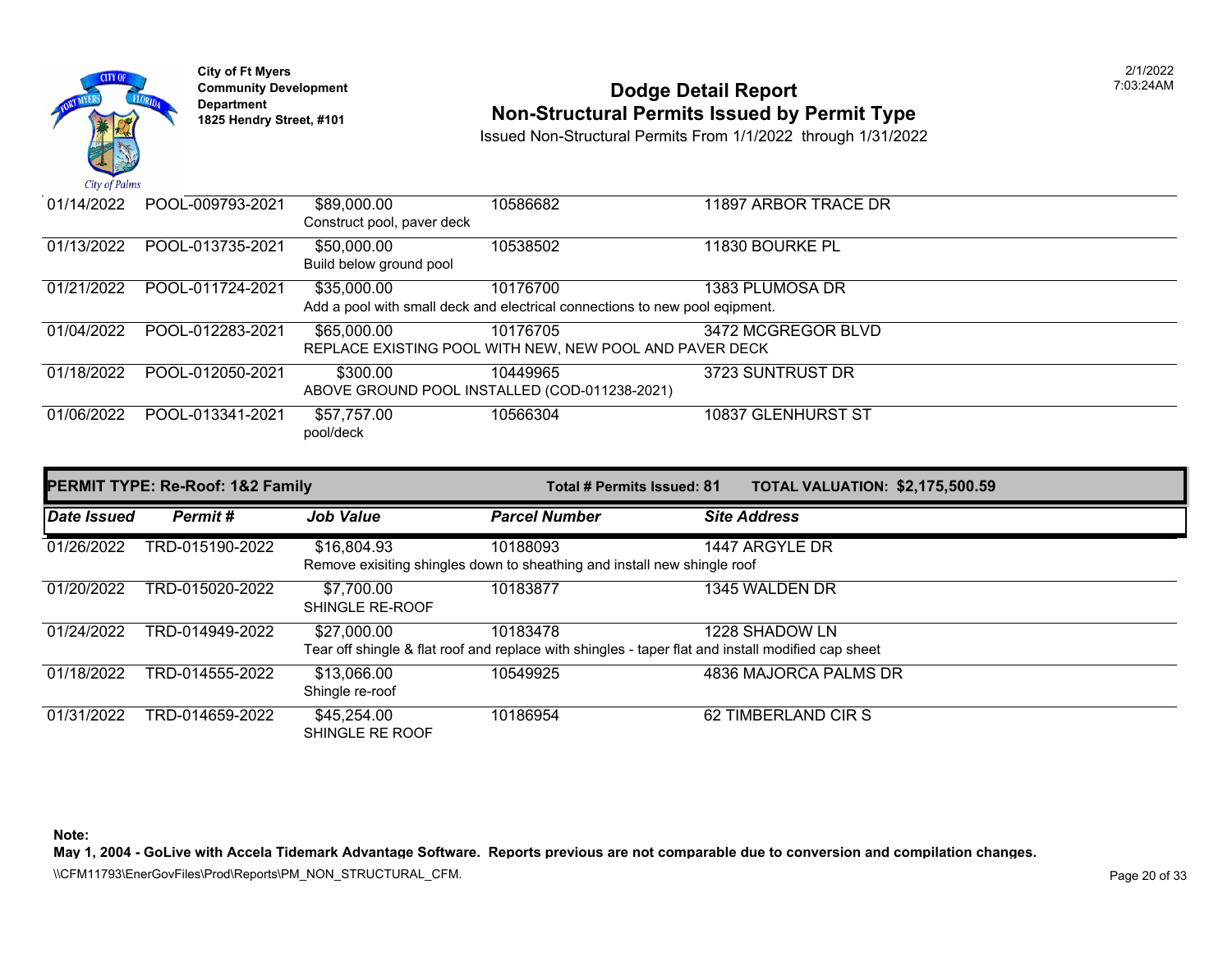

### **Community Development Community Development Community Development Community Dodge Detail Report 1825 Non-Structural Permits Issued by Permit Type**

Issued Non-Structural Permits From 1/1/2022 through 1/31/2022

| City of Palms |                 |                                                                                  |                                                                      |                     |
|---------------|-----------------|----------------------------------------------------------------------------------|----------------------------------------------------------------------|---------------------|
| 01/28/2022    | TRD-015151-2022 | \$15,200.00<br>Re-Roof Shingle,<br>Underlayment - TriBuilt,<br>Vent - Ridge Vent | 10251648                                                             | 3056 APACHE ST      |
|               |                 | Flat roof included in scope of work.                                             |                                                                      |                     |
| 01/21/2022    | TRD-012383-2021 | \$37,849.00<br><b>Tile Reroof</b>                                                | 10465092                                                             | 11330 WINE PALM RD  |
| 01/28/2022    | TRD-015185-2022 | \$7,200.00<br>Shingle re-roof                                                    | 10184250                                                             | 3918 LA PALMA ST    |
| 01/24/2022    | TRD-014744-2022 | \$19,445.00<br>Reroof shingle to metal                                           | 10176787                                                             | 1457 GRACE AVE      |
| 01/26/2022    | TRD-015186-2022 | \$29,673.07<br>49 square shingle roof replacement.                               | 10582150                                                             | 1337 BRADFORD RD    |
| 01/03/2022    | TRD-014339-2021 | \$45,000.00                                                                      | 10452377<br>REMOVE EXISTING TILE ROOFING / REPLACE WITH TILE ROOFING | 10258 SAGO PALM WAY |
| 01/28/2022    | TRD-015257-2022 | \$6,000.00<br>REMOVE & REPLACE SHINGLE RE-ROOF                                   | 10174782                                                             | 2963 POWELL ST      |
| 01/31/2022    | TRD-013692-2021 | \$38,109.00<br>Tile Re-Roof                                                      | 10465084                                                             | 11323 WINE PALM RD  |
| 01/14/2022    | TRD-014496-2022 | \$11,600.00<br>Remove and replace existing shingle and flat roof                 | 10175435                                                             | 8 BROADWAY CIR      |
| 01/20/2022    | TRD-015009-2022 | \$3,000.00<br>Re-Roof Flat                                                       | 10250076                                                             | 204 EUGENIA AVE     |
| 01/31/2022    | TRD-015200-2022 | \$48,974.00<br><b>Residential Tile ReRoof</b>                                    | 10524847                                                             | 10625 CAMARELLE CIR |
| 01/28/2022    | TRD-015209-2022 | \$85,000.00<br>Tile Re-roof 56sq. Eagle Tile Belair 5/12 Pitch                   | 10455646                                                             | 7967 TIGER PALM WAY |
| 01/06/2022    | TRD-014391-2021 | \$11,894.00<br>Replace shingle roof.                                             | 10245622                                                             | 3952 SEMINOLE AVE   |

**Note:**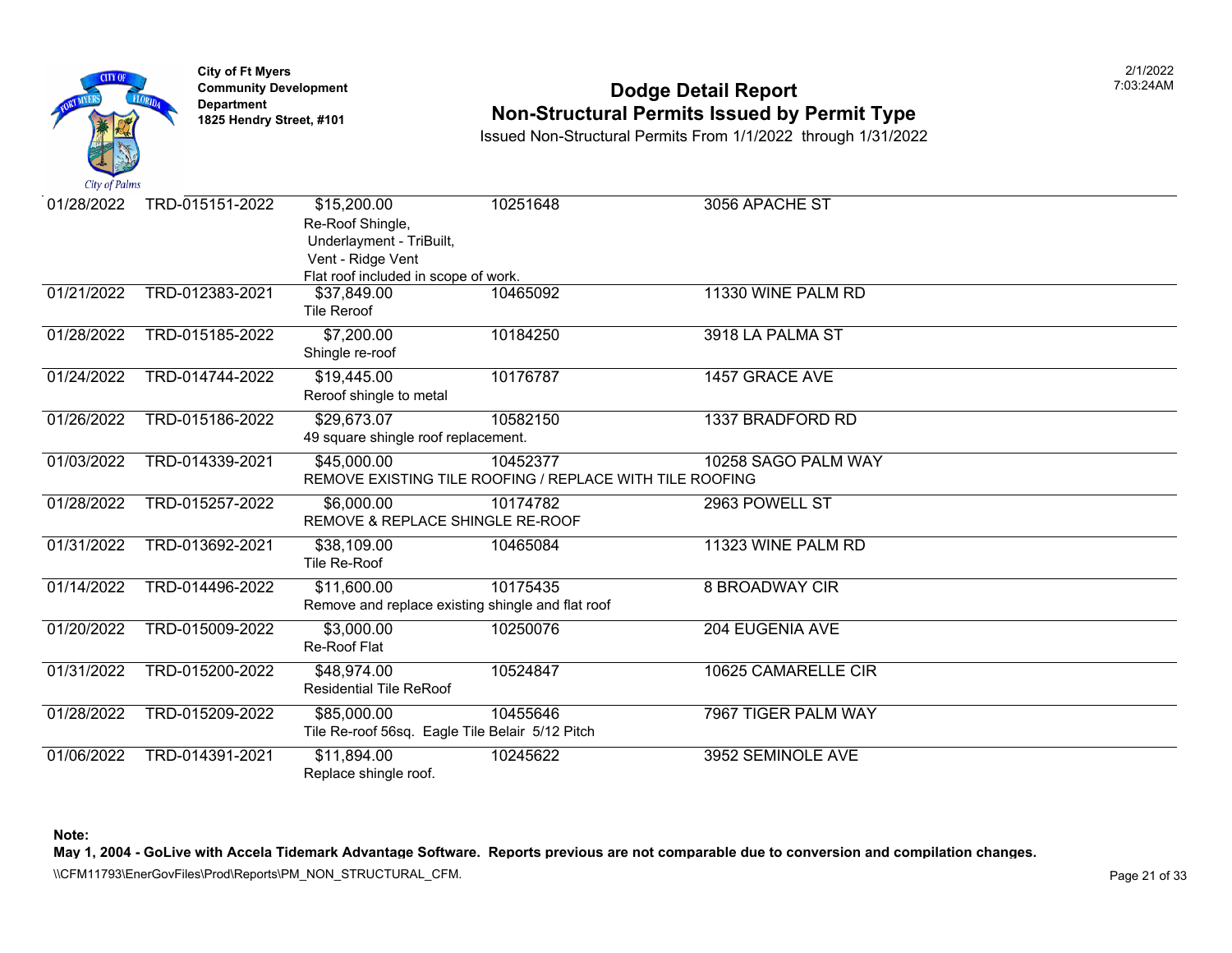

### **Community Development Community Development Community Development Community Dodge Detail Report 1825 Non-Structural Permits Issued by Permit Type**

Issued Non-Structural Permits From 1/1/2022 through 1/31/2022

| 01/14/2022 | TRD-014783-2022 | \$41,500.00<br>Residential Re-Roof-Tile to Tile.     | 10451821                                                                                     | 8011 GATOR PALM DR                                                                                                                   |
|------------|-----------------|------------------------------------------------------|----------------------------------------------------------------------------------------------|--------------------------------------------------------------------------------------------------------------------------------------|
| 01/14/2022 | TRD-014782-2022 | \$50,000.00<br>Residential Re-Roof, Tile to Tile.    | 10446211                                                                                     | 8002 TIGER PALM WAY                                                                                                                  |
| 01/12/2022 | TRD-014544-2022 | \$60,000.00<br>REMOVE AND REPLACE ROOF, TILE TO TILE | 10491358                                                                                     | 9042 SHADOW GLEN WAY                                                                                                                 |
| 01/10/2022 | TRD-014141-2021 | \$7,500.00<br>Replace Roof Shingles to Shingles      | 10175160                                                                                     | 2540 HUNTER ST                                                                                                                       |
| 01/13/2022 | TRD-013698-2021 | \$37,849.00<br>Tile Re-Roof                          | 10465085                                                                                     | 11321 WINE PALM RD                                                                                                                   |
| 01/13/2022 | TRD-014677-2022 | \$31,650.00<br>Metal Re-roof                         | 10175893                                                                                     | <b>1862 LINHART AVE</b>                                                                                                              |
| 01/20/2022 | TRD-014702-2022 | \$92,000.00<br>ROOF REPLACEMENT                      | 10506627                                                                                     | 3034 VIA RIALTO ST                                                                                                                   |
| 01/07/2022 | TRD-014465-2022 | \$74,000.00<br><b>Residential Re-tile</b>            | 10525328                                                                                     | 8112 FELISA CT                                                                                                                       |
| 01/07/2022 | TRD-014403-2022 | \$86,000.00<br>manufacturers specifications          | 10460397                                                                                     | 7316 HERITAGE PALMS ESTATES<br>Remove hurricane damaged tile and underlayment. Re-nail decking to code. Install self adhered underla |
| 01/19/2022 | TRD-014965-2022 | \$2,500.00<br>SHINGLES RE-ROOF                       | 10449903                                                                                     | 3647 MINNESOTA DR                                                                                                                    |
| 01/26/2022 | TRD-015021-2022 | \$7,140.00                                           | 10441925<br>ASPHALT SHINGLE TEAR-OFF AND RE-ROOF. FL18355-R6 FL5259-R33                      | 1110 BENT CREEK LOOP                                                                                                                 |
| 01/07/2022 | TRD-014577-2022 | \$11,973.00<br>Shingle to shingle re roof            | 10172816                                                                                     | 1470 MANUELS DR                                                                                                                      |
| 01/21/2022 | TRD-014863-2022 | \$23,000.00                                          | 10184013<br>Tear off shingle roof & flat roof and replace with shingles & modified cap sheet | 1343 CANTERBURY DR                                                                                                                   |
| 01/07/2022 | TRD-014406-2022 | \$10,500.00<br>Flat re-roof                          | 10250724                                                                                     | 1511 HIGH ST                                                                                                                         |

**Note:**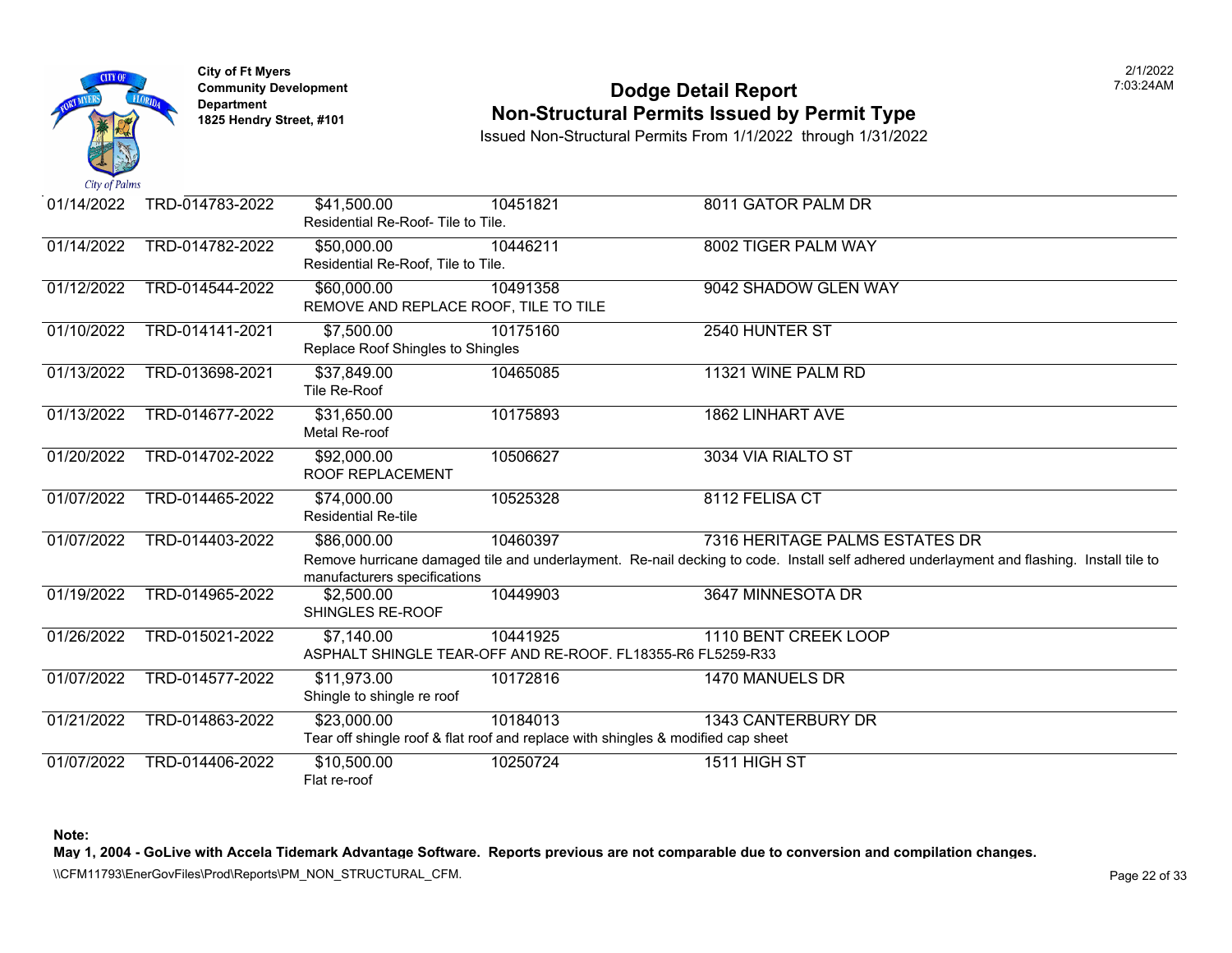

### **Community Development Community Development Community Development Community Dodge Detail Report Non-Structural Permits Issued by Permit Type**

Issued Non-Structural Permits From 1/1/2022 through 1/31/2022

| 01/18/2022 | TRD-014857-2022 | \$31,950.00<br>CONCRETE TITLE RE ROOF.                         | 10531155                                                    | <b>13097 SIMSBURY TER</b>                                                                                                           |
|------------|-----------------|----------------------------------------------------------------|-------------------------------------------------------------|-------------------------------------------------------------------------------------------------------------------------------------|
| 01/20/2022 | TRD-014424-2022 | \$12,800.00<br>Flat Deck Replacement                           | 10175867                                                    | 2971 HOLLY RD                                                                                                                       |
| 01/26/2022 | TRD-014565-2022 | \$13,066.00<br>shingle re-roof                                 | 10549994                                                    | 4931 MAJORCA PALMS DR                                                                                                               |
| 01/25/2022 | TRD-015089-2022 | \$11,200.00<br>Tear off old roof and re-roof with new shingles | 10496734                                                    | 8293 SILVER BIRCH WAY                                                                                                               |
| 01/04/2022 | TRD-014464-2022 | \$12,000.00<br>Tear Off old roof, Install new roof             | 10247465                                                    | <b>4505 LUCKETT RD</b>                                                                                                              |
| 01/21/2022 | TRD-013995-2021 | \$38,109.00<br>Tile Re-Roof                                    | 10465093                                                    | 11328 WINE PALM RD                                                                                                                  |
| 01/18/2022 | TRD-014635-2022 | \$38,109.00<br>Tile Re-Roof                                    | 10465089                                                    | 11309 WINE PALM RD                                                                                                                  |
| 01/11/2022 | TRD-014612-2022 | $\overline{$10,000.00}$<br>Re-Roof Shingles to Shingles.       | 10184620                                                    | 1632 WINKLER AVE                                                                                                                    |
| 01/31/2022 | TRD-015039-2022 | \$9,500.00<br>Shingle Reroof                                   | 10173762                                                    | 2263 FRANKLIN ST                                                                                                                    |
| 01/31/2022 | TRD-015102-2022 | \$72,499.00<br>Tile Re-Roof                                    | 10455663                                                    | 10531 WINE PALM RD                                                                                                                  |
| 01/24/2022 | TRD-014549-2022 | \$14,200.00<br>tear off and re-roof 24 sq and 6 sq flat        | 10172869                                                    | 2741 MCGREGOR BLVD                                                                                                                  |
| 01/31/2022 | TRD-015100-2022 | \$37,849.00<br>Tile Re-Roof                                    | 10465088                                                    | 11311 WINE PALM RD                                                                                                                  |
| 01/26/2022 | TRD-015173-2022 | \$10,000.00<br>Re-roof Shingle slopes. Fatl; tpo Single Ply.   | 10176364                                                    | <b>1901 PASSAIC AVE</b>                                                                                                             |
| 01/21/2022 | TRD-014593-2022 | \$76,806.00                                                    | 10506618<br>Remove hurricane damaged tile and underlayment. | 3033 VIA SAN MARCO CT<br>Re-nail decking to code. Install self adhered underlayment and flashing. Install tile to manufacturers spe |

**Note:**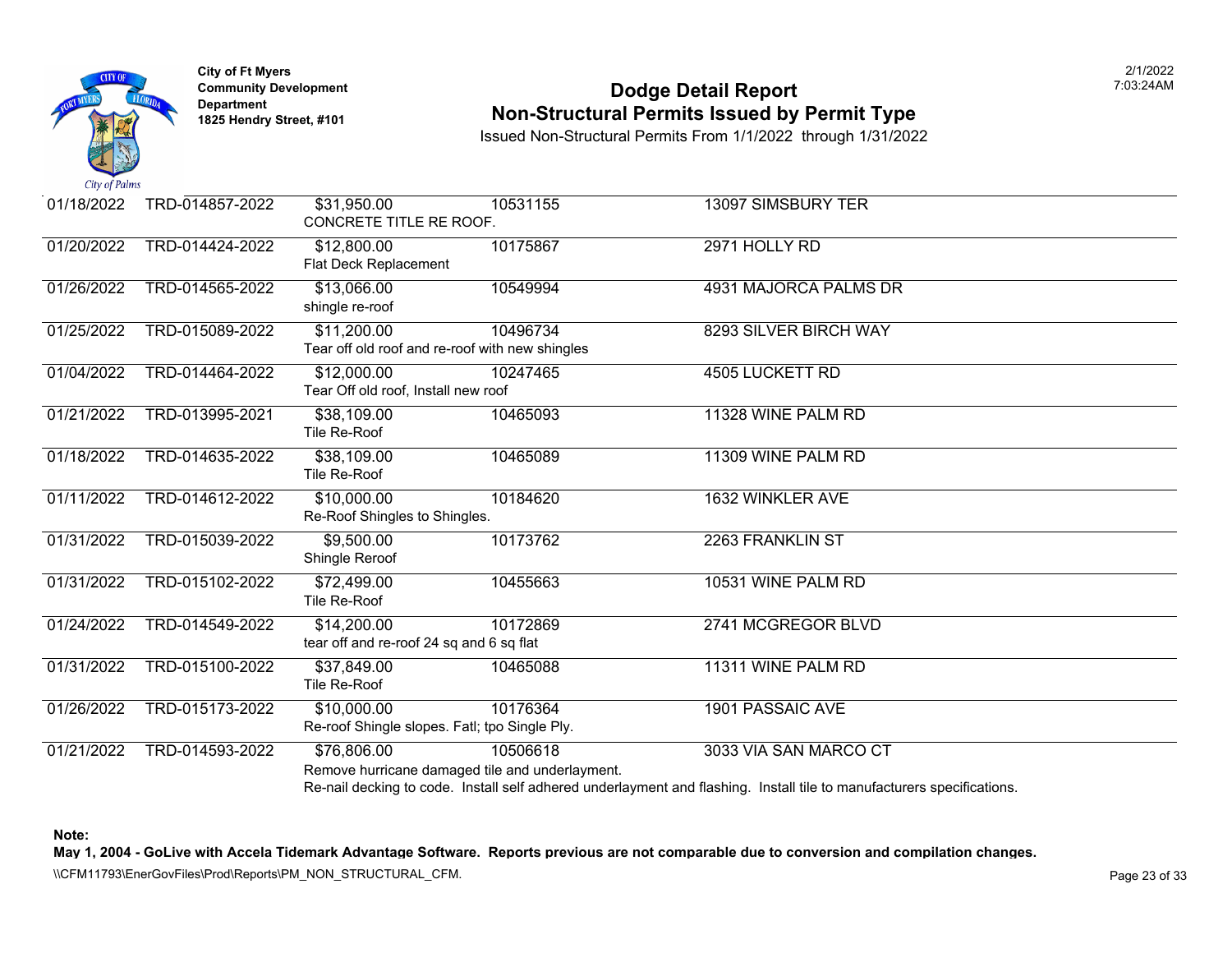

#### **Community Development Community Development Community Development Community Dodge Detail Report 1825 Non-Structural Permits Issued by Permit Type**

Issued Non-Structural Permits From 1/1/2022 through 1/31/2022

| 01/05/2022 | TRD-014352-2021 | \$11,684.00<br>Shingle re-roof & flat deck        | 10184196                                                                                            | 3839 ROGERS ST          |
|------------|-----------------|---------------------------------------------------|-----------------------------------------------------------------------------------------------------|-------------------------|
| 01/04/2022 | TRD-014462-2022 | \$8,000.00<br>RE-ROOF                             | 10246643                                                                                            | 3750 MADISON AVE        |
| 01/13/2022 | TRD-014546-2022 | \$37,849.00<br>Tile Re-Roof                       | 10465064                                                                                            | 11251 WINE PALM RD      |
| 01/26/2022 | TRD-015158-2022 | \$7,500.00<br>Low slope re-roof                   | 10247466                                                                                            | <b>4501 LUCKETT RD</b>  |
| 01/13/2022 | TRD-014564-2022 | \$13,066.00<br>shingle re-roof                    | 10549995                                                                                            | 4929 MAJORCA PALMS DR   |
| 01/27/2022 | TRD-015068-2022 | \$95,000.00<br>REMOVE AND REPLACE TILE WITH NEW   | 10507072                                                                                            | 11530 CENTAUR WAY       |
| 01/14/2022 | TRD-014671-2022 | \$8,960.00                                        | 10250462<br>Remove existing shingles and modified and install new shingle and modified roof systems | 6229 MARKLAND AVE       |
| 01/25/2022 | TRD-015027-2022 | \$10,000.00<br>ROOF REPLACEMENT                   | 10245551                                                                                            | 3840 EDGEWOOD AVE       |
| 01/28/2022 | TRD-015091-2022 | \$7,498.00<br>Shingle Re-roof                     | 10246981                                                                                            | 1165 POLK ST            |
| 01/10/2022 | TRD-014419-2022 | \$15,000.00<br>Re-Roof Shingle to Shingle         | 10176365                                                                                            | <b>1917 PASSAIC AVE</b> |
| 01/14/2022 | TRD-014785-2022 | \$9,000.00<br>Reroof modified base and cap sheet. | 10176540                                                                                            | 1441 MARAVILLA AVE      |
| 01/11/2022 | TRD-014670-2022 | \$5,000.00<br>Roofing shingles off shingles on.   | 10254094                                                                                            | 2445 DUPREE ST          |
| 01/12/2022 | TRD-014552-2022 | \$13,066.00<br>shingle re-roof                    | 10549964                                                                                            | 4731 MAJORCA PALMS DR   |
| 01/10/2022 | TRD-013951-2021 | \$16,740.00<br>Tile-Reroof                        | 10175625                                                                                            | 1361 ALMERIA AVE        |

**Note:**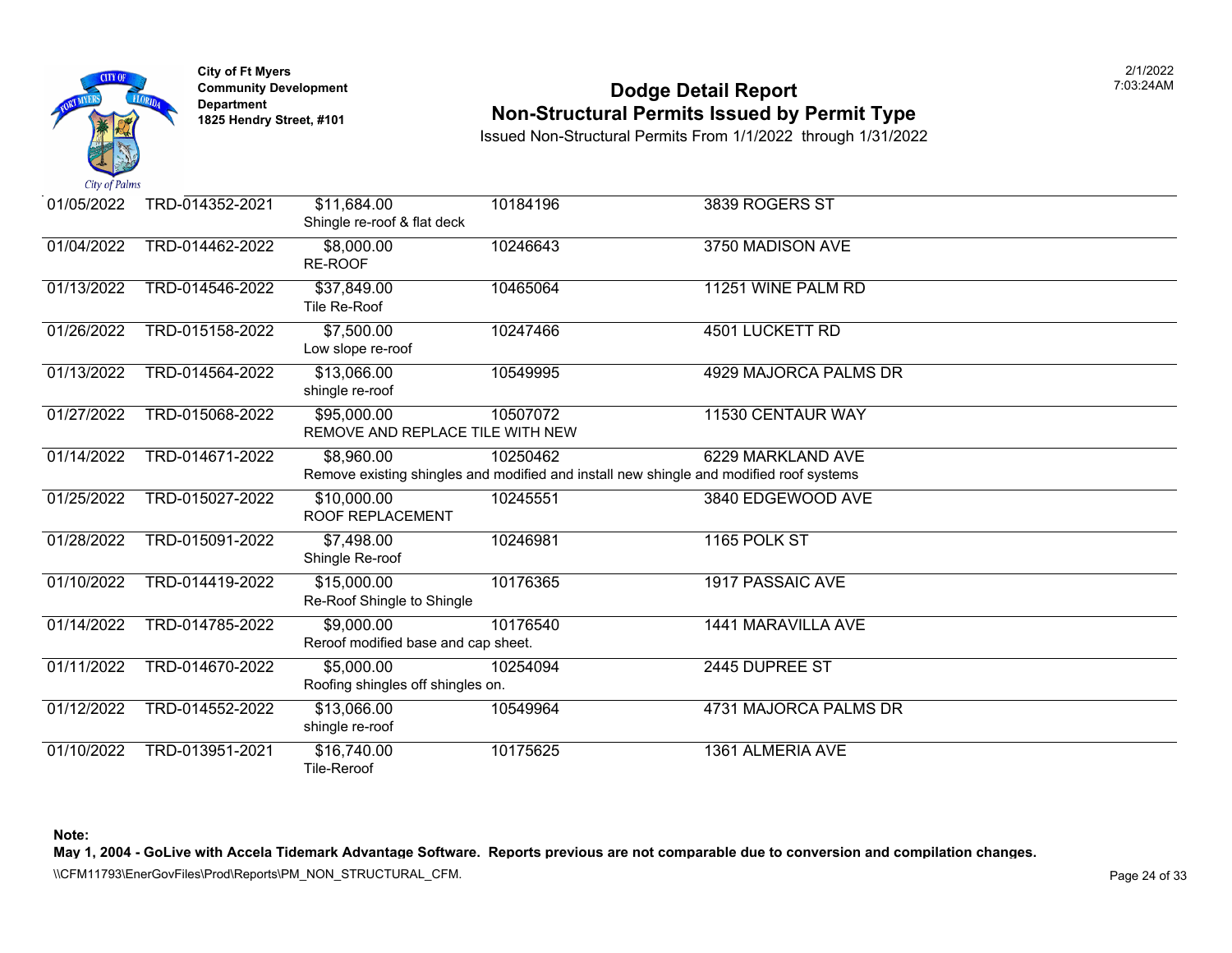

### **Community Development Community Development Community Development Community Dodge Detail Report 1825 Non-Structural Permits Issued by Permit Type**

Issued Non-Structural Permits From 1/1/2022 through 1/31/2022

| 01/13/2022 | TRD-014534-2022 | \$37,250.00<br>Tile Re-Roof             | 10465067                                           | 11241 WINE PALM RD                                                                                  |  |  |  |
|------------|-----------------|-----------------------------------------|----------------------------------------------------|-----------------------------------------------------------------------------------------------------|--|--|--|
| 01/13/2022 | TRD-014749-2022 | \$13,580.00                             | 10184100                                           | 1373 STADLER DR                                                                                     |  |  |  |
|            |                 |                                         | REMOVE EXISTING MODIFIED ROOF AND REPLACE WITH NEW |                                                                                                     |  |  |  |
| 01/20/2022 | TRD-015022-2022 | \$5,000.00                              | 10522409                                           | 2996 DOUGLAS AVE                                                                                    |  |  |  |
|            |                 | Metal tear off shingle and flat re roof |                                                    |                                                                                                     |  |  |  |
| 01/10/2022 | TRD-014613-2022 | \$2,100.00                              | 10246525                                           | <b>3614 BELL ST</b>                                                                                 |  |  |  |
|            |                 | Re-Roof Grarage only.                   |                                                    |                                                                                                     |  |  |  |
| 01/26/2022 | TRD-015194-2022 | \$450.00                                | 10246185                                           | 4164 WOODSIDE AVE                                                                                   |  |  |  |
|            |                 | RE-ROOF FLAT 20X10                      |                                                    |                                                                                                     |  |  |  |
| 01/27/2022 | TRD-015077-2022 | \$19,000.00                             | 10184857                                           | 1664 CUSHMAN CIR                                                                                    |  |  |  |
|            |                 |                                         |                                                    | Remove hurricane damaged shingles and underlayment. Re-nail decking to code. Install self adhered u |  |  |  |
|            |                 | tile to manufacturers specifications.   |                                                    |                                                                                                     |  |  |  |
| 01/31/2022 | TRD-015222-2022 | \$6,000.00                              | 10251165                                           | 3520 MARION ST                                                                                      |  |  |  |
|            |                 | RE-ROOF                                 |                                                    |                                                                                                     |  |  |  |
|            |                 | <b>MODIFIED</b>                         |                                                    |                                                                                                     |  |  |  |
| 01/13/2022 | TRD-014590-2022 | \$37,849.00                             | 10465063                                           | 11253 WINE PALM RD                                                                                  |  |  |  |
|            |                 | Tile Re-Roof                            |                                                    |                                                                                                     |  |  |  |
| 01/06/2022 | TRD-014285-2021 | \$46,940.00                             | 10460425                                           | 11065 WINE PALM RD                                                                                  |  |  |  |
|            |                 | <b>Tile Roof Replacement</b>            |                                                    |                                                                                                     |  |  |  |
| 01/18/2022 | TRD-014557-2022 | \$13,066.00                             | 10549926                                           | 4838 MAJORCA PALMS DR                                                                               |  |  |  |
|            |                 | Shingle re-roof                         |                                                    |                                                                                                     |  |  |  |
| 01/27/2022 | TRD-015095-2022 | \$13,507.00                             | 10183901                                           | 1413 SAN JUAN AVE                                                                                   |  |  |  |
|            |                 | Re-Roof Shingle,                        |                                                    |                                                                                                     |  |  |  |
|            |                 | Underlayment - TriBuilt,                |                                                    |                                                                                                     |  |  |  |
|            |                 | Vent - Ridge Vent                       |                                                    |                                                                                                     |  |  |  |
| 01/24/2022 | TRD-015017-2022 | \$6,090.00                              | 10253425                                           | 2981 EDISON AVE                                                                                     |  |  |  |
|            |                 | Re Roof Shingle to Shingle              |                                                    |                                                                                                     |  |  |  |
| 01/05/2022 | TRD-014355-2021 | \$10,900.00                             | 10245081                                           | 3355 HIGHLAND AVE                                                                                   |  |  |  |
|            |                 | Metal re-roof & flat deck               |                                                    |                                                                                                     |  |  |  |

**Note:**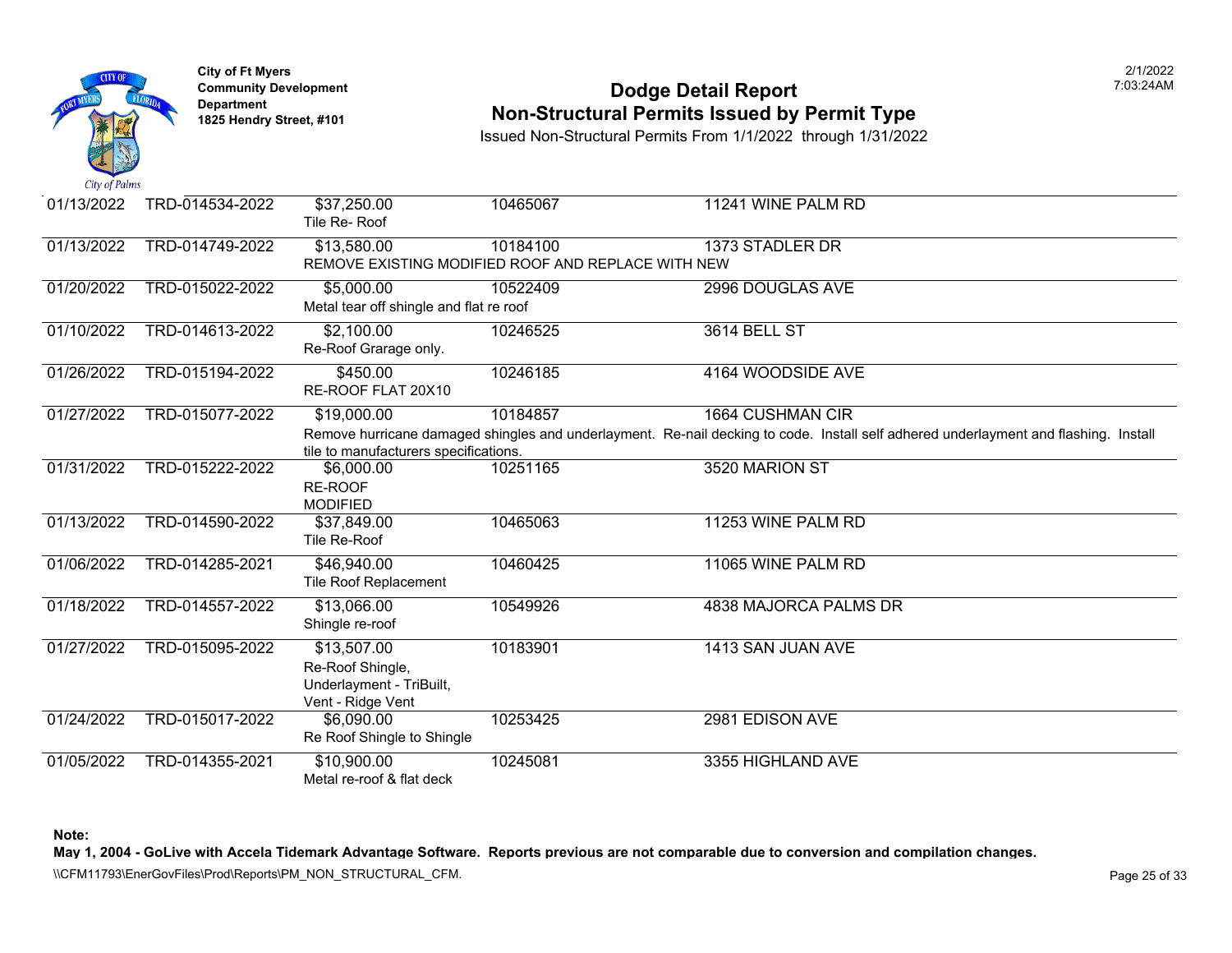

# **Community Development** 7:03:24AM **Dodge Detail Report Department Non-Structural Permits Issued by Permit Type 1825 Hendry Street, #101**

Issued Non-Structural Permits From 1/1/2022 through 1/31/2022

| 01/28/2022<br>TRD-015125-2022<br>\$18,319.68<br>10174702<br>2047 MAPLE AVE<br>REMOVE AND REPLACE ROOF, SHINGLE TO SHINGLE<br>01/28/2022<br>TRD-015276-2022<br>\$4,500.00<br>647 NUNA AVE #47<br>10247889<br>Re-Roof<br>01/03/2022<br>TRD-014340-2021<br>10256 SAGO PALM WAY<br>\$56,275.00<br>10452378<br>REMOVE EXISTING TILE ROOFING / REPLACE WITH TILE ROOFING<br>01/03/2022<br>TRD-013937-2021<br>\$79,003.00<br>11110 SIERRA PALM CT<br>10499288<br>tear off tile roof and re roof with tile due to hurricane Irma<br>01/28/2022<br>TRD-015261-2022<br><b>45 SEMINOLE CT</b><br>\$3,600.00<br>10245629<br>REPLACE ROOF PITCHED ROOF WITH FLAT DECK<br>01/28/2022<br>9309 AVIANO DR<br>TRD-014404-2022<br>\$56,222.00<br>10483546<br>Remove hurricane damaged tile and underlayment. Re-nail decking to code. Install self adhered underl<br>manufacturers specification.<br>01/07/2022<br>TRD-014473-2022<br>10460398<br>\$65,000.00<br>Remove hurricane damaged tile and underlayment.<br>Re-nail decking to code. Install self adhered underlayment and flashing. Install tile to manufacturers spe<br>01/12/2022<br>TRD-014550-2022<br>6 GEORGE TOWN<br>\$30,016.91<br>10187961<br>REMOVE AND REPLACE ROOF, SHINGLE TO SHINGLE | $\mathbf{u}$ $\mathbf{v}$ $\mathbf{v}$ $\mathbf{v}$ $\mathbf{v}$ $\mathbf{v}$ |  |                             |
|-----------------------------------------------------------------------------------------------------------------------------------------------------------------------------------------------------------------------------------------------------------------------------------------------------------------------------------------------------------------------------------------------------------------------------------------------------------------------------------------------------------------------------------------------------------------------------------------------------------------------------------------------------------------------------------------------------------------------------------------------------------------------------------------------------------------------------------------------------------------------------------------------------------------------------------------------------------------------------------------------------------------------------------------------------------------------------------------------------------------------------------------------------------------------------------------------------------------------------------------|-------------------------------------------------------------------------------|--|-----------------------------|
|                                                                                                                                                                                                                                                                                                                                                                                                                                                                                                                                                                                                                                                                                                                                                                                                                                                                                                                                                                                                                                                                                                                                                                                                                                         |                                                                               |  |                             |
|                                                                                                                                                                                                                                                                                                                                                                                                                                                                                                                                                                                                                                                                                                                                                                                                                                                                                                                                                                                                                                                                                                                                                                                                                                         |                                                                               |  |                             |
|                                                                                                                                                                                                                                                                                                                                                                                                                                                                                                                                                                                                                                                                                                                                                                                                                                                                                                                                                                                                                                                                                                                                                                                                                                         |                                                                               |  |                             |
|                                                                                                                                                                                                                                                                                                                                                                                                                                                                                                                                                                                                                                                                                                                                                                                                                                                                                                                                                                                                                                                                                                                                                                                                                                         |                                                                               |  |                             |
|                                                                                                                                                                                                                                                                                                                                                                                                                                                                                                                                                                                                                                                                                                                                                                                                                                                                                                                                                                                                                                                                                                                                                                                                                                         |                                                                               |  |                             |
|                                                                                                                                                                                                                                                                                                                                                                                                                                                                                                                                                                                                                                                                                                                                                                                                                                                                                                                                                                                                                                                                                                                                                                                                                                         |                                                                               |  |                             |
|                                                                                                                                                                                                                                                                                                                                                                                                                                                                                                                                                                                                                                                                                                                                                                                                                                                                                                                                                                                                                                                                                                                                                                                                                                         |                                                                               |  | 7311 HERITAGE PALMS ESTATES |
|                                                                                                                                                                                                                                                                                                                                                                                                                                                                                                                                                                                                                                                                                                                                                                                                                                                                                                                                                                                                                                                                                                                                                                                                                                         |                                                                               |  |                             |

|                                           | <b>PERMIT TYPE: Re-Roof: Commercial</b> |                                         | Total # Permits Issued: 1 |  |                     | <b>TOTAL VALUATION: \$120,00</b> |
|-------------------------------------------|-----------------------------------------|-----------------------------------------|---------------------------|--|---------------------|----------------------------------|
| Date Issued                               | Permit#                                 | <b>Job Value</b>                        | <b>Parcel Number</b>      |  | <b>Site Address</b> |                                  |
| 01/03/2022                                | TRD-010844-2021                         | \$120,000.00<br>Replace single ply flat | 10162464                  |  | <b>2214 BAY ST</b>  |                                  |
| <b>PERMIT TYPE: Re-Roof: Multi-Family</b> |                                         |                                         | Total # Permits Issued: 3 |  |                     | <b>TOTAL VALUATION: \$214,80</b> |
| <b>Date Issued</b>                        | Permit#                                 | <b>Job Value</b>                        | <b>Parcel Number</b>      |  | <b>Site Address</b> |                                  |

**Note:**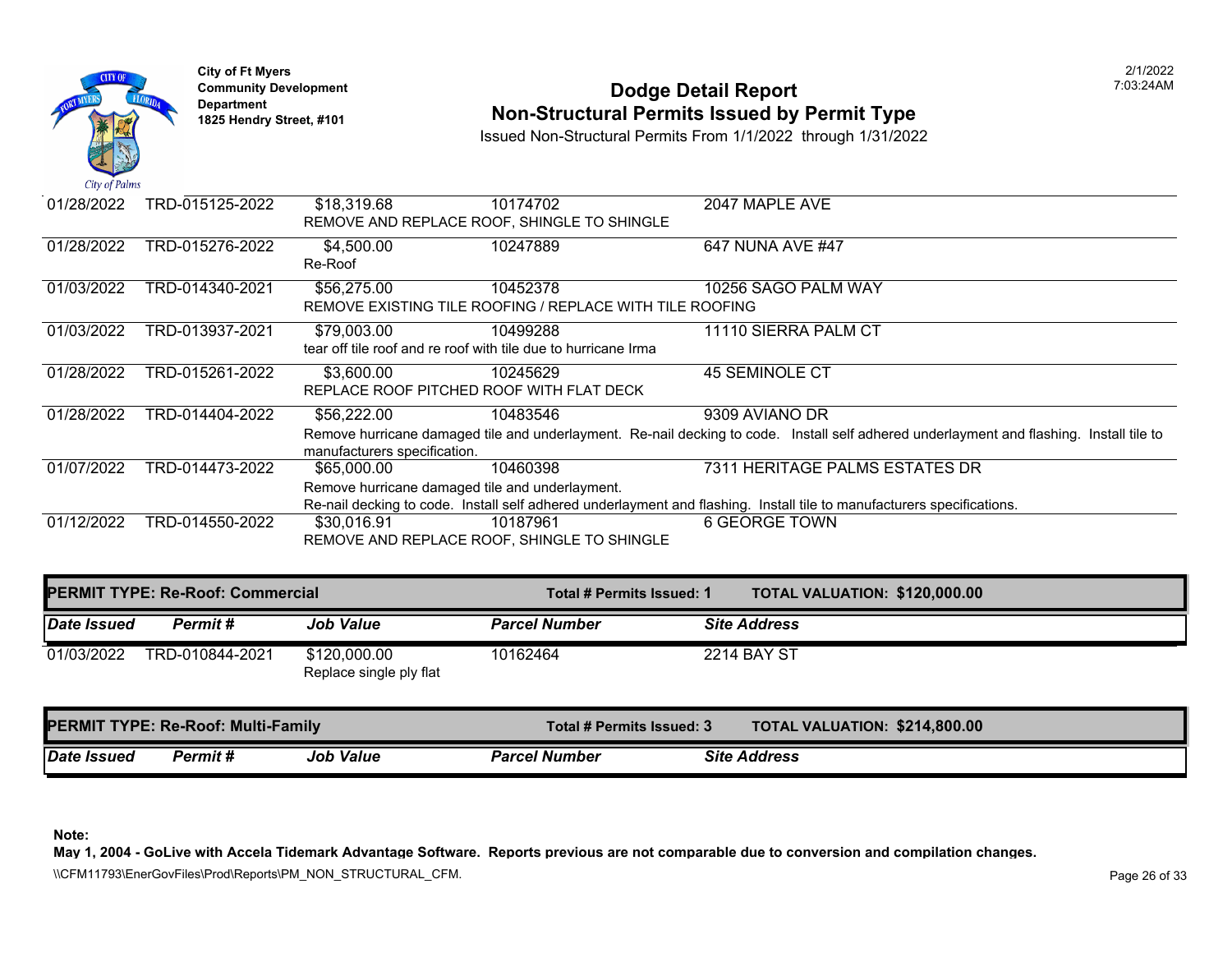

## **Community Development 1825 Community Development 1825 Hendry Street, #101** 203:24AM **Department Non-Structural Permits Issued by Permit Type** 1825 Hendry Street, #101

Issued Non-Structural Permits From 1/1/2022 through 1/31/2022

| 01/31/2022 | TRD-015050-2022 | \$71.600.00<br>Remove existing tile roof and replace with tile | 10511223 | 4199 BELLASOL CIR |
|------------|-----------------|----------------------------------------------------------------|----------|-------------------|
| 01/31/2022 | TRD-015049-2022 | \$71.600.00<br>Remove existing tile roof and replace with tile | 10511223 | 4191 BELLASOL CIR |
| 01/31/2022 | TRD-015048-2022 | \$71,600.00<br>Remove existing tile roof and replace with tile | 10511223 | 4141 BELLASOL CIR |

| <b>PERMIT TYPE: Right Of Way Only</b> |                                          |                                                                 | Total # Permits Issued: 6                                                      | <b>TOTAL VALUATION: \$103,406.00</b>                                                                                                                                     |
|---------------------------------------|------------------------------------------|-----------------------------------------------------------------|--------------------------------------------------------------------------------|--------------------------------------------------------------------------------------------------------------------------------------------------------------------------|
| Date Issued                           | Permit#                                  | <b>Job Value</b>                                                | <b>Parcel Number</b>                                                           | <b>Site Address</b>                                                                                                                                                      |
| 01/20/2022                            | SITC-014930-2022                         | \$1,000.00                                                      | 10162391<br>MOVE 5 STEEL BEAMS TO 2ND LEVEL OF HOTEL GREYSTONE PROJECT         | 1524 HENDRY ST                                                                                                                                                           |
| 01/20/2022                            | SITC-013883-2021                         | \$10.00                                                         | 10581102<br>Driveway for access to laydown area at the address provided above. | 9321 BEN C PRATT SIX MILE CYPRESS PKWY                                                                                                                                   |
| 01/07/2022                            | SITC-014148-2021                         | \$35,000.00<br>Temporary roadway entrance for a Deep Well site. | 10254929                                                                       | 4750 WINKLER AVE                                                                                                                                                         |
| 01/07/2022                            | SITC-014146-2021                         | \$35,000.00<br>Temporary roadway entrance for a Deep Well site. | 10502005                                                                       | 4600 CHALLENGER BLVD                                                                                                                                                     |
| $\overline{01}/13/2022$               | SITC-013955-2021                         | \$27,396.00<br>points as shown on the attached plan sheets.     | 10599818                                                                       | 1363 ALPHA DR<br>Two locations where pipelines are planned to be open cut across Alpha Drive as shown on attached plan sheet. New driveway access                        |
| 01/31/2022                            | SITC-013455-2021                         | \$5,000.00<br>Redevelopment Project                             | 10251951                                                                       | 3171 DR MARTIN LUTHER KING JR BLVD<br>Groundwater monitoring well installation along Ford Street for Florida Department of Environmental Protection Advanced Cleanup for |
|                                       | <b>PERMIT TYPE: Roof: 1&amp;2 Family</b> |                                                                 | Total # Permits Issued: 6                                                      | TOTAL VALUATION: \$136,650.00                                                                                                                                            |
| Date Issued                           | Permit#                                  | <b>Job Value</b>                                                | <b>Parcel Number</b>                                                           | <b>Site Address</b>                                                                                                                                                      |

**Note:** 

**May 1, 2004 - GoLive with Accela Tidemark Advantage Software. Reports previous are not comparable due to conversion and compilation changes.**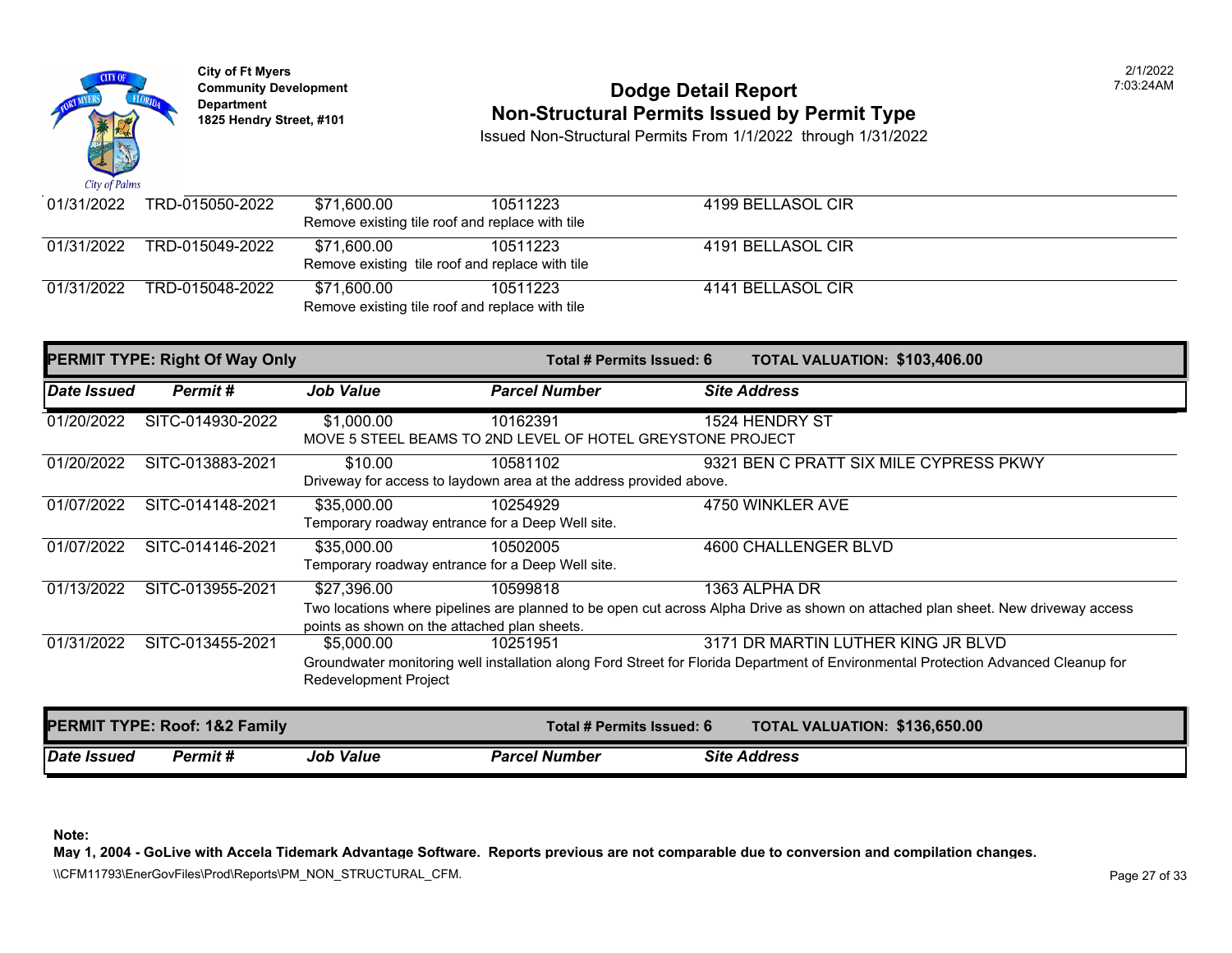

# Community Development **1:03:23:23:24AM IDODGe Detail Report** Dodge Detail Report<br>Department Department Department Attural Permits Issued by Permit Type 1825 Hendry Street, #101

Issued Non-Structural Permits From 1/1/2022 through 1/31/2022

| 01/10/2022 | TRD-013658-2021                                                            | \$41,650.00                                        | 10525418 | 8263 PROVENCIA CT   |  |  |  |
|------------|----------------------------------------------------------------------------|----------------------------------------------------|----------|---------------------|--|--|--|
|            | Tear off existing tile roof and install a new concrete tile roofing system |                                                    |          |                     |  |  |  |
| 01/07/2022 | TRD-014591-2022                                                            | \$2,300.00                                         | 10184482 | <b>3830 LAKE ST</b> |  |  |  |
|            |                                                                            | Roof over existing 1 layer Shingles                |          |                     |  |  |  |
| 01/31/2022 | TRD-015292-2022                                                            | \$2,000.00                                         | 10249082 | 4558 NEW YORK AVE   |  |  |  |
|            |                                                                            | shingles over shingles                             |          |                     |  |  |  |
| 01/24/2022 | TRD-014691-2022                                                            | \$9,200.00                                         | 10251130 | 3504 LANTANA ST     |  |  |  |
|            |                                                                            | Flat Re-Roof- Shingle                              |          |                     |  |  |  |
|            |                                                                            | Underlayment - Tri Built                           |          |                     |  |  |  |
| 01/06/2022 | TRD-014528-2022                                                            | \$5,000.00                                         | 10246176 | 4160 MADISON AVE    |  |  |  |
|            |                                                                            | Roof Over with Metal                               |          |                     |  |  |  |
| 01/10/2022 | TRD-014468-2022                                                            | \$76,500.00                                        | 10465853 | 9933 BELLA VISTA CT |  |  |  |
|            |                                                                            | Complete Tear off & installation of concrete Tiles |          |                     |  |  |  |

| <b>PERMIT TYPE: Roof: Commercial</b> |                 |                  | Total # Permits Issued: 1 | <b>TOTAL VALUATION: \$99,550</b>                                                                       |
|--------------------------------------|-----------------|------------------|---------------------------|--------------------------------------------------------------------------------------------------------|
| Date Issued                          | Permit #        | <b>Job Value</b> | <b>Parcel Number</b>      | <b>Site Address</b>                                                                                    |
| 01/24/2022                           | TRD-015110-2022 | \$99.550.00      | 10255212                  | 10251 METRO PKWY                                                                                       |
|                                      |                 |                  |                           | Pressure clean and prep, apply Gaco firestone urethane to all roof, apply Gaco silicone S2000 to roof. |

|                    |                  | <b>PERMIT TYPE: Sealing &amp; Striping - No Reconfiguration</b> | Total # Permits Issued: 2 |  | <b>TOTAL VALUATION: \$12,299</b> |
|--------------------|------------------|-----------------------------------------------------------------|---------------------------|--|----------------------------------|
| <b>Date Issued</b> | Permit #         | <b>Job Value</b>                                                | <b>Parcel Number</b>      |  | <b>Site Address</b>              |
| 01/24/2022         | SITC-013982-2021 | \$900.00<br>Re-stripe parking lot and patch areas.              | 10251430                  |  | 1600 PALMETTO AVE                |
| 01/14/2022         | SITC-014021-2021 | \$11,399.00<br>OVERLAY 1-1.5"/NO STRIPING                       | 10176378                  |  | 3364 CLEVELAND AVE               |

**Note:**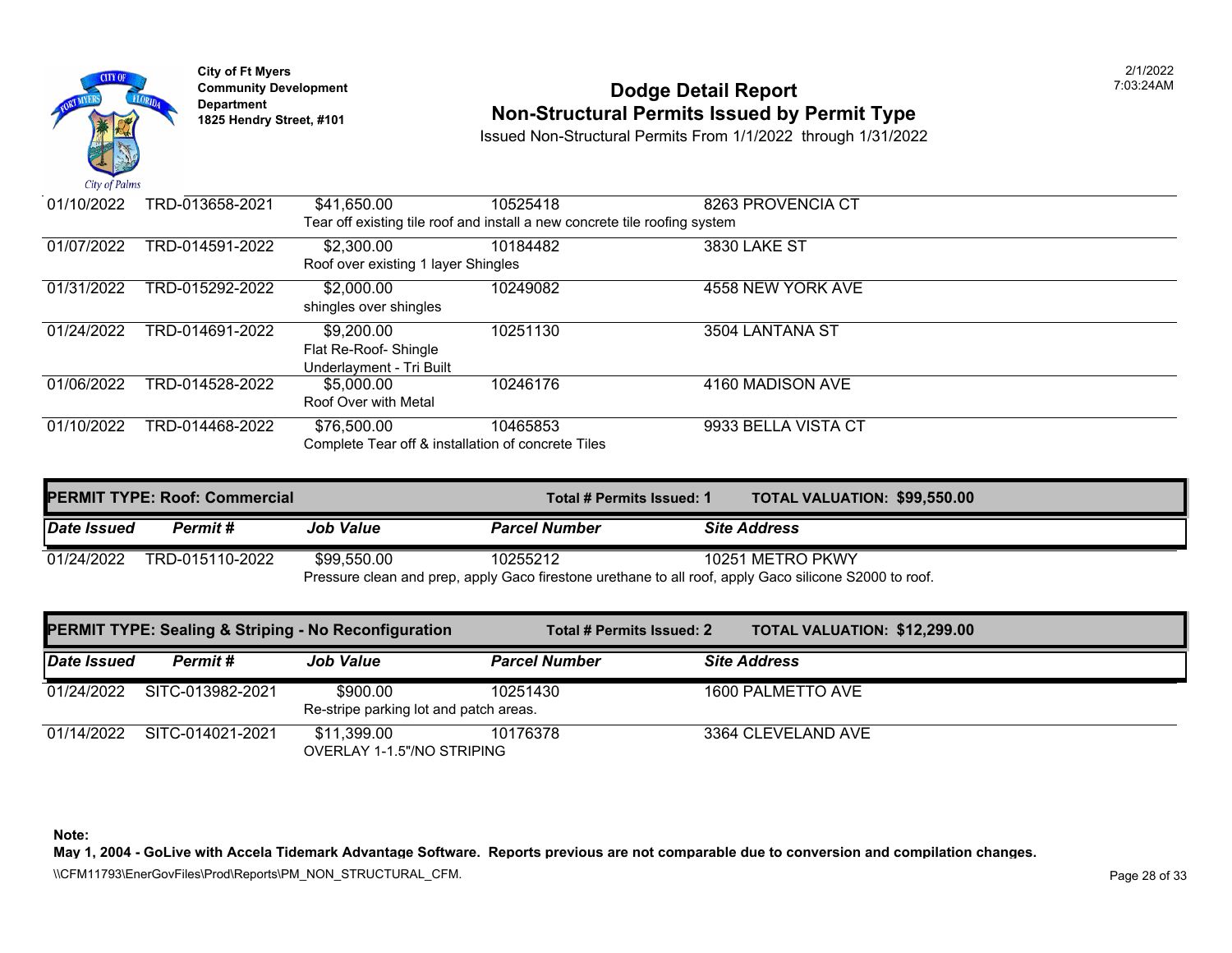

**City of Ft Myers Community Development Department 1825 Hendry Street, #101** 

#### **Dodge Detail Report Non-Structural Permits Issued by Permit Type**

Issued Non-Structural Permits From 1/1/2022 through 1/31/2022

|                    |                                         | <b>PERMIT TYPE: Sealing &amp; Striping - w/ Reconfiguration</b>        | <b>Total # Permits Issued: 2</b>                                                                                     | TOTAL VALUATION: \$27,347.00                                                                                                                                                      |
|--------------------|-----------------------------------------|------------------------------------------------------------------------|----------------------------------------------------------------------------------------------------------------------|-----------------------------------------------------------------------------------------------------------------------------------------------------------------------------------|
| <b>Date Issued</b> | Permit#                                 | <b>Job Value</b>                                                       | <b>Parcel Number</b>                                                                                                 | <b>Site Address</b>                                                                                                                                                               |
| 01/12/2022         | SITC-012141-2021                        | \$15,341.00<br>Repave and paint parking lot                            | 10251429                                                                                                             | 1644 PALMETTO AVE                                                                                                                                                                 |
| 01/07/2022         | SITC-013367-2021                        | \$12,006.00                                                            | 10185390<br>Palm Vista Apartments: sealcoat 75,000 square feet. Re-stripe as existing - HC Stalls will be compliant. | 3726 CENTRAL AVE                                                                                                                                                                  |
|                    | <b>PERMIT TYPE: Site Work/Utilities</b> |                                                                        | Total # Permits Issued: 15                                                                                           | <b>TOTAL VALUATION: \$5,297,692.97</b>                                                                                                                                            |
| <b>Date Issued</b> | Permit#                                 | <b>Job Value</b>                                                       | <b>Parcel Number</b>                                                                                                 | <b>Site Address</b>                                                                                                                                                               |
| 01/18/2022         | SITC-012296-2021                        | \$610,517.00                                                           | 10254008                                                                                                             | 2655 ROCKFILL RD<br>Construction of unmanned truck fueling facility including new driveway, pavement, drainage piping and stormwater facility                                     |
| 01/05/2022         | SITC-010405-2021                        | 1,549,200.00                                                           | 10585037<br>parking. The relocation of a drive aisle to accommodate the 2 additional tennis courts.                  | 10561 VENETO DR<br>Phase 2 of 2 - The installation of 2 additional tennis courts, 2 bocce courts, 6 pickleball courts, as well as additional car and golf cart                    |
| 01/14/2022         | SITC-011691-2021                        | \$31,259.82<br>Reconfiguration and resurfacing of existing parking lot | 10172184                                                                                                             | 2040 VIRGINIA AVE                                                                                                                                                                 |
| 01/28/2022         | SITC-011941-2021                        | \$92,218.00                                                            | 10245743<br>Develop a parking lot on the vacant property to support an existing laundromat.                          | 4019 CHEROKEE AVE                                                                                                                                                                 |
| 01/10/2022         | SIT2020-00309                           | \$609,287.77                                                           | 10244720                                                                                                             | 340 PROSPECT AVE<br>The project consists of roadway and utility infrastructure to serve 29 single family homes within Prospect Avenue residential subdivision.                    |
| 01/11/2022         | SIT2019-00393                           | \$98,274.31                                                            | 10486184<br>Construction site work for 8,900 SF Office / Warehouse building on a 0.57 acre parcel.                   | <b>4663 ELEVATION WAY</b>                                                                                                                                                         |
| 01/27/2022         | SITC-012115-2021                        | \$55,900.00<br>parking, stormwater management, and infrastructure.     | 10255143                                                                                                             | 10561 BEN C PRATT SIX MILE CYPRESS PKWY<br>This project consists of constructing a 1,600 Sq. Ft. of building expansion and one 480 Sq. Ft. covered parking garage with associated |
| 01/18/2022         | SITC-011038-2021                        | \$79,442.00                                                            | 10162135                                                                                                             | 2650 LEMON ST<br>Construction of additional parking to serve the adjacent property and related surface water management infrastructure.                                           |

**Note:** 

**May 1, 2004 - GoLive with Accela Tidemark Advantage Software. Reports previous are not comparable due to conversion and compilation changes.** 

\\CFM11793\EnerGovFiles\Prod\Reports\PM\_NON\_STRUCTURAL\_CFM.<br>Rage 29 of 33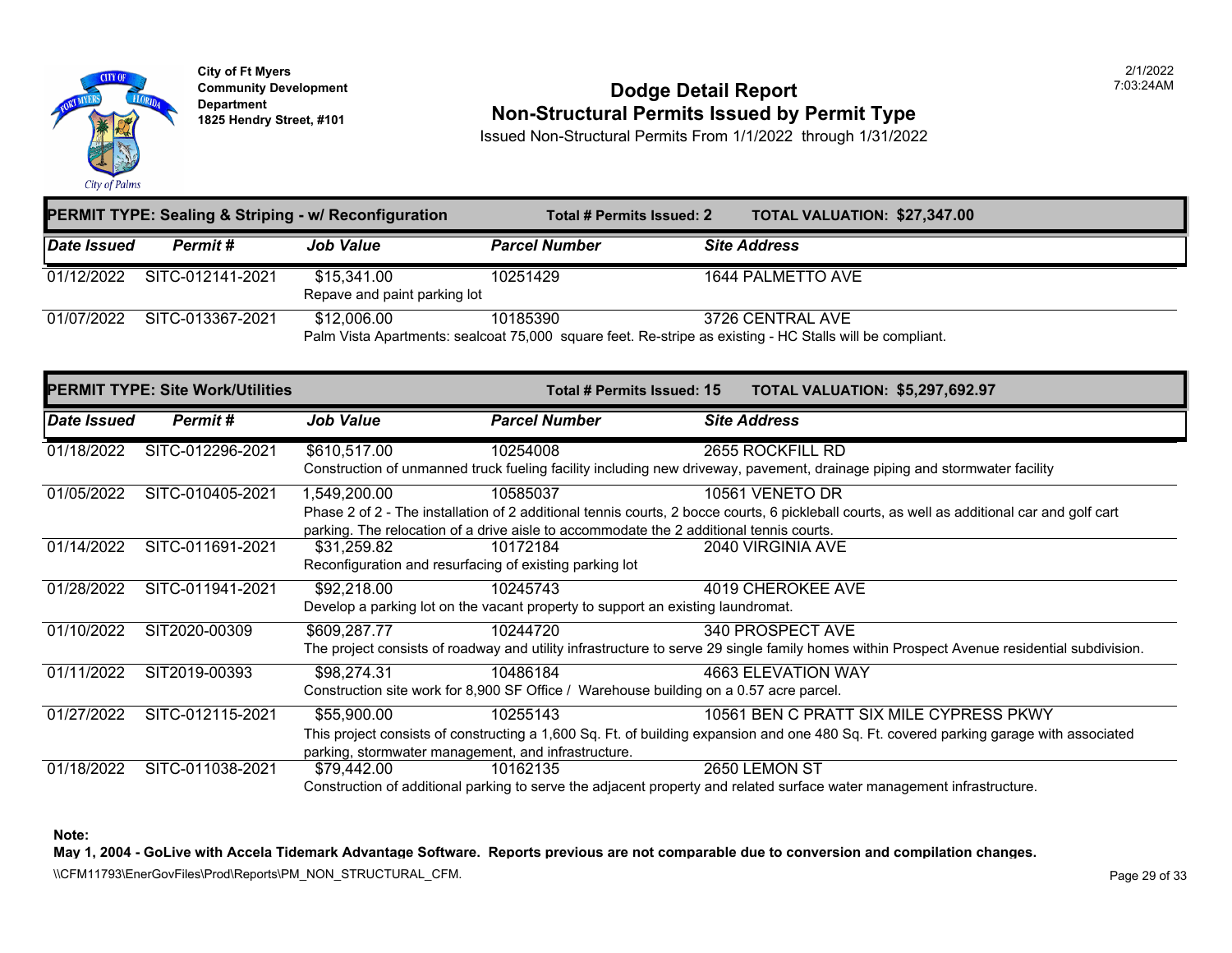

#### **Community Development Dodge Detail Report** 7:03:24AM **1825 Non-Structural Permits Issued by Permit Type**

Issued Non-Structural Permits From 1/1/2022 through 1/31/2022

| 01/05/2022 | SITC-007347-2021 | \$529,425.00                                                                                                                          | 10254570                                                                                     | 3190 WINKLER AVE                                                                                                                           |  |  |
|------------|------------------|---------------------------------------------------------------------------------------------------------------------------------------|----------------------------------------------------------------------------------------------|--------------------------------------------------------------------------------------------------------------------------------------------|--|--|
|            |                  | Construction of the Florida Power & Light Winkler Substation (CU#20C02) including a 12-ft precast concrete wall with motorized gates, |                                                                                              |                                                                                                                                            |  |  |
|            |                  |                                                                                                                                       |                                                                                              | paving, grading, stormwater drainage, water and sewer utilities, landscape and a Florida State Approved pre-fabricated Relay Vault         |  |  |
|            |                  | structure.                                                                                                                            |                                                                                              |                                                                                                                                            |  |  |
| 01/06/2022 | SITC-012986-2021 | \$250,000.00                                                                                                                          | 10254508                                                                                     | 3979 VERONICA S SHOEMAKER BLVD                                                                                                             |  |  |
|            |                  |                                                                                                                                       |                                                                                              | Install well piping, generator, submersible pump, related electrical, storm water drainage, swale, and final site grading.                 |  |  |
| 01/24/2022 | SITC-011573-2021 | \$1,200.00                                                                                                                            | 10186127                                                                                     | 2699 N AIRPORT RD                                                                                                                          |  |  |
|            |                  |                                                                                                                                       | ADD A 5FT BUFFER IN FRONT OF PROPERTY DUE TO TRAILER SALES                                   |                                                                                                                                            |  |  |
| 01/14/2022 | SITC-006755-2021 | \$46,031.00                                                                                                                           | 10254525                                                                                     | 3841 SCHOOLHOUSE RD E #7                                                                                                                   |  |  |
|            |                  |                                                                                                                                       |                                                                                              | Vizcaya Villas. Mill and pave 16,791 square feet (portion of property) sealcoat 26,160 square feet (parking areas). re-stripe all pavement |  |  |
|            |                  |                                                                                                                                       | markings. NO HC stalls. Remove all islands on property and pave flush with existing pavement |                                                                                                                                            |  |  |
| 01/09/2022 | SITC-012022-2021 | \$140.673.50                                                                                                                          | 10173491                                                                                     | 2658 SOUTH ST                                                                                                                              |  |  |
|            |                  |                                                                                                                                       |                                                                                              | Add proposed 3697sf office building over existing impervious surface, with associated new landscaping, storm water infrastructure          |  |  |
|            |                  |                                                                                                                                       | improvements and general site improvements from existing                                     |                                                                                                                                            |  |  |
| 01/31/2022 | SITC-006459-2021 | 1,178,864.57                                                                                                                          | 10245071                                                                                     | 3405 MARION ST                                                                                                                             |  |  |
|            |                  | Stormwater management improvements                                                                                                    |                                                                                              |                                                                                                                                            |  |  |
| 01/12/2022 | SITC-013680-2021 | \$25,400.00                                                                                                                           | 10254922                                                                                     | 9550 BEN C PRATT SIX MILE CYPRESS PKWY                                                                                                     |  |  |
|            |                  | Memory garden with concrete footing, CMU knee walls and planters, stucco finish on brick paver patio 21'x45'                          |                                                                                              |                                                                                                                                            |  |  |

| <b>PERMIT TYPE: Solar Electrical: 1&amp;2 Family</b> |                 |                  | Total # Permits Issued: 7                                                                  | TOTAL VALUATION: \$247,446.50                                                                                                  |
|------------------------------------------------------|-----------------|------------------|--------------------------------------------------------------------------------------------|--------------------------------------------------------------------------------------------------------------------------------|
| Date Issued                                          | Permit#         | <b>Job Value</b> | <b>Parcel Number</b>                                                                       | <b>Site Address</b>                                                                                                            |
| 01/10/2022                                           | TRD-013250-2021 | \$59,797.50      | 10558047<br>Installation of Roof-Mounted Photo-Voltaic Solar System and Tesla Powerwall(s) | 12518 CHRASFIELD CHASE                                                                                                         |
| 01/19/2022                                           | TRD-014489-2022 | \$14,400.00      | 10253276                                                                                   | 2208 PAULDO ST<br>INSTALL ROOF MOUNTED SOLAR PV SYSTEM WITH PRIVATE PROVIDER REVIEW AND INSPECTION                             |
| 01/31/2022                                           | TRD-014640-2022 | \$24,244.00      | 10248126                                                                                   | 847 NUNA AVE<br>INSTALLATION OF ROOF MOUNTED PHOTOVOLTAIC SOLAR SYSTEM. Replace existing outdoor 150 amp main electrical panel |
| 01/27/2022                                           | TRD-014374-2021 | \$37,740.00      | 10586607                                                                                   | 11888 ARBOR TRACE DR<br>INSTALLATION OF PHOTOVOLTAIC SOLAR PANELS ON ROOFTOP, DERATE 200A MAIN BREAKER IN METER/MAIN TO 175A   |

**Note:** 

**May 1, 2004 - GoLive with Accela Tidemark Advantage Software. Reports previous are not comparable due to conversion and compilation changes.** 

\\CFM11793\EnerGovFiles\Prod\Reports\PM\_NON\_STRUCTURAL\_CFM.<br>Rage 30 of 33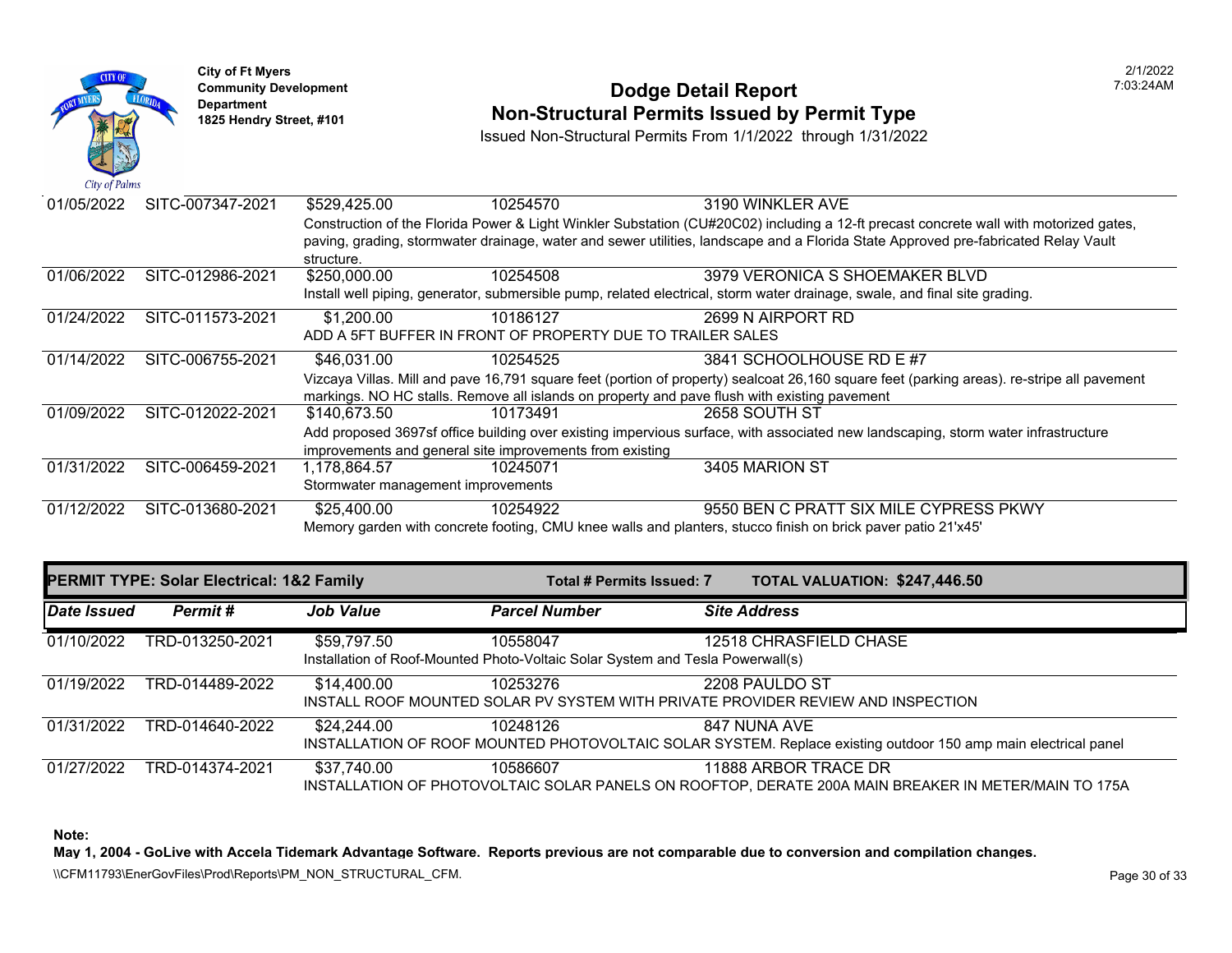

## **Community Development 1825 Community Development 1825 Hendry Street, #101** 203:24AM **Department Non-Structural Permits Issued by Permit Type** 1825 Hendry Street, #101

Issued Non-Structural Permits From 1/1/2022 through 1/31/2022

| 01/27/2022 | TRD-014354-2021 | \$23.692.00<br>Installation of PV Solar Panels on Rooftop. | 10568572 | 11897 CLIFTON TER         |
|------------|-----------------|------------------------------------------------------------|----------|---------------------------|
| 01/31/2022 | TRD-014840-2022 | \$30.573.00<br>INSTALL PV ON ROOF                          | 10574947 | 10323 FONTANELLA DR       |
| 01/24/2022 | TRD-014413-2022 | \$57.000.00<br>Roof Mounted Solar PV                       | 10575358 | 11715 OAKWOOD PRESERVE PL |

| <b>PERMIT TYPE: Solar Pool Heater: 1&amp;2 Family</b> |                 |                                                                    | Total # Permits Issued: 6 | TOTAL VALUATION: \$13,455.00                                                                                   |
|-------------------------------------------------------|-----------------|--------------------------------------------------------------------|---------------------------|----------------------------------------------------------------------------------------------------------------|
| Date Issued                                           | Permit#         | <b>Job Value</b>                                                   | <b>Parcel Number</b>      | <b>Site Address</b>                                                                                            |
| 01/03/2022                                            | TRD-014327-2021 | \$2,000.00<br><b>SOLAR POOL HEATER</b>                             | 10186905                  | 40 TIMBERLAND CIR N                                                                                            |
| 01/06/2022                                            | TRD-014328-2021 | \$2,000.00                                                         | 10531109                  | 10107 SALISBURY CT<br>SOLAR POOL HEATER REPLACEMENT ROOF ONLY NO CHANGES BELOW ROOF EXISTING PLUMBING & VALVES |
| 01/31/2022                                            | TRD-015195-2022 | \$2,485.00<br>Install solar pool heat with manual control          | 10570166                  | 10483 MIGLIERA WAY                                                                                             |
| 01/31/2022                                            | TRD-015197-2022 | \$2,485.00<br>Install solar pool heat tie into existing automation | 10591160                  | 11469 TIVERTON TRCE                                                                                            |
| 01/14/2022                                            | TRD-014402-2022 | \$2,485.00<br>Install Solar Pool heat tie into existing automation | 10502356                  | 9267 TRIESTE DR                                                                                                |
| 01/20/2022                                            | TRD-014731-2022 | \$2,000.00<br><b>SOLAR POOL HEATER</b>                             | 10581305                  | 3133 BIRCHIN LN                                                                                                |

| <b>PERMIT TYPE: Upgrade Alteration Repair: 1&amp;2 Family</b> |                                             | Total # Permits Issued: 5 | <b>TOTAL VALUATION: \$21,227.00</b> |                      |  |
|---------------------------------------------------------------|---------------------------------------------|---------------------------|-------------------------------------|----------------------|--|
| Date Issued                                                   | Permit #                                    | <b>Job Value</b>          | <b>Parcel Number</b>                | <b>Site Address</b>  |  |
| 01/10/2022                                                    | TRD-014460-2022                             | \$500.00                  | 10572451                            | 11883 WHITE STONE DR |  |
|                                                               | Adding circuit for new mini split in garage |                           |                                     |                      |  |

**Note:** 

**May 1, 2004 - GoLive with Accela Tidemark Advantage Software. Reports previous are not comparable due to conversion and compilation changes.** 

\\CFM11793\EnerGovFiles\Prod\Reports\PM\_NON\_STRUCTURAL\_CFM.<br>Page 31 of 33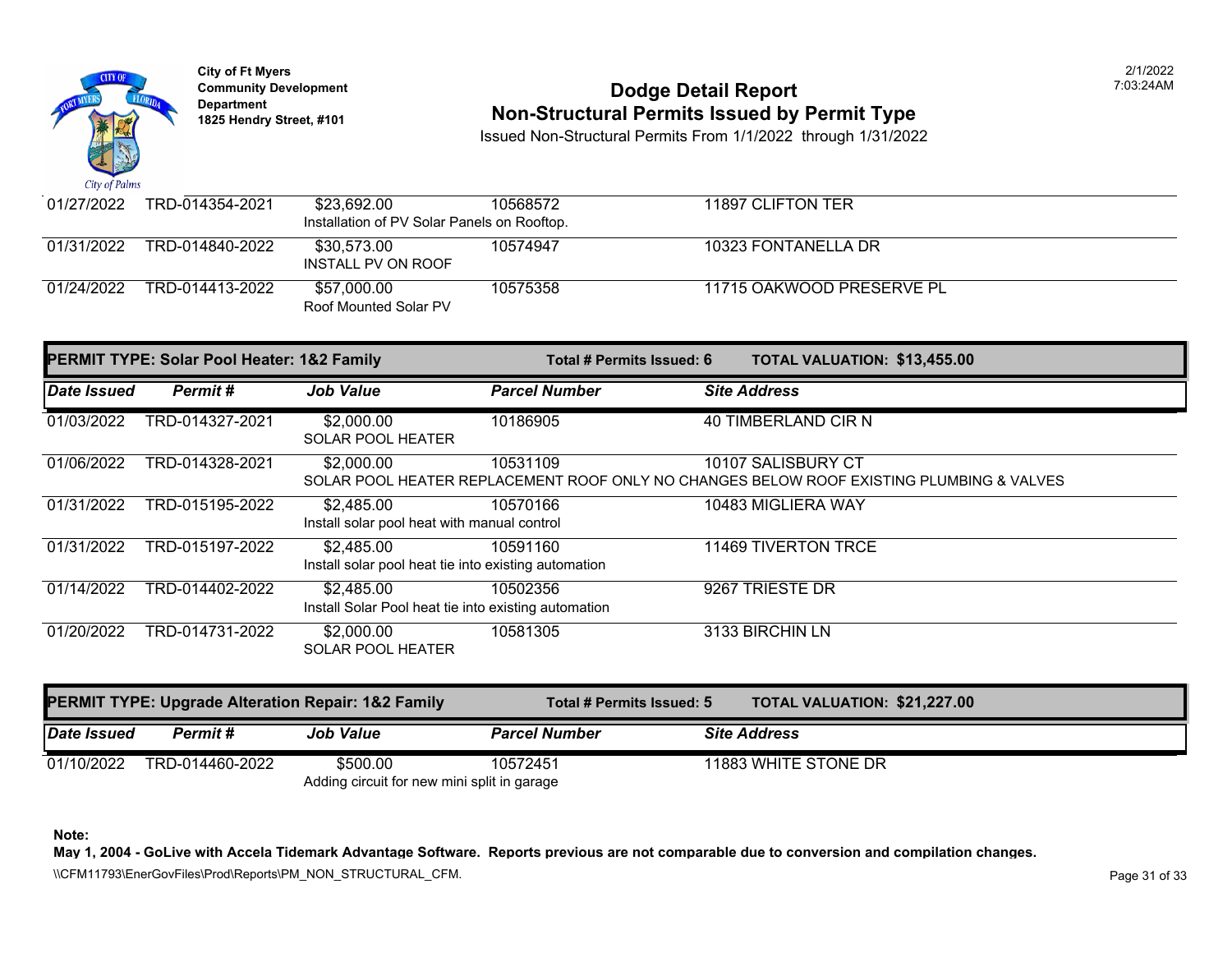

# **Community Development** 7:03:24AM **Dodge Detail Report Department Non-Structural Permits Issued by Permit Type 1825 Hendry Street, #101**

Issued Non-Structural Permits From 1/1/2022 through 1/31/2022

| 01/13/2022 | TRD-014609-2022                                                 | \$1,700.00         | 10183570                                                          | 1306 STADLER DR   |  |
|------------|-----------------------------------------------------------------|--------------------|-------------------------------------------------------------------|-------------------|--|
|            | Reinstall 200 amp service after it was damaged by auto accident |                    |                                                                   |                   |  |
| 01/11/2022 | TRD-014672-2022                                                 | \$1,500.00         | 10174022                                                          | 2658 CENTRAL AVE  |  |
|            | RELOCATE ELECTRICAL SERVICE UPGRADED TO 200 AMPS 240 VOLTS      |                    |                                                                   |                   |  |
| 01/28/2022 | TRD-015065-2022                                                 | \$11,038.00        | 10175612                                                          | 2878 VALENCIA WAY |  |
|            |                                                                 |                    | WHOLE HOME REPIPE REPLACE POLY WITH PEX 17 FIXTURES LIKE FOR LIKE |                   |  |
| 01/24/2022 | TRD-015078-2022                                                 | \$6,489.00         | 10244988                                                          | 331 VAN BUREN ST  |  |
|            |                                                                 | Whole home re-pipe |                                                                   |                   |  |

| <b>PERMIT TYPE: Upgrade Alteration Repair: Commercial</b> |                 |                                                                          | Total # Permits Issued: 2 | <b>TOTAL VALUATION: \$114,92</b>                                                                                                             |
|-----------------------------------------------------------|-----------------|--------------------------------------------------------------------------|---------------------------|----------------------------------------------------------------------------------------------------------------------------------------------|
| Date Issued                                               | Permit #        | <b>Job Value</b>                                                         | <b>Parcel Number</b>      | <b>Site Address</b>                                                                                                                          |
| 01/25/2022                                                | TRD-013917-2021 | \$101,327.00<br>Upgrading existing site light to LED for ATM compliance. | 10186336                  | 1511 MATTHEW DR                                                                                                                              |
| 01/14/2022                                                | TRD-014077-2021 | \$13,600.00                                                              | 10581104                  | 9359 BEN C PRATT SIX MILE CYP<br>Remove 5 poles from existing building run 7 new circuits from panel, Install power poles, fixtures, fans an |

| <b>PERMIT TYPE: Wall Sign</b> |                  |                                                | Total # Permits Issued: 6                                                                      | <b>TOTAL VALUATION: \$16,100</b> |
|-------------------------------|------------------|------------------------------------------------|------------------------------------------------------------------------------------------------|----------------------------------|
| Date Issued                   | Permit#          | <b>Job Value</b>                               | <b>Parcel Number</b>                                                                           | <b>Site Address</b>              |
| 01/04/2022                    | SIGN-012476-2021 | \$2,200.00                                     | 10555334<br>Install 1 Illuminated wall sign on front elevation for Millennium Physicians Group | 9345 BEN C PRATT SIX MILE CYP    |
| 01/06/2022                    | SIGN-014113-2021 | \$450.00<br>install wall sign calusa harbor    | 10161866                                                                                       | 2525 FIRST ST                    |
| 01/12/2022                    | SIGN-011432-2021 | \$3,000.00<br>Install wall sign for Burlington | 10584982                                                                                       | 9300 BEN C PRATT SIX MILE CYP    |
| 01/10/2022                    | SIGN-014263-2021 | \$8,750.00                                     | 10186112<br>Install one illuminated wall sign, north elevation. Copy: CUBESMART self storage   | 2670 COLONIAL BLVD               |

**Note:**